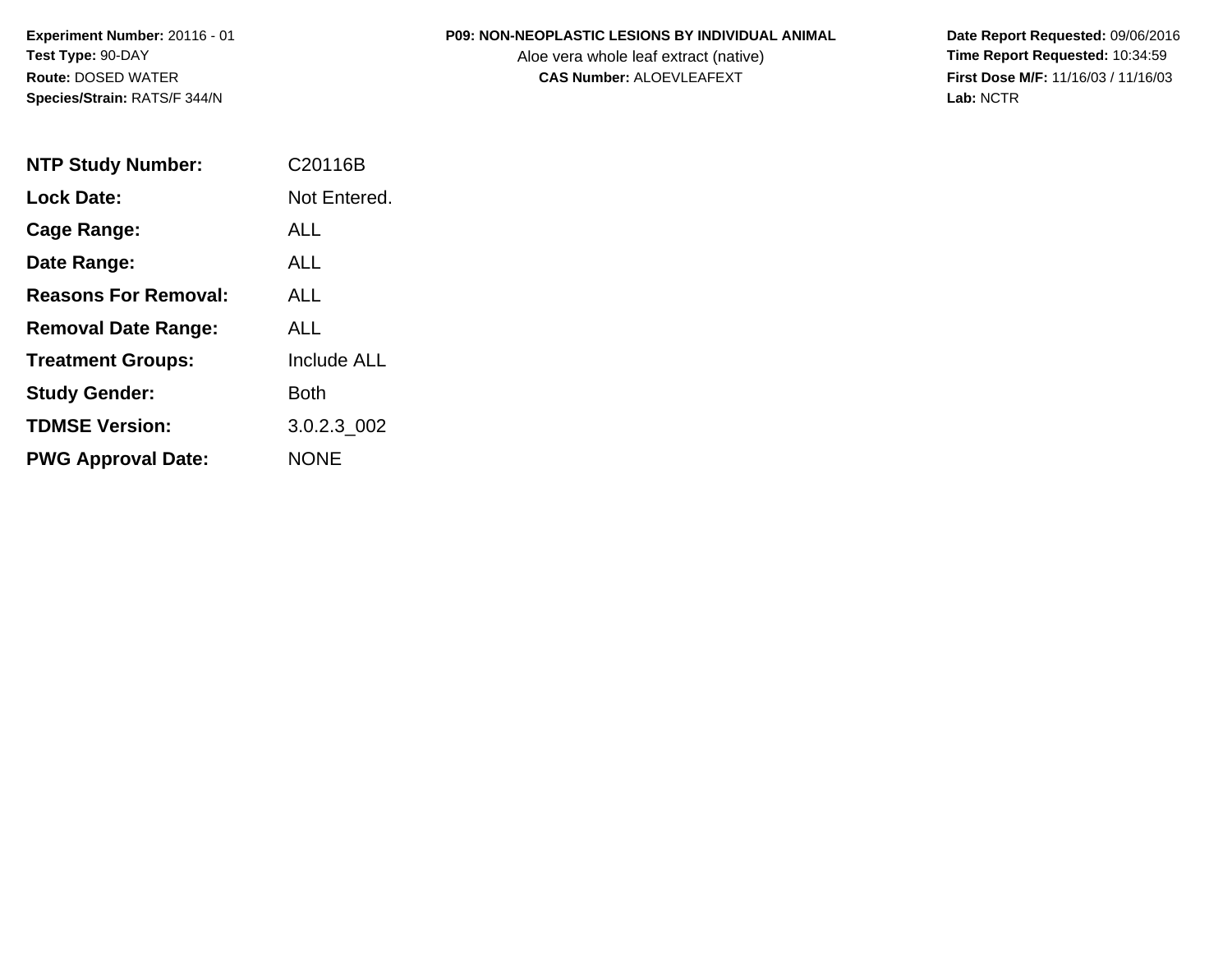#### **P09: NON-NEOPLASTIC LESIONS BY INDIVIDUAL ANIMAL**

Aloe vera whole leaf extract (native)<br>**CAS Number:** ALOEVLEAFEXT

 **Date Report Requested:** 09/06/2016 **First Dose M/F:** 11/16/03 / 11/16/03<br>**Lab:** NCTR **Lab:** NCTR

| DAY ON TEST<br><b>FISCHER 344 RATS MALE</b>                        | $\begin{smallmatrix}0\1\end{smallmatrix}$<br>$\pmb{0}$<br>$\pmb{0}$ | $\begin{smallmatrix}0\\1\end{smallmatrix}$<br>$\,0\,$<br>$\mathbf 0$     | 0<br>$\overline{1}$<br>$\pmb{0}$<br>0 | $\pmb{0}$<br>$\mathbf{1}$<br>$\mathbf 0$<br>$\pmb{0}$            | 0<br>1<br>$\mathbf 0$<br>$\mathbf 0$    | $\mathbf 0$<br>$\mathbf{1}$<br>$\mathsf{O}\xspace$<br>$\mathsf 0$ | $\pmb{0}$<br>$\overline{1}$<br>$\pmb{0}$<br>1 | $\begin{smallmatrix}0\\1\end{smallmatrix}$<br>$\pmb{0}$<br>$\overline{1}$        | $\mathbf 0$<br>$\mathbf{1}$<br>$\mathbf 0$<br>$\mathbf{1}$                     | $\boldsymbol{0}$<br>$\mathsf{O}$<br>$\mathbf{1}$      | $\boldsymbol{0}$<br>$\overline{1}$<br>$\mathbf 0$<br>$\mathbf{1}$                           | $\mathbf 0$<br>-1<br>0<br>$\mathbf{1}$                               |                           |
|--------------------------------------------------------------------|---------------------------------------------------------------------|--------------------------------------------------------------------------|---------------------------------------|------------------------------------------------------------------|-----------------------------------------|-------------------------------------------------------------------|-----------------------------------------------|----------------------------------------------------------------------------------|--------------------------------------------------------------------------------|-------------------------------------------------------|---------------------------------------------------------------------------------------------|----------------------------------------------------------------------|---------------------------|
| <b>CONTROL</b><br><b>ANIMAL ID</b>                                 | $\pmb{0}$<br>$\begin{array}{c} 0 \\ 0 \\ 7 \end{array}$             | $\pmb{0}$<br>$\begin{matrix} 0 \\ 0 \\ 7 \end{matrix}$<br>$\overline{2}$ | 0<br>$\pmb{0}$<br>$\mathbf 0$<br>8    | $\pmb{0}$<br>$\pmb{0}$<br>$\pmb{0}$<br>$\bf 8$<br>$\overline{2}$ | $\mathbf 0$<br>$\overline{0}$<br>0<br>9 | $\mathsf{O}$<br>$\overline{0}$<br>0<br>$\frac{9}{2}$              | $\pmb{0}$<br>$\overline{0}$<br>1<br>$\pmb{0}$ | $\pmb{0}$<br>$\overline{0}$<br>1<br>$\begin{smallmatrix} 0\\2 \end{smallmatrix}$ | $\mathbf 0$<br>$\begin{smallmatrix}0\\1\end{smallmatrix}$<br>$\mathbf{1}$<br>1 | 0<br>$\pmb{0}$<br>$\mathbf{1}$<br>1<br>$\overline{c}$ | $\pmb{0}$<br>$\begin{smallmatrix}0\\1\end{smallmatrix}$<br>$\boldsymbol{2}$<br>$\mathbf{1}$ | $\mathbf 0$<br>0<br>$\mathbf{1}$<br>$\overline{c}$<br>$\overline{c}$ | * TOTALS                  |
| <b>ALIMENTARY SYSTEM</b>                                           |                                                                     |                                                                          |                                       |                                                                  |                                         |                                                                   |                                               |                                                                                  |                                                                                |                                                       |                                                                                             |                                                                      |                           |
| Esophagus                                                          |                                                                     |                                                                          |                                       |                                                                  |                                         |                                                                   |                                               |                                                                                  |                                                                                |                                                       |                                                                                             | $+$                                                                  | 12                        |
| Intestine Large, Cecum                                             |                                                                     |                                                                          |                                       |                                                                  |                                         |                                                                   |                                               |                                                                                  |                                                                                |                                                       |                                                                                             | $+$                                                                  | 12                        |
| Intestine Large, Colon                                             |                                                                     |                                                                          |                                       |                                                                  |                                         |                                                                   |                                               |                                                                                  |                                                                                |                                                       |                                                                                             | $+$                                                                  | 12                        |
| Intestine Large, Rectum                                            | M                                                                   |                                                                          |                                       |                                                                  |                                         |                                                                   |                                               |                                                                                  | M                                                                              | $\ddot{}$                                             | $\ddot{}$                                                                                   | $+$                                                                  | 10                        |
| Intestine Small, Duodenum                                          | $+$                                                                 |                                                                          |                                       |                                                                  |                                         |                                                                   |                                               |                                                                                  |                                                                                |                                                       |                                                                                             | $\overline{+}$                                                       | 12                        |
| Intestine Small, Ileum                                             | $+$                                                                 |                                                                          |                                       |                                                                  |                                         |                                                                   |                                               |                                                                                  |                                                                                |                                                       |                                                                                             | $\overline{+}$                                                       | 12                        |
| Intestine Small, Jejunum                                           | $\pm$                                                               |                                                                          |                                       |                                                                  |                                         |                                                                   |                                               |                                                                                  |                                                                                |                                                       |                                                                                             | $\ddot{}$                                                            | 12                        |
| Liver<br>Inflammation, Chronic Active<br>Vacuolization Cytoplasmic | $\ddot{}$                                                           |                                                                          |                                       |                                                                  |                                         | $\ddot{}$                                                         | $\div$                                        |                                                                                  |                                                                                | ÷<br>1                                                | $\ddot{}$                                                                                   | $\ddot{}$<br>$\boldsymbol{2}$<br>$\overline{1}$                      | 12<br>2, 1.5<br>$3 - 1.0$ |
| Pancreas<br>Acinus, Degeneration                                   | $+$                                                                 |                                                                          |                                       |                                                                  |                                         |                                                                   |                                               |                                                                                  |                                                                                |                                                       |                                                                                             | $\ddot{}$                                                            | 12<br>11.0                |
| Salivary Glands                                                    |                                                                     |                                                                          |                                       |                                                                  |                                         |                                                                   |                                               |                                                                                  |                                                                                |                                                       |                                                                                             | $\ddot{}$                                                            | 12                        |
| Stomach, Forestomach                                               |                                                                     |                                                                          |                                       |                                                                  |                                         |                                                                   |                                               |                                                                                  |                                                                                |                                                       |                                                                                             | $\ddot{}$                                                            | 12                        |
| Stomach, Glandular                                                 |                                                                     |                                                                          |                                       |                                                                  |                                         |                                                                   |                                               |                                                                                  |                                                                                |                                                       |                                                                                             | $\ddot{}$                                                            | 12                        |

# **CARDIOVASCULAR SYSTEM**

\* .. Total animals with tissue examined microscopically; Total animals with lesion and mean severity grade

+ .. Tissue examined microscopically

X .. Lesion present

I .. Insufficient tissue

M .. Missing tissue

A .. Autolysis precludes evaluation

BLANK .. Not examined microscopically 2) Mild 4) Marked

1-4 .. Lesion qualified as:<br>1) Minimal 3) Moderate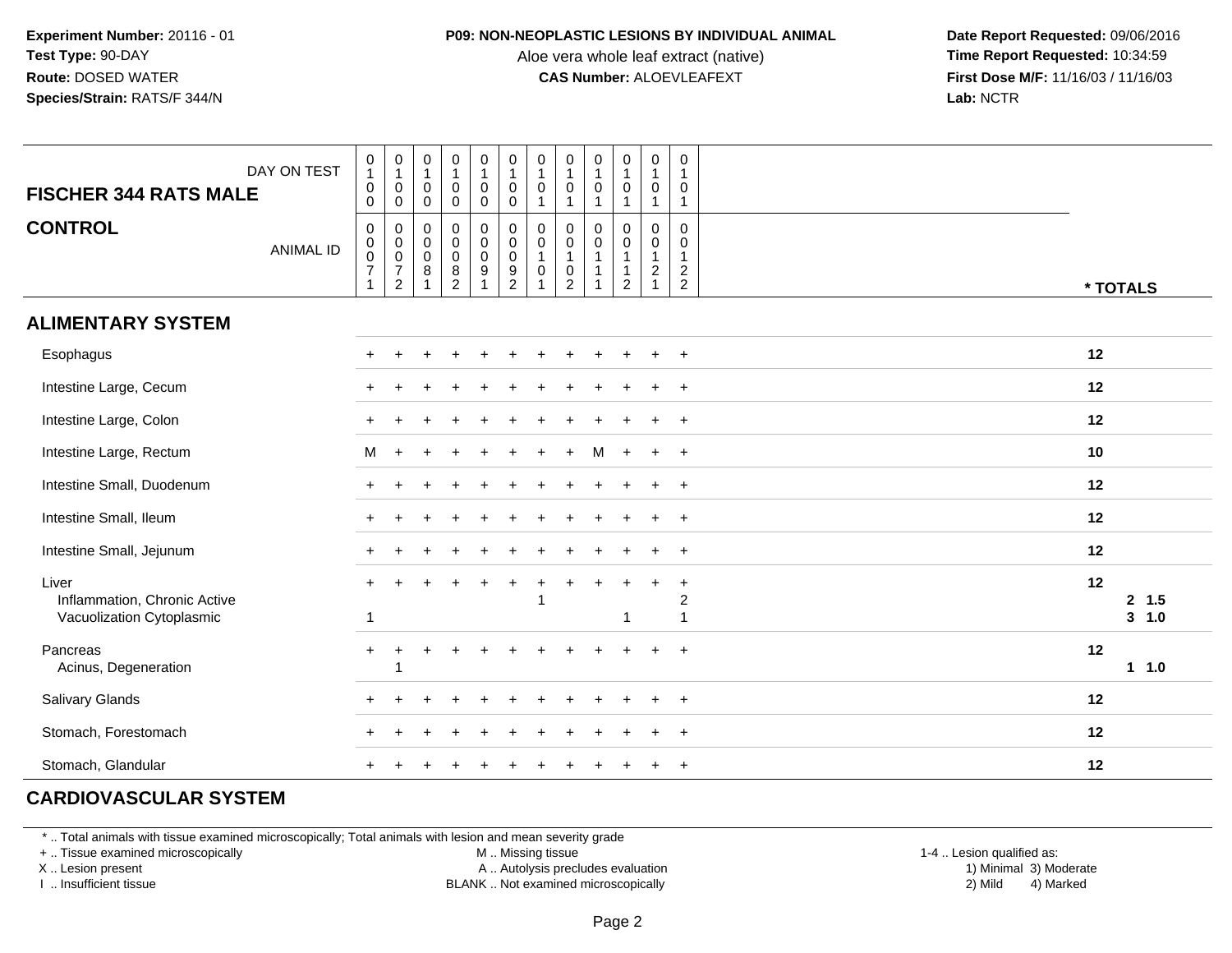## **P09: NON-NEOPLASTIC LESIONS BY INDIVIDUAL ANIMAL**

Aloe vera whole leaf extract (native)<br>**CAS Number:** ALOEVLEAFEXT

| DAY ON TEST<br><b>FISCHER 344 RATS MALE</b>                                                                                                                                                   | $\begin{smallmatrix}0\\1\end{smallmatrix}$<br>$\mathbf 0$<br>$\mathbf 0$  | $\begin{smallmatrix}0\\1\end{smallmatrix}$<br>$\pmb{0}$<br>$\mathbf 0$      | 0<br>$\overline{1}$<br>$\mathbf 0$<br>0    | $\pmb{0}$<br>$\mathbf{1}$<br>$\mathsf{O}\xspace$<br>$\mathbf 0$                   | 0<br>$\mathbf{1}$<br>$\mathbf 0$<br>0                               | 0<br>$\mathbf{1}$<br>$\mathbf 0$<br>$\mathbf 0$ | $\pmb{0}$<br>$\mathbf{1}$<br>$\mathsf{O}\xspace$<br>$\mathbf{1}$ | $\pmb{0}$<br>$\mathbf{1}$<br>$\mathbf 0$<br>$\overline{1}$               | $\pmb{0}$<br>$\mathbf{1}$<br>$\mathbf 0$<br>1 | $\pmb{0}$<br>$\mathbf{1}$<br>$\mathbf 0$<br>$\mathbf{1}$                  | $\pmb{0}$<br>$\overline{1}$<br>$\mathbf 0$<br>$\overline{1}$                | $\boldsymbol{0}$<br>$\mathbf{1}$<br>$\Omega$<br>$\mathbf{1}$              |                                      |                                     |
|-----------------------------------------------------------------------------------------------------------------------------------------------------------------------------------------------|---------------------------------------------------------------------------|-----------------------------------------------------------------------------|--------------------------------------------|-----------------------------------------------------------------------------------|---------------------------------------------------------------------|-------------------------------------------------|------------------------------------------------------------------|--------------------------------------------------------------------------|-----------------------------------------------|---------------------------------------------------------------------------|-----------------------------------------------------------------------------|---------------------------------------------------------------------------|--------------------------------------|-------------------------------------|
| <b>CONTROL</b><br><b>ANIMAL ID</b>                                                                                                                                                            | 0<br>$\mathsf{O}\xspace$<br>$\mathbf 0$<br>$\overline{7}$<br>$\mathbf{1}$ | 0<br>$\mathsf{O}\xspace$<br>$\mathbf 0$<br>$\overline{7}$<br>$\overline{c}$ | 0<br>0<br>$\mathbf 0$<br>8<br>$\mathbf{1}$ | 0<br>$\mathbf 0$<br>$\mathbf 0$<br>$\begin{smallmatrix} 8 \\ 2 \end{smallmatrix}$ | 0<br>$\mathsf 0$<br>$\mathbf 0$<br>$\boldsymbol{9}$<br>$\mathbf{1}$ | 0<br>$\pmb{0}$<br>$\mathbf 0$<br>$\frac{9}{2}$  | 0<br>$\pmb{0}$<br>$\mathbf{1}$<br>$\pmb{0}$<br>$\mathbf{1}$      | $\Omega$<br>0<br>$\mathbf{1}$<br>0<br>$\overline{2}$                     | $\Omega$<br>$\mathbf 0$                       | $\Omega$<br>$\mathbf 0$<br>$\mathbf{1}$<br>$\mathbf{1}$<br>$\overline{2}$ | $\Omega$<br>$\mathbf 0$<br>$\overline{1}$<br>$\overline{c}$<br>$\mathbf{1}$ | $\Omega$<br>$\mathbf 0$<br>$\overline{1}$<br>$\overline{c}$<br>$\sqrt{2}$ |                                      | * TOTALS                            |
| <b>Blood Vessel</b>                                                                                                                                                                           |                                                                           |                                                                             |                                            |                                                                                   |                                                                     |                                                 |                                                                  |                                                                          |                                               |                                                                           |                                                                             | $\ddot{}$                                                                 |                                      | 12                                  |
| Heart<br>Cardiomyopathy                                                                                                                                                                       |                                                                           |                                                                             |                                            | $\overline{1}$                                                                    |                                                                     | $\overline{2}$                                  | $\mathbf{1}$                                                     |                                                                          |                                               | $\mathbf{1}$                                                              | $\ddot{}$                                                                   | $\overline{+}$                                                            |                                      | 12<br>$4$ 1.3                       |
| <b>ENDOCRINE SYSTEM</b>                                                                                                                                                                       |                                                                           |                                                                             |                                            |                                                                                   |                                                                     |                                                 |                                                                  |                                                                          |                                               |                                                                           |                                                                             |                                                                           |                                      |                                     |
| <b>Adrenal Cortex</b>                                                                                                                                                                         |                                                                           |                                                                             |                                            |                                                                                   |                                                                     |                                                 |                                                                  |                                                                          |                                               |                                                                           | $\ddot{}$                                                                   | $+$                                                                       |                                      | 12                                  |
| Adrenal Medulla                                                                                                                                                                               | $+$                                                                       |                                                                             |                                            |                                                                                   |                                                                     |                                                 | м                                                                | $\ddot{}$                                                                | $\ddot{}$                                     | $\overline{+}$                                                            | $\ddot{}$                                                                   | $+$                                                                       |                                      | 11                                  |
| Islets, Pancreatic                                                                                                                                                                            |                                                                           |                                                                             |                                            |                                                                                   |                                                                     |                                                 |                                                                  |                                                                          |                                               |                                                                           | $\ddot{}$                                                                   | $+$                                                                       |                                      | 12                                  |
| Parathyroid Gland                                                                                                                                                                             |                                                                           |                                                                             |                                            |                                                                                   |                                                                     |                                                 |                                                                  |                                                                          |                                               |                                                                           |                                                                             | $\ddot{}$                                                                 |                                      | 12                                  |
| <b>Pituitary Gland</b>                                                                                                                                                                        | $+$                                                                       | М                                                                           | м                                          | M                                                                                 | $\overline{+}$                                                      |                                                 |                                                                  |                                                                          |                                               |                                                                           |                                                                             | $\ddot{}$                                                                 |                                      | $\mathbf{9}$                        |
| <b>Thyroid Gland</b>                                                                                                                                                                          | $+$                                                                       | $\ddot{}$                                                                   |                                            |                                                                                   |                                                                     |                                                 |                                                                  |                                                                          | +                                             | $\ddot{}$                                                                 | $+$                                                                         | $+$                                                                       |                                      | 12                                  |
| <b>GENERAL BODY SYSTEM</b>                                                                                                                                                                    |                                                                           |                                                                             |                                            |                                                                                   |                                                                     |                                                 |                                                                  |                                                                          |                                               |                                                                           |                                                                             |                                                                           |                                      |                                     |
| <b>NONE</b>                                                                                                                                                                                   |                                                                           |                                                                             |                                            |                                                                                   |                                                                     |                                                 |                                                                  |                                                                          |                                               |                                                                           |                                                                             |                                                                           |                                      |                                     |
| <b>GENITAL SYSTEM</b>                                                                                                                                                                         |                                                                           |                                                                             |                                            |                                                                                   |                                                                     |                                                 |                                                                  |                                                                          |                                               |                                                                           |                                                                             |                                                                           |                                      |                                     |
| Epididymis                                                                                                                                                                                    |                                                                           |                                                                             |                                            |                                                                                   |                                                                     |                                                 |                                                                  |                                                                          |                                               |                                                                           |                                                                             | $\ddot{}$                                                                 |                                      | 12                                  |
| <b>Preputial Gland</b><br>Inflammation, Suppurative                                                                                                                                           | 2                                                                         | $\ddot{}$<br>$\overline{2}$                                                 | +                                          | 3                                                                                 | $\ddot{}$                                                           |                                                 | $\overline{2}$                                                   |                                                                          | $\ddot{}$                                     | $\ddot{}$<br>$\overline{2}$                                               | $+$<br>3                                                                    | $+$                                                                       |                                      | 12<br>$72.1$                        |
| Prostate                                                                                                                                                                                      | $+$                                                                       |                                                                             |                                            |                                                                                   |                                                                     |                                                 |                                                                  |                                                                          | ÷                                             |                                                                           | $\ddot{}$                                                                   | $+$                                                                       |                                      | 12                                  |
| *  Total animals with tissue examined microscopically; Total animals with lesion and mean severity grade<br>+  Tissue examined microscopically<br>X  Lesion present<br>I  Insufficient tissue |                                                                           |                                                                             |                                            |                                                                                   |                                                                     | M  Missing tissue                               |                                                                  | A  Autolysis precludes evaluation<br>BLANK  Not examined microscopically |                                               |                                                                           |                                                                             |                                                                           | 1-4  Lesion qualified as:<br>2) Mild | 1) Minimal 3) Moderate<br>4) Marked |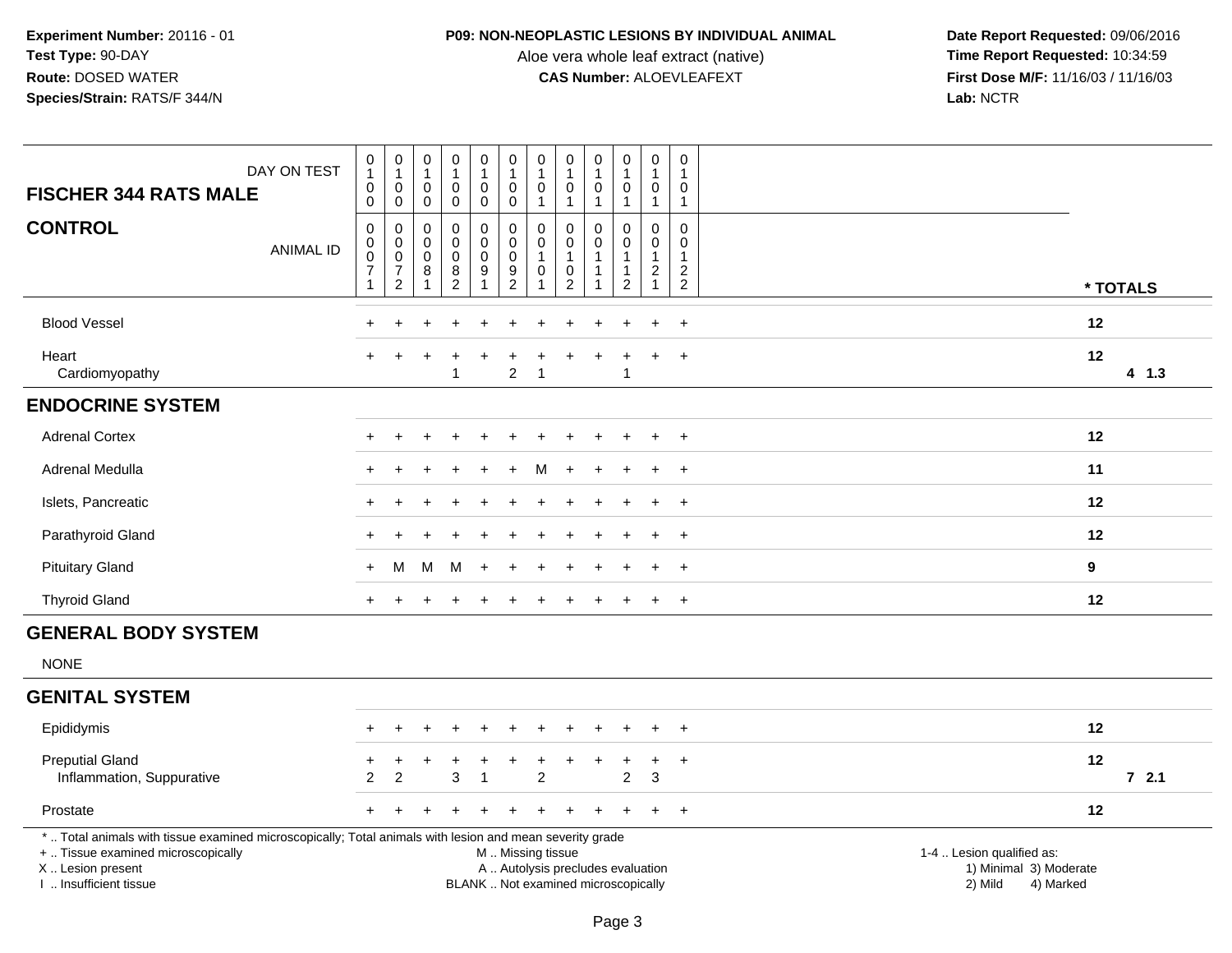## **P09: NON-NEOPLASTIC LESIONS BY INDIVIDUAL ANIMAL**

Aloe vera whole leaf extract (native)<br>**CAS Number:** ALOEVLEAFEXT

| <b>FISCHER 344 RATS MALE</b>                                                                                                                                                                  | DAY ON TEST      | $\pmb{0}$<br>$\overline{1}$<br>$\boldsymbol{0}$<br>$\mathbf 0$                     | $\pmb{0}$<br>$\mathbf{1}$<br>$\pmb{0}$<br>0                               | $\pmb{0}$<br>$\mathbf{1}$<br>$\mathbf 0$<br>$\mathbf 0$                | $\pmb{0}$<br>$\mathbf{1}$<br>$\pmb{0}$<br>$\pmb{0}$                                       | $\pmb{0}$<br>$\mathbf{1}$<br>$\pmb{0}$<br>$\pmb{0}$          | $\begin{smallmatrix}0\\1\end{smallmatrix}$<br>$\pmb{0}$<br>$\mathbf 0$                        | 0<br>1<br>0<br>$\mathbf{1}$     | $\pmb{0}$<br>$\overline{1}$<br>$\pmb{0}$<br>$\mathbf{1}$                                   | $\pmb{0}$<br>$\overline{1}$<br>0<br>$\mathbf{1}$ | 0<br>$\mathbf 1$<br>$\pmb{0}$<br>$\mathbf{1}$            | $\pmb{0}$<br>$\mathbf{1}$<br>$\pmb{0}$<br>$\overline{1}$                       | 0<br>$\overline{1}$<br>0<br>$\overline{1}$                               |                                                                             |  |
|-----------------------------------------------------------------------------------------------------------------------------------------------------------------------------------------------|------------------|------------------------------------------------------------------------------------|---------------------------------------------------------------------------|------------------------------------------------------------------------|-------------------------------------------------------------------------------------------|--------------------------------------------------------------|-----------------------------------------------------------------------------------------------|---------------------------------|--------------------------------------------------------------------------------------------|--------------------------------------------------|----------------------------------------------------------|--------------------------------------------------------------------------------|--------------------------------------------------------------------------|-----------------------------------------------------------------------------|--|
| <b>CONTROL</b>                                                                                                                                                                                | <b>ANIMAL ID</b> | $\mathbf 0$<br>$\mathbf 0$<br>$\boldsymbol{0}$<br>$\boldsymbol{7}$<br>$\mathbf{1}$ | $\mathbf 0$<br>$\pmb{0}$<br>$\pmb{0}$<br>$\overline{7}$<br>$\overline{c}$ | $\mathbf 0$<br>$\mathbf 0$<br>$\mathsf{O}\xspace$<br>8<br>$\mathbf{1}$ | $\mathbf 0$<br>$\mathbf 0$<br>$\pmb{0}$<br>$\begin{smallmatrix} 8 \\ 2 \end{smallmatrix}$ | $\mathbf 0$<br>$\pmb{0}$<br>$\pmb{0}$<br>9<br>$\overline{1}$ | $\mathbf 0$<br>$\mathbf 0$<br>$\mathbf 0$<br>$\frac{9}{2}$                                    | 0<br>$\mathbf 0$<br>1<br>0<br>1 | $\mathbf 0$<br>$\mathbf 0$<br>$\mathbf{1}$<br>$\begin{smallmatrix} 0\\2 \end{smallmatrix}$ | 0<br>0<br>$\mathbf{1}$<br>$\mathbf{1}$<br>1      | 0<br>0<br>$\mathbf{1}$<br>$\mathbf{1}$<br>$\overline{c}$ | $\mathbf 0$<br>$\mathbf 0$<br>$\mathbf{1}$<br>$\overline{c}$<br>$\overline{1}$ | $\Omega$<br>$\Omega$<br>$\mathbf{1}$<br>$\overline{c}$<br>$\overline{c}$ | * TOTALS                                                                    |  |
| Seminal Vesicle                                                                                                                                                                               |                  |                                                                                    |                                                                           |                                                                        |                                                                                           |                                                              |                                                                                               |                                 |                                                                                            |                                                  |                                                          |                                                                                | $\ddot{}$                                                                | 12                                                                          |  |
| <b>Testes</b>                                                                                                                                                                                 |                  |                                                                                    |                                                                           |                                                                        |                                                                                           |                                                              |                                                                                               |                                 |                                                                                            |                                                  |                                                          |                                                                                | $\overline{+}$                                                           | 12                                                                          |  |
| <b>HEMATOPOIETIC SYSTEM</b>                                                                                                                                                                   |                  |                                                                                    |                                                                           |                                                                        |                                                                                           |                                                              |                                                                                               |                                 |                                                                                            |                                                  |                                                          |                                                                                |                                                                          |                                                                             |  |
| <b>Bone Marrow</b>                                                                                                                                                                            |                  |                                                                                    |                                                                           |                                                                        |                                                                                           |                                                              |                                                                                               |                                 |                                                                                            |                                                  | ÷                                                        | $+$                                                                            | $+$                                                                      | 12                                                                          |  |
| Lymph Node, Mandibular                                                                                                                                                                        |                  |                                                                                    |                                                                           |                                                                        |                                                                                           |                                                              |                                                                                               |                                 |                                                                                            |                                                  |                                                          |                                                                                | $+$                                                                      | 12                                                                          |  |
| Lymph Node, Mesenteric<br>Hyperplasia, Lymphoid                                                                                                                                               |                  | 3                                                                                  | $\overline{2}$                                                            | 2                                                                      | $\overline{2}$                                                                            |                                                              |                                                                                               | $\overline{2}$                  | 3                                                                                          | $\overline{2}$                                   | $\overline{2}$                                           | $\overline{1}$                                                                 | $+$                                                                      | 12<br>92.1                                                                  |  |
| Spleen<br>Hyperplasia, Lymphoid                                                                                                                                                               |                  | $\ddot{}$<br>-1                                                                    | $\ddot{}$                                                                 |                                                                        |                                                                                           |                                                              |                                                                                               |                                 |                                                                                            |                                                  |                                                          | $\ddot{}$                                                                      | $+$                                                                      | 12<br>1 1.0                                                                 |  |
| Thymus                                                                                                                                                                                        |                  |                                                                                    |                                                                           |                                                                        |                                                                                           |                                                              |                                                                                               |                                 |                                                                                            |                                                  |                                                          |                                                                                | $+$                                                                      | 12                                                                          |  |
| <b>INTEGUMENTARY SYSTEM</b>                                                                                                                                                                   |                  |                                                                                    |                                                                           |                                                                        |                                                                                           |                                                              |                                                                                               |                                 |                                                                                            |                                                  |                                                          |                                                                                |                                                                          |                                                                             |  |
| Mammary Gland                                                                                                                                                                                 |                  |                                                                                    |                                                                           |                                                                        |                                                                                           |                                                              |                                                                                               |                                 |                                                                                            |                                                  |                                                          |                                                                                | $\ddot{}$                                                                | 12                                                                          |  |
| <b>Skin</b>                                                                                                                                                                                   |                  | $+$                                                                                |                                                                           |                                                                        |                                                                                           |                                                              |                                                                                               |                                 |                                                                                            |                                                  | $\div$                                                   | $+$                                                                            | $+$                                                                      | 12                                                                          |  |
| <b>MUSCULOSKELETAL SYSTEM</b>                                                                                                                                                                 |                  |                                                                                    |                                                                           |                                                                        |                                                                                           |                                                              |                                                                                               |                                 |                                                                                            |                                                  |                                                          |                                                                                |                                                                          |                                                                             |  |
| Bone, Femur                                                                                                                                                                                   |                  |                                                                                    |                                                                           |                                                                        |                                                                                           |                                                              |                                                                                               |                                 |                                                                                            | $\ddot{}$                                        | $\ddot{}$                                                | $\overline{+}$                                                                 | $+$                                                                      | 12                                                                          |  |
| <b>NERVOUS SYSTEM</b>                                                                                                                                                                         |                  |                                                                                    |                                                                           |                                                                        |                                                                                           |                                                              |                                                                                               |                                 |                                                                                            |                                                  |                                                          |                                                                                |                                                                          |                                                                             |  |
| Brain, Brain Stem                                                                                                                                                                             |                  |                                                                                    |                                                                           |                                                                        |                                                                                           |                                                              |                                                                                               |                                 |                                                                                            |                                                  |                                                          |                                                                                | $\overline{+}$                                                           | 12                                                                          |  |
| *  Total animals with tissue examined microscopically; Total animals with lesion and mean severity grade<br>+  Tissue examined microscopically<br>X  Lesion present<br>I. Insufficient tissue |                  |                                                                                    |                                                                           |                                                                        |                                                                                           |                                                              | M  Missing tissue<br>A  Autolysis precludes evaluation<br>BLANK  Not examined microscopically |                                 |                                                                                            |                                                  |                                                          |                                                                                |                                                                          | 1-4  Lesion qualified as:<br>1) Minimal 3) Moderate<br>2) Mild<br>4) Marked |  |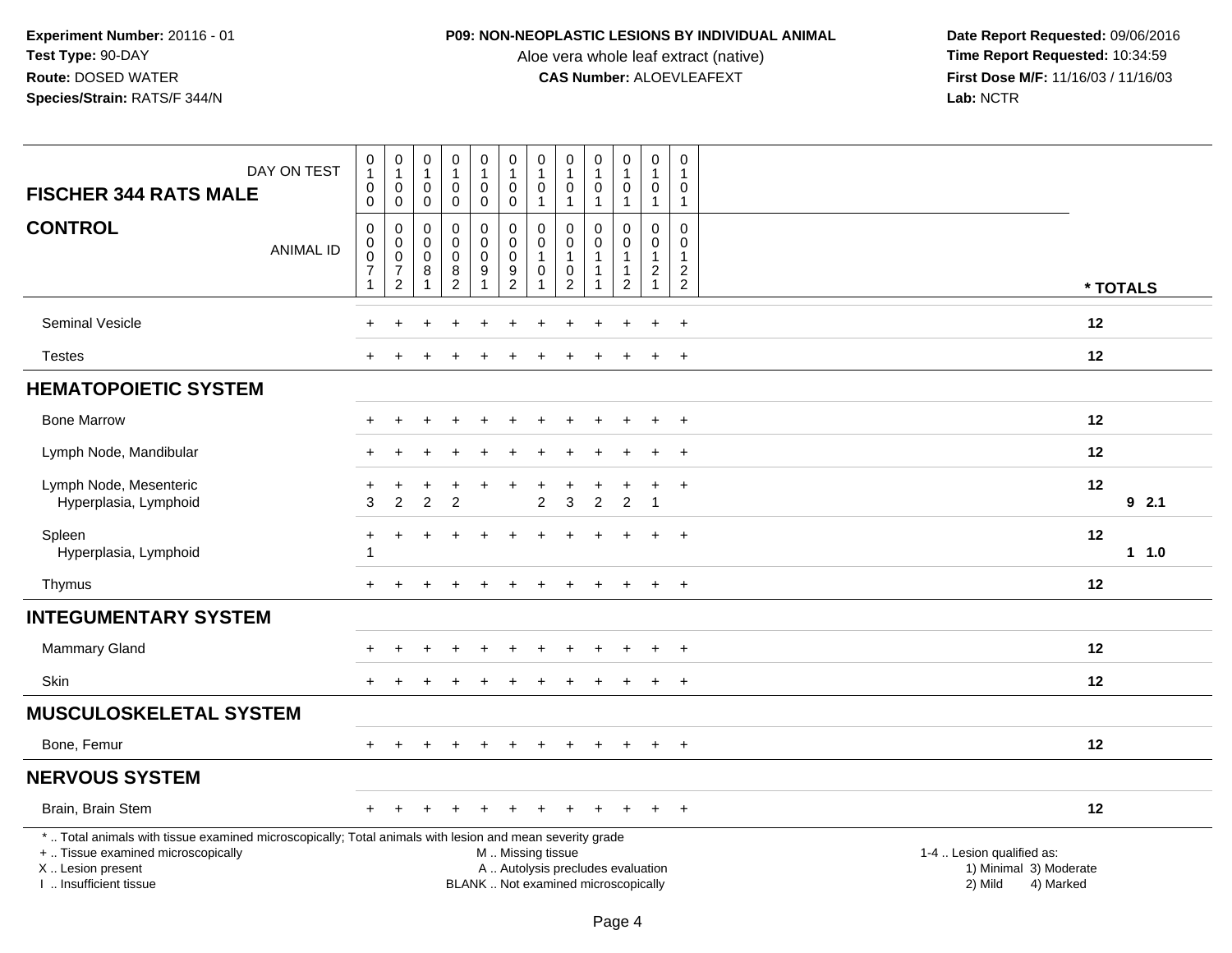#### **P09: NON-NEOPLASTIC LESIONS BY INDIVIDUAL ANIMAL**

Aloe vera whole leaf extract (native)<br>**CAS Number:** ALOEVLEAFEXT

 **Date Report Requested:** 09/06/2016 **First Dose M/F:** 11/16/03 / 11/16/03<br>**Lab:** NCTR **Lab:** NCTR

| DAY ON TEST<br><b>FISCHER 344 RATS MALE</b> | $\begin{matrix} 0 \\ 1 \end{matrix}$<br>$\mathbf 0$<br>$\mathbf 0$ | $\begin{smallmatrix}0\\1\end{smallmatrix}$<br>$\,0\,$<br>$\mathsf{O}\xspace$ | $\begin{smallmatrix}0\\1\end{smallmatrix}$<br>$\mathbf 0$<br>$\pmb{0}$ | 0<br>$\mathbf 1$<br>$\pmb{0}$<br>$\mathbf 0$                 | 0<br>$\mathbf{1}$<br>$\mathbf 0$<br>$\mathbf 0$ | $\begin{smallmatrix}0\\1\end{smallmatrix}$<br>$\mathbf 0$<br>$\mathsf 0$ | $\boldsymbol{0}$<br>$\mathbf{1}$<br>$\pmb{0}$<br>$\overline{ }$ | $\begin{smallmatrix}0\\1\end{smallmatrix}$<br>$\mathbf 0$<br>$\overline{1}$ | $\begin{smallmatrix}0\\1\end{smallmatrix}$<br>$\mathbf 0$ | $\begin{smallmatrix}0\1\end{smallmatrix}$<br>$\pmb{0}$<br>$\mathbf{1}$ | 0<br>$\mathbf{1}$<br>0<br>$\mathbf{1}$                             | $\mathbf 0$<br>$\mathbf{1}$<br>0<br>$\mathbf{1}$                  |    |          |
|---------------------------------------------|--------------------------------------------------------------------|------------------------------------------------------------------------------|------------------------------------------------------------------------|--------------------------------------------------------------|-------------------------------------------------|--------------------------------------------------------------------------|-----------------------------------------------------------------|-----------------------------------------------------------------------------|-----------------------------------------------------------|------------------------------------------------------------------------|--------------------------------------------------------------------|-------------------------------------------------------------------|----|----------|
| <b>CONTROL</b><br><b>ANIMAL ID</b>          | 0<br>$\pmb{0}$<br>$\pmb{0}$<br>$\boldsymbol{7}$                    | 000072                                                                       | 0<br>$\mathbf 0$<br>$\pmb{0}$<br>$\,8\,$<br>$\overline{A}$             | 0<br>$\pmb{0}$<br>$\pmb{0}$<br>$\,$ 8 $\,$<br>$\overline{c}$ | 0<br>$\pmb{0}$<br>$\pmb{0}$<br>9                | $\pmb{0}$<br>$\pmb{0}$<br>$\pmb{0}$<br>$\frac{9}{2}$                     | 0<br>$\overline{0}$<br>$\mathbf{1}$<br>$\pmb{0}$                | 0<br>$\mathbf 0$<br>$\overline{1}$<br>$\mathbf 0$<br>$\overline{2}$         | 0<br>$\mathbf 0$<br>$\mathbf{1}$                          | 0<br>$\mathsf{O}$<br>$\mathbf{1}$<br>1<br>$\overline{2}$               | 0<br>$\mathbf 0$<br>$\mathbf{1}$<br>$\overline{c}$<br>$\mathbf{1}$ | $\Omega$<br>0<br>$\mathbf{1}$<br>$\overline{a}$<br>$\overline{2}$ |    | * TOTALS |
| Brain, Cerebellum                           |                                                                    |                                                                              |                                                                        |                                                              |                                                 |                                                                          |                                                                 |                                                                             |                                                           |                                                                        |                                                                    | $\div$                                                            | 12 |          |
| Brain, Cerebrum                             | $+$                                                                |                                                                              |                                                                        |                                                              |                                                 |                                                                          | $\ddot{}$                                                       | $\pm$                                                                       | $\ddot{}$                                                 | $\overline{+}$                                                         | $+$                                                                | $+$                                                               | 12 |          |
| <b>RESPIRATORY SYSTEM</b>                   |                                                                    |                                                                              |                                                                        |                                                              |                                                 |                                                                          |                                                                 |                                                                             |                                                           |                                                                        |                                                                    |                                                                   |    |          |
| Lung                                        | $+$                                                                |                                                                              |                                                                        |                                                              | $\ddot{}$                                       | $+$                                                                      | $\pm$                                                           | $+$                                                                         | $\div$                                                    | $\overline{+}$                                                         | $+$                                                                | $+$                                                               | 12 |          |
| Nose                                        |                                                                    |                                                                              |                                                                        |                                                              |                                                 |                                                                          |                                                                 |                                                                             |                                                           |                                                                        | $\ddot{}$                                                          | $\overline{+}$                                                    | 12 |          |
| Trachea                                     | $\pm$                                                              |                                                                              |                                                                        |                                                              |                                                 |                                                                          |                                                                 |                                                                             |                                                           |                                                                        | $+$                                                                | $+$                                                               | 12 |          |
| <b>SPECIAL SENSES SYSTEM</b>                |                                                                    |                                                                              |                                                                        |                                                              |                                                 |                                                                          |                                                                 |                                                                             |                                                           |                                                                        |                                                                    |                                                                   |    |          |
| Eye                                         |                                                                    |                                                                              |                                                                        |                                                              | $\ddot{}$                                       | $\ddot{}$                                                                | $\div$                                                          | $+$                                                                         | $\div$                                                    | $\overline{+}$                                                         | $+$                                                                | $+$                                                               | 12 |          |
| Harderian Gland                             |                                                                    |                                                                              |                                                                        |                                                              |                                                 | $\div$                                                                   |                                                                 |                                                                             |                                                           |                                                                        | $\pm$                                                              | $+$                                                               | 12 |          |
| <b>URINARY SYSTEM</b>                       |                                                                    |                                                                              |                                                                        |                                                              |                                                 |                                                                          |                                                                 |                                                                             |                                                           |                                                                        |                                                                    |                                                                   |    |          |
| Kidney<br>Nephropathy, Chronic              |                                                                    |                                                                              |                                                                        |                                                              |                                                 |                                                                          | $\overline{ }$                                                  |                                                                             | $\overline{\mathbf{A}}$                                   | 1                                                                      | $\overline{1}$                                                     | $\cdot$<br>$\overline{1}$                                         | 12 | 12 1.0   |
| <b>Urinary Bladder</b><br><b>Dilatation</b> | $+$                                                                | $\pm$                                                                        | 4                                                                      |                                                              |                                                 |                                                                          |                                                                 |                                                                             |                                                           |                                                                        |                                                                    | $\div$                                                            | 12 | 14.0     |

\* .. Total animals with tissue examined microscopically; Total animals with lesion and mean severity grade

+ .. Tissue examined microscopically

X .. Lesion present

I .. Insufficient tissue

M .. Missing tissue

Lesion present A .. Autolysis precludes evaluation 1) Minimal 3) Moderate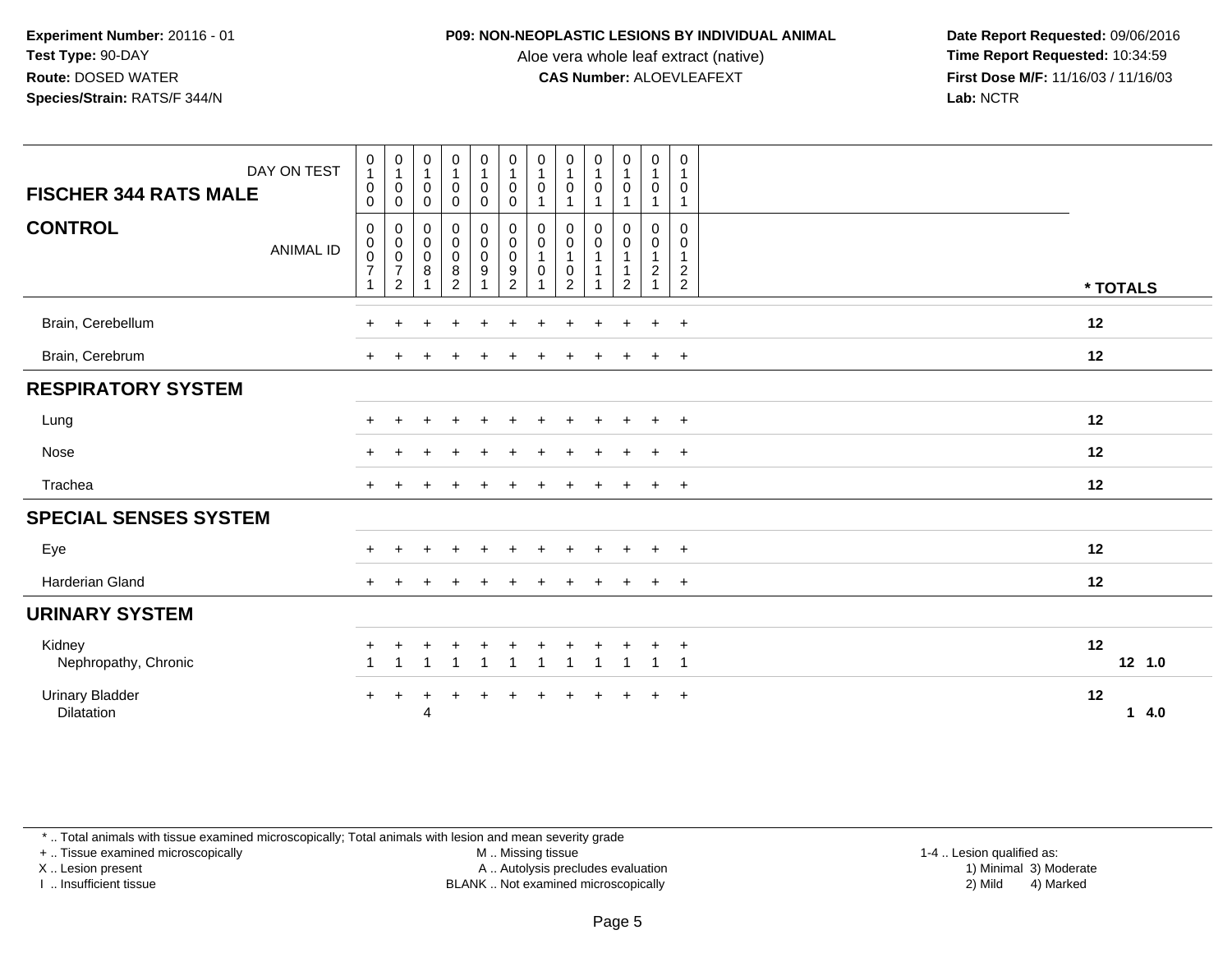## **P09: NON-NEOPLASTIC LESIONS BY INDIVIDUAL ANIMAL**

Aloe vera whole leaf extract (native)<br>**CAS Number:** ALOEVLEAFEXT

 **Date Report Requested:** 09/06/2016 **First Dose M/F:** 11/16/03 / 11/16/03<br>Lab: NCTR **Lab:** NCTR

| DAY ON TEST<br><b>FISCHER 344 RATS MALE</b>                                                                                                    | $\mathbf 0$<br>$\mathbf{1}$<br>$\pmb{0}$<br>$\pmb{0}$                               | $\mathbf 0$<br>$\mathbf{1}$<br>0<br>$\mathsf{O}$                      | $\pmb{0}$<br>$\overline{1}$<br>$\mathbf 0$<br>$\mathbf 0$                         | 0<br>$\overline{1}$<br>0<br>$\mathbf 0$                                     | $\pmb{0}$<br>$\mathbf{1}$<br>$\mathbf 0$<br>$\mathbf 0$                    | 0<br>$\mathbf{1}$<br>0<br>$\mathbf 0$             | 0<br>$\overline{1}$<br>$\mathbf 0$<br>$\mathbf{1}$                    | $\mathbf 0$<br>$\mathbf{1}$<br>$\mathbf 0$<br>$\mathbf{1}$ | $\pmb{0}$<br>$\mathbf{1}$<br>0<br>$\mathbf{1}$                                    | $\pmb{0}$<br>$\mathbf{1}$<br>$\pmb{0}$<br>$\mathbf{1}$ | $\mathbf 0$<br>$\mathbf{1}$<br>$\mathbf 0$<br>$\mathbf{1}$ |                           |
|------------------------------------------------------------------------------------------------------------------------------------------------|-------------------------------------------------------------------------------------|-----------------------------------------------------------------------|-----------------------------------------------------------------------------------|-----------------------------------------------------------------------------|----------------------------------------------------------------------------|---------------------------------------------------|-----------------------------------------------------------------------|------------------------------------------------------------|-----------------------------------------------------------------------------------|--------------------------------------------------------|------------------------------------------------------------|---------------------------|
| <b>1% WLN</b><br><b>ANIMAL ID</b>                                                                                                              | $\pmb{0}$<br>$\pmb{0}$<br>$\mathbf{1}$<br>$\ensuremath{\mathsf{3}}$<br>$\mathbf{1}$ | 0<br>0<br>$\mathbf{1}$<br>$\ensuremath{\mathsf{3}}$<br>$\overline{2}$ | $\pmb{0}$<br>$\boldsymbol{0}$<br>$\overline{1}$<br>$\overline{4}$<br>$\mathbf{1}$ | 0<br>$\mathbf 0$<br>$\overline{1}$<br>$\begin{array}{c} 4 \\ 2 \end{array}$ | $\mathbf 0$<br>$\mathbf 0$<br>$\overline{1}$<br>$\sqrt{5}$<br>$\mathbf{1}$ | 0<br>$\mathbf 0$<br>$\mathbf{1}$<br>$\frac{5}{2}$ | $\mathbf 0$<br>$\mathsf{O}\xspace$<br>$\overline{1}$<br>$\frac{6}{2}$ | $\mathbf 0$<br>$\Omega$<br>$\mathbf{1}$<br>$\overline{7}$  | $\mathbf 0$<br>$\mathbf{0}$<br>$\mathbf{1}$<br>$\boldsymbol{7}$<br>$\overline{c}$ | 0<br>0<br>$\mathbf{1}$<br>$\bf 8$<br>$\overline{1}$    | $\mathbf 0$<br>$\Omega$<br>$\mathbf{1}$<br>$\bf 8$<br>2    | * TOTALS                  |
| <b>ALIMENTARY SYSTEM</b>                                                                                                                       |                                                                                     |                                                                       |                                                                                   |                                                                             |                                                                            |                                                   |                                                                       |                                                            |                                                                                   |                                                        |                                                            |                           |
| Intestine Large, Cecum<br>Infiltration Cellular, Polymorphonuclear<br>Goblet Cell, Hyperplasia                                                 |                                                                                     |                                                                       | 1                                                                                 | 3                                                                           |                                                                            |                                                   | $2^{\circ}$                                                           | $\overline{2}$                                             | $2^{\circ}$                                                                       | 3                                                      | $\ddot{}$                                                  | 11<br>$1 1.0$<br>62.2     |
| Intestine Large, Colon<br>Infiltration Cellular, Polymorphonuclear<br>Goblet Cell, Hyperplasia                                                 | -1                                                                                  | $\overline{2}$                                                        | 2<br>3                                                                            | 2                                                                           | -1                                                                         | 1                                                 | 3                                                                     | $\overline{2}$                                             | 1<br>2                                                                            | 3<br>3                                                 | $+$                                                        | 11<br>42.5<br>10, 2.0     |
| Liver<br>Hepatodiaphragmatic Nodule                                                                                                            |                                                                                     |                                                                       |                                                                                   | Χ                                                                           |                                                                            | $\ddot{}$                                         |                                                                       |                                                            |                                                                                   |                                                        | $+$                                                        | 11<br>$\mathbf{1}$        |
| <b>CARDIOVASCULAR SYSTEM</b>                                                                                                                   |                                                                                     |                                                                       |                                                                                   |                                                                             |                                                                            |                                                   |                                                                       |                                                            |                                                                                   |                                                        |                                                            |                           |
| <b>NONE</b>                                                                                                                                    |                                                                                     |                                                                       |                                                                                   |                                                                             |                                                                            |                                                   |                                                                       |                                                            |                                                                                   |                                                        |                                                            |                           |
| <b>ENDOCRINE SYSTEM</b>                                                                                                                        |                                                                                     |                                                                       |                                                                                   |                                                                             |                                                                            |                                                   |                                                                       |                                                            |                                                                                   |                                                        |                                                            |                           |
| <b>NONE</b>                                                                                                                                    |                                                                                     |                                                                       |                                                                                   |                                                                             |                                                                            |                                                   |                                                                       |                                                            |                                                                                   |                                                        |                                                            |                           |
| <b>GENERAL BODY SYSTEM</b>                                                                                                                     |                                                                                     |                                                                       |                                                                                   |                                                                             |                                                                            |                                                   |                                                                       |                                                            |                                                                                   |                                                        |                                                            |                           |
| <b>NONE</b>                                                                                                                                    |                                                                                     |                                                                       |                                                                                   |                                                                             |                                                                            |                                                   |                                                                       |                                                            |                                                                                   |                                                        |                                                            |                           |
| <b>GENITAL SYSTEM</b>                                                                                                                          |                                                                                     |                                                                       |                                                                                   |                                                                             |                                                                            |                                                   |                                                                       |                                                            |                                                                                   |                                                        |                                                            |                           |
| <b>NONE</b>                                                                                                                                    |                                                                                     |                                                                       |                                                                                   |                                                                             |                                                                            |                                                   |                                                                       |                                                            |                                                                                   |                                                        |                                                            |                           |
| <b>HEMATOPOIETIC SYSTEM</b>                                                                                                                    |                                                                                     |                                                                       |                                                                                   |                                                                             |                                                                            |                                                   |                                                                       |                                                            |                                                                                   |                                                        |                                                            |                           |
| *  Total animals with tissue examined microscopically; Total animals with lesion and mean severity grade<br>+  Tissue examined microscopically |                                                                                     |                                                                       |                                                                                   |                                                                             |                                                                            | M  Missing tissue                                 |                                                                       |                                                            |                                                                                   |                                                        |                                                            | 1-4  Lesion qualified as: |

X .. Lesion present

I .. Insufficient tissue

- A .. Autolysis precludes evaluation 1) Minimal 3) Moderate
- BLANK .. Not examined microscopically 2) Mild 4) Marked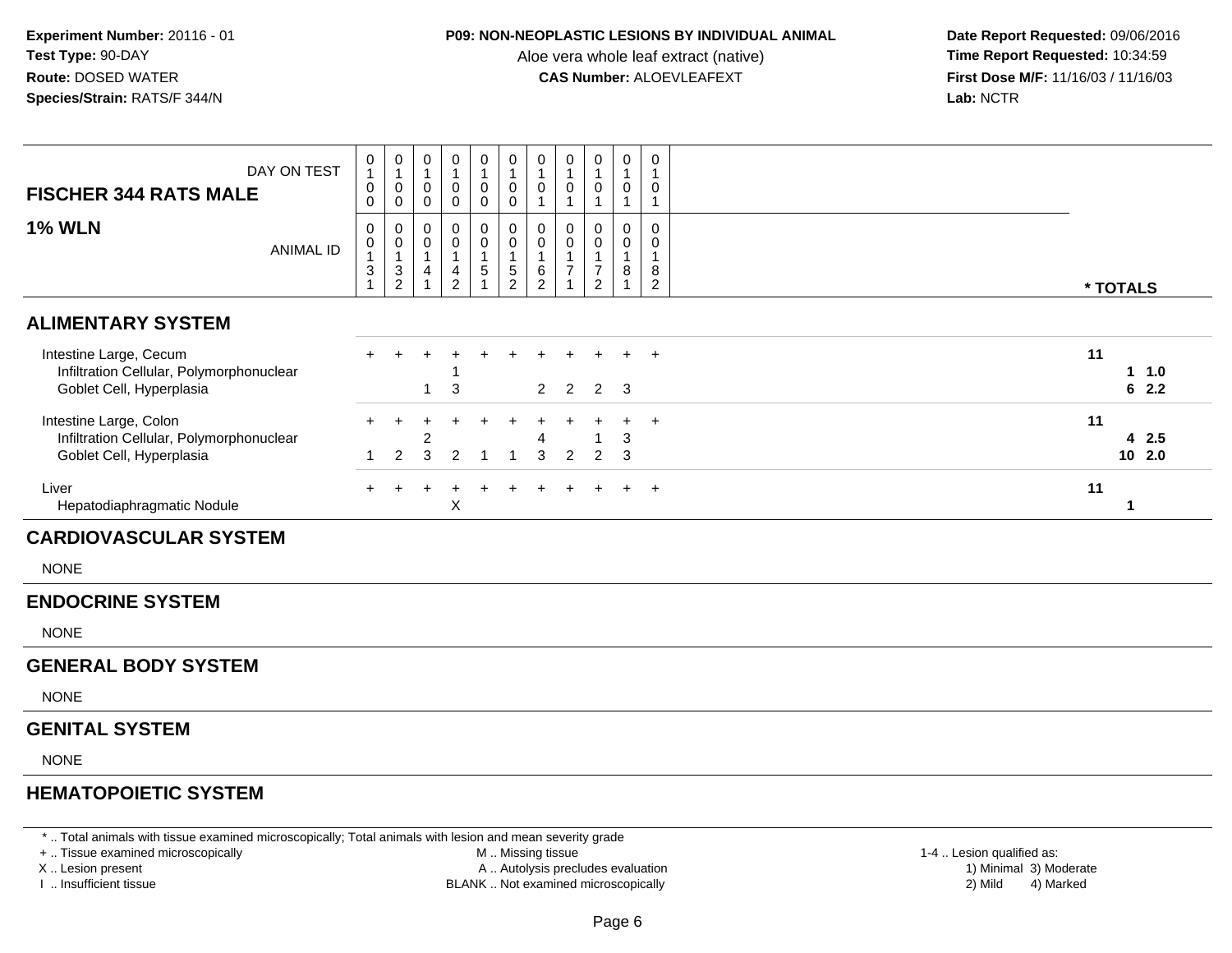## **P09: NON-NEOPLASTIC LESIONS BY INDIVIDUAL ANIMAL**

Aloe vera whole leaf extract (native)<br>**CAS Number:** ALOEVLEAFEXT

| <b>FISCHER 344 RATS MALE</b>                                                                                                                                                                  | DAY ON TEST      | 0<br>$\mathbf{1}$<br>$\pmb{0}$<br>0        | $\pmb{0}$<br>$\overline{1}$<br>$\mathbf 0$<br>$\mathbf 0$               | 0<br>1<br>0<br>$\pmb{0}$         | $\mathbf 0$<br>$\mathbf{1}$<br>$\pmb{0}$<br>$\pmb{0}$ | $\mathsf{O}\xspace$<br>$\mathbf{1}$<br>$\pmb{0}$<br>$\pmb{0}$  | 0<br>$\mathbf{1}$<br>$\pmb{0}$<br>$\mathsf{O}\xspace$                                         | $\pmb{0}$<br>$\mathbf{1}$<br>$\pmb{0}$<br>$\mathbf{1}$    | $\mathbf 0$<br>$\overline{1}$<br>0<br>$\overline{1}$ | $\boldsymbol{0}$<br>$\mathbf{1}$<br>$\pmb{0}$<br>$\mathbf{1}$               | 0<br>1<br>0<br>$\mathbf{1}$               | 0<br>$\mathbf{1}$<br>$\pmb{0}$<br>$\mathbf{1}$              |                                                                             |                      |
|-----------------------------------------------------------------------------------------------------------------------------------------------------------------------------------------------|------------------|--------------------------------------------|-------------------------------------------------------------------------|----------------------------------|-------------------------------------------------------|----------------------------------------------------------------|-----------------------------------------------------------------------------------------------|-----------------------------------------------------------|------------------------------------------------------|-----------------------------------------------------------------------------|-------------------------------------------|-------------------------------------------------------------|-----------------------------------------------------------------------------|----------------------|
| <b>1% WLN</b>                                                                                                                                                                                 | <b>ANIMAL ID</b> | $\pmb{0}$<br>0<br>$\overline{1}$<br>3<br>1 | $\boldsymbol{0}$<br>$\boldsymbol{0}$<br>$\overline{1}$<br>$\frac{3}{2}$ | 0<br>0<br>1<br>4<br>$\mathbf{1}$ | 0<br>$\mathbf 0$<br>$\mathbf{1}$<br>$\frac{4}{2}$     | 0<br>$\pmb{0}$<br>$\mathbf{1}$<br>$\sqrt{5}$<br>$\overline{1}$ | 0<br>$\mathbf 0$<br>1<br>$\frac{5}{2}$                                                        | $\pmb{0}$<br>$\pmb{0}$<br>$\overline{1}$<br>$\frac{6}{2}$ | 0<br>$\Omega$<br>7                                   | $\Omega$<br>$\mathbf 0$<br>$\mathbf{1}$<br>$\overline{7}$<br>$\overline{2}$ | 0<br>0<br>$\mathbf 1$<br>8<br>$\mathbf 1$ | $\mathbf 0$<br>$\mathbf 0$<br>$\mathbf{1}$<br>$\frac{8}{2}$ |                                                                             | * TOTALS             |
| Lymph Node, Mesenteric<br>Hyperplasia, Lymphoid                                                                                                                                               |                  |                                            |                                                                         |                                  | $\ddot{}$<br>4                                        |                                                                |                                                                                               |                                                           |                                                      |                                                                             | +<br>$\overline{\mathbf{4}}$              | $\ddot{}$<br>$\overline{4}$                                 | $\mathbf{3}$                                                                | 3, 4.0               |
| Spleen<br>Hematopoietic Cell Proliferation<br>Hyperplasia, Lymphoid                                                                                                                           |                  |                                            |                                                                         |                                  |                                                       |                                                                |                                                                                               |                                                           |                                                      | 1                                                                           |                                           | $\ddot{}$                                                   | 11                                                                          | $1 \t1.0$<br>$1 1.0$ |
| <b>INTEGUMENTARY SYSTEM</b>                                                                                                                                                                   |                  |                                            |                                                                         |                                  |                                                       |                                                                |                                                                                               |                                                           |                                                      |                                                                             |                                           |                                                             |                                                                             |                      |
| <b>NONE</b>                                                                                                                                                                                   |                  |                                            |                                                                         |                                  |                                                       |                                                                |                                                                                               |                                                           |                                                      |                                                                             |                                           |                                                             |                                                                             |                      |
| <b>MUSCULOSKELETAL SYSTEM</b>                                                                                                                                                                 |                  |                                            |                                                                         |                                  |                                                       |                                                                |                                                                                               |                                                           |                                                      |                                                                             |                                           |                                                             |                                                                             |                      |
| <b>NONE</b>                                                                                                                                                                                   |                  |                                            |                                                                         |                                  |                                                       |                                                                |                                                                                               |                                                           |                                                      |                                                                             |                                           |                                                             |                                                                             |                      |
| <b>NERVOUS SYSTEM</b>                                                                                                                                                                         |                  |                                            |                                                                         |                                  |                                                       |                                                                |                                                                                               |                                                           |                                                      |                                                                             |                                           |                                                             |                                                                             |                      |
| <b>NONE</b>                                                                                                                                                                                   |                  |                                            |                                                                         |                                  |                                                       |                                                                |                                                                                               |                                                           |                                                      |                                                                             |                                           |                                                             |                                                                             |                      |
| <b>RESPIRATORY SYSTEM</b>                                                                                                                                                                     |                  |                                            |                                                                         |                                  |                                                       |                                                                |                                                                                               |                                                           |                                                      |                                                                             |                                           |                                                             |                                                                             |                      |
| <b>NONE</b>                                                                                                                                                                                   |                  |                                            |                                                                         |                                  |                                                       |                                                                |                                                                                               |                                                           |                                                      |                                                                             |                                           |                                                             |                                                                             |                      |
| <b>SPECIAL SENSES SYSTEM</b>                                                                                                                                                                  |                  |                                            |                                                                         |                                  |                                                       |                                                                |                                                                                               |                                                           |                                                      |                                                                             |                                           |                                                             |                                                                             |                      |
| <b>NONE</b>                                                                                                                                                                                   |                  |                                            |                                                                         |                                  |                                                       |                                                                |                                                                                               |                                                           |                                                      |                                                                             |                                           |                                                             |                                                                             |                      |
| <b>URINARY SYSTEM</b>                                                                                                                                                                         |                  |                                            |                                                                         |                                  |                                                       |                                                                |                                                                                               |                                                           |                                                      |                                                                             |                                           |                                                             |                                                                             |                      |
| Kidney<br>Nephropathy, Chronic                                                                                                                                                                |                  |                                            |                                                                         |                                  |                                                       |                                                                |                                                                                               |                                                           |                                                      |                                                                             |                                           | $^{+}$                                                      | 11                                                                          | $11 \t1.0$           |
| *  Total animals with tissue examined microscopically; Total animals with lesion and mean severity grade<br>+  Tissue examined microscopically<br>X  Lesion present<br>I. Insufficient tissue |                  |                                            |                                                                         |                                  |                                                       |                                                                | M  Missing tissue<br>A  Autolysis precludes evaluation<br>BLANK  Not examined microscopically |                                                           |                                                      |                                                                             |                                           |                                                             | 1-4  Lesion qualified as:<br>1) Minimal 3) Moderate<br>2) Mild<br>4) Marked |                      |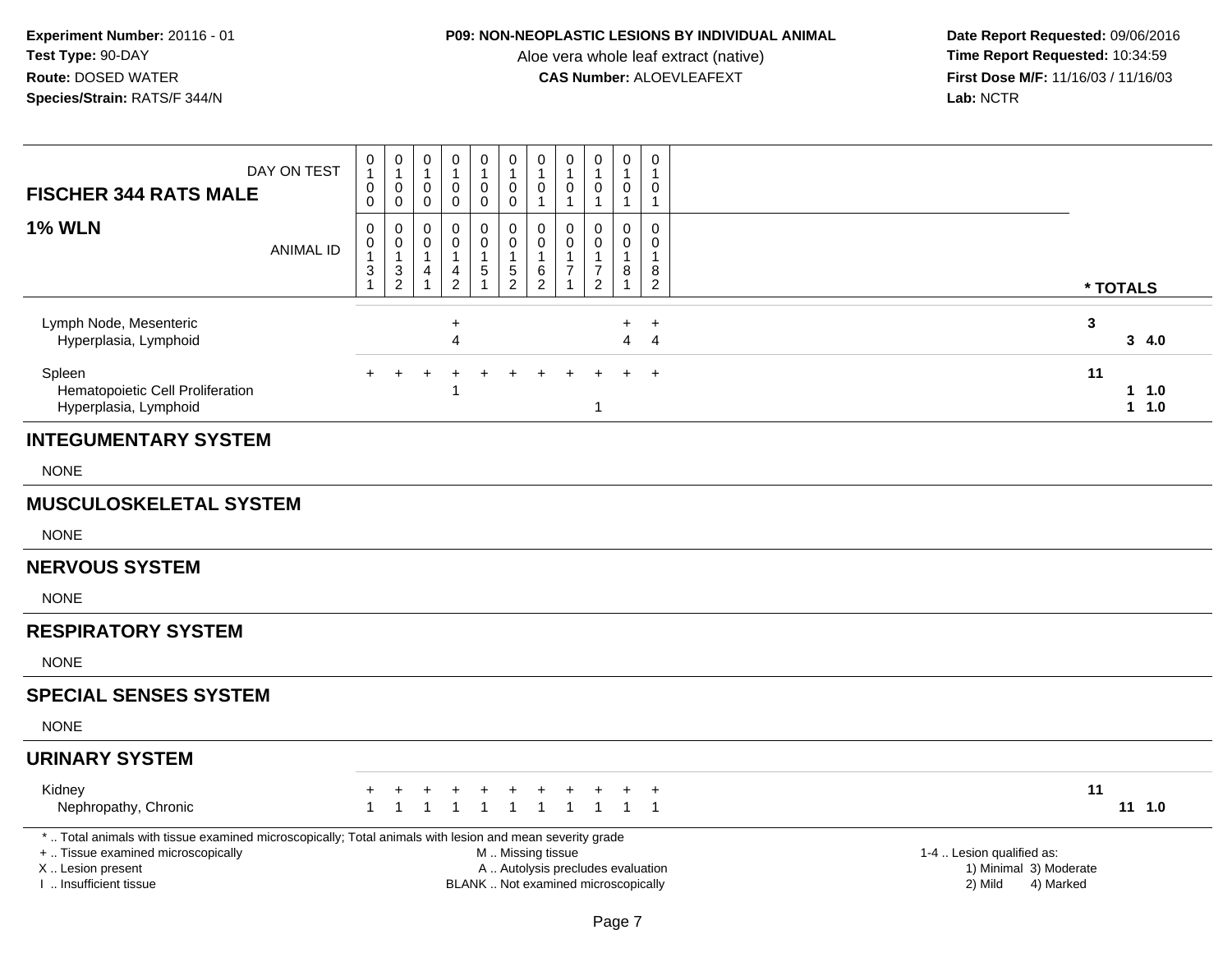#### **P09: NON-NEOPLASTIC LESIONS BY INDIVIDUAL ANIMAL**

Aloe vera whole leaf extract (native)<br>**CAS Number:** ALOEVLEAFEXT

 **Date Report Requested:** 09/06/2016 **First Dose M/F:** 11/16/03 / 11/16/03<br>Lab: NCTR **Lab:** NCTR

| DAY ON TEST<br><b>FISCHER 344 RATS MALE</b><br><b>2% WLN</b><br><b>ANIMAL ID</b>                                                                                    | 0<br>$\mathbf{1}$<br>$\mathbf 0$<br>0<br>0<br>$\mathbf 0$<br>$\mathsf{O}\xspace$<br>$\mathbf{1}$ | $\begin{smallmatrix}0\\1\end{smallmatrix}$<br>$\mathsf{O}\xspace$<br>$\mathbf 0$<br>$\begin{smallmatrix}0\\0\\0\end{smallmatrix}$<br>$\mathbf{1}$<br>$\sqrt{2}$ | $\pmb{0}$<br>$\,0\,$<br>$\overline{4}$<br>$\overline{6}$<br>0<br>$\mathbf 0$<br>$\,0\,$<br>$\sqrt{2}$<br>$\mathbf{1}$ | $_{\rm 0}^{\rm 0}$<br>$6\phantom{a}$<br>$\overline{2}$<br>$\pmb{0}$<br>$\mathbf 0$<br>$\mathbf 0$<br>$\frac{2}{2}$ | $\begin{smallmatrix}0\1\end{smallmatrix}$<br>$\mathbf 0$<br>$\mathsf{O}\xspace$<br>$\begin{smallmatrix}0\0\0\end{smallmatrix}$<br>$\mathsf{O}\xspace$<br>$\overline{3}$<br>$\mathbf{1}$ | $\begin{smallmatrix}0\1\end{smallmatrix}$<br>$\begin{smallmatrix} 0\\0 \end{smallmatrix}$<br>$\begin{smallmatrix} 0\\0 \end{smallmatrix}$<br>$\mathsf{O}\xspace$<br>$\frac{3}{2}$ | $\pmb{0}$<br>$\mathbf{1}$<br>$\mathbf 0$<br>$\overline{1}$<br>$\begin{smallmatrix} 0\\0 \end{smallmatrix}$<br>$\mathbf 0$<br>$\overline{4}$ | $\pmb{0}$<br>$\overline{1}$<br>0<br>$\overline{1}$<br>$\mathbf 0$<br>$\mathbf 0$<br>$\mathbf 0$<br>4<br>$\overline{c}$ | $\pmb{0}$<br>$\mathbf{1}$<br>$\mathbf 0$<br>$\mathbf{1}$<br>$\mathbf 0$<br>$\mathsf 0$<br>$\mathbf 0$<br>5<br>$\overline{1}$ | 0<br>$\mathbf 0$<br>$\mathbf{1}$<br>0<br>$\mathbf 0$<br>$\mathbf 0$<br>$\frac{5}{2}$ | $\pmb{0}$<br>$\mathbf{1}$<br>$\mathbf 0$<br>$\mathbf{1}$<br>$\mathbf 0$<br>$\mathbf 0$<br>$\mathbf 0$<br>$\,6\,$<br>$\overline{1}$ | $\mathbf 0$<br>$\mathbf 1$<br>0<br>$\mathbf{1}$<br>$\mathsf{O}\xspace$<br>$\mathbf 0$<br>$\mathsf{O}\xspace$<br>6<br>$\overline{2}$ | * TOTALS                                   |
|---------------------------------------------------------------------------------------------------------------------------------------------------------------------|--------------------------------------------------------------------------------------------------|-----------------------------------------------------------------------------------------------------------------------------------------------------------------|-----------------------------------------------------------------------------------------------------------------------|--------------------------------------------------------------------------------------------------------------------|-----------------------------------------------------------------------------------------------------------------------------------------------------------------------------------------|-----------------------------------------------------------------------------------------------------------------------------------------------------------------------------------|---------------------------------------------------------------------------------------------------------------------------------------------|------------------------------------------------------------------------------------------------------------------------|------------------------------------------------------------------------------------------------------------------------------|--------------------------------------------------------------------------------------|------------------------------------------------------------------------------------------------------------------------------------|-------------------------------------------------------------------------------------------------------------------------------------|--------------------------------------------|
| <b>ALIMENTARY SYSTEM</b>                                                                                                                                            |                                                                                                  |                                                                                                                                                                 |                                                                                                                       |                                                                                                                    |                                                                                                                                                                                         |                                                                                                                                                                                   |                                                                                                                                             |                                                                                                                        |                                                                                                                              |                                                                                      |                                                                                                                                    |                                                                                                                                     |                                            |
| Esophagus                                                                                                                                                           |                                                                                                  |                                                                                                                                                                 |                                                                                                                       |                                                                                                                    |                                                                                                                                                                                         |                                                                                                                                                                                   |                                                                                                                                             |                                                                                                                        |                                                                                                                              |                                                                                      |                                                                                                                                    | $\ddot{}$                                                                                                                           | 12                                         |
| Intestine Large, Cecum<br>Infiltration Cellular, Polymorphonuclear<br>Goblet Cell, Hyperplasia                                                                      | 3                                                                                                | $\overline{1}$                                                                                                                                                  |                                                                                                                       | $\overline{2}$                                                                                                     | $\overline{2}$                                                                                                                                                                          | 3                                                                                                                                                                                 | $\overline{1}$                                                                                                                              | 2<br>$\overline{2}$                                                                                                    | $\mathbf{3}$                                                                                                                 | $\mathbf{3}$                                                                         | $\overline{1}$                                                                                                                     | $\ddot{}$<br>$\overline{2}$<br>$\mathbf{3}$                                                                                         | 12<br>$4$ 1.5<br>112.2                     |
| Intestine Large, Colon<br>Infiltration Cellular, Polymorphonuclear<br>Goblet Cell, Hyperplasia                                                                      | $\ddot{}$<br>$\overline{c}$<br>3                                                                 | $\ddot{}$<br>$\overline{2}$                                                                                                                                     |                                                                                                                       | 1                                                                                                                  | $\overline{c}$                                                                                                                                                                          | $\mathbf{3}$                                                                                                                                                                      |                                                                                                                                             | $\overline{\mathbf{c}}$<br>3                                                                                           | 3<br>3                                                                                                                       | 3                                                                                    | -1                                                                                                                                 | $\ddot{}$<br>3                                                                                                                      | 12<br>42.0<br>$11$ 2.3                     |
| Intestine Large, Rectum<br>Anus, Hyperplasia, Squamous<br>Anus, Inflammation, Chronic Active<br>Anus, Epithelium, Hyperplasia, Squamous<br>Goblet Cell, Hyperplasia | $+$<br>3                                                                                         | -1                                                                                                                                                              |                                                                                                                       |                                                                                                                    | $\overline{2}$                                                                                                                                                                          | 3                                                                                                                                                                                 | -1<br>$\overline{2}$                                                                                                                        | $\ddot{}$<br>$\overline{1}$                                                                                            | M                                                                                                                            | $\ddot{}$<br>$\overline{c}$<br>3<br>$\overline{2}$                                   | $\ddot{}$<br>$\overline{\mathbf{c}}$<br>$\overline{2}$<br>1                                                                        | $+$<br>3<br>$\overline{2}$<br>3                                                                                                     | 11<br>2.5<br>1.8<br>4<br>3.0<br>-1<br>92.0 |
| Intestine Small, Duodenum                                                                                                                                           |                                                                                                  |                                                                                                                                                                 |                                                                                                                       |                                                                                                                    |                                                                                                                                                                                         |                                                                                                                                                                                   |                                                                                                                                             |                                                                                                                        |                                                                                                                              |                                                                                      |                                                                                                                                    | $\ddot{}$                                                                                                                           | 12                                         |
| Intestine Small, Ileum<br>Goblet Cell, Hyperplasia                                                                                                                  |                                                                                                  |                                                                                                                                                                 |                                                                                                                       |                                                                                                                    |                                                                                                                                                                                         |                                                                                                                                                                                   |                                                                                                                                             |                                                                                                                        |                                                                                                                              | 1                                                                                    | $+$                                                                                                                                | $+$                                                                                                                                 | 12<br>$1 1.0$                              |
| Intestine Small, Jejunum                                                                                                                                            |                                                                                                  |                                                                                                                                                                 |                                                                                                                       |                                                                                                                    |                                                                                                                                                                                         |                                                                                                                                                                                   |                                                                                                                                             |                                                                                                                        |                                                                                                                              |                                                                                      |                                                                                                                                    | $\ddot{}$                                                                                                                           | 12                                         |
| Liver                                                                                                                                                               |                                                                                                  |                                                                                                                                                                 |                                                                                                                       |                                                                                                                    |                                                                                                                                                                                         |                                                                                                                                                                                   |                                                                                                                                             |                                                                                                                        |                                                                                                                              |                                                                                      |                                                                                                                                    |                                                                                                                                     | 12                                         |
| Pancreas<br>Acinus, Degeneration                                                                                                                                    |                                                                                                  |                                                                                                                                                                 |                                                                                                                       |                                                                                                                    |                                                                                                                                                                                         |                                                                                                                                                                                   |                                                                                                                                             |                                                                                                                        |                                                                                                                              |                                                                                      |                                                                                                                                    | $\ddot{}$                                                                                                                           | 12<br>11.0                                 |

\* .. Total animals with tissue examined microscopically; Total animals with lesion and mean severity grade

+ .. Tissue examined microscopically

X .. Lesion present

I .. Insufficient tissue

M .. Missing tissue

A .. Autolysis precludes evaluation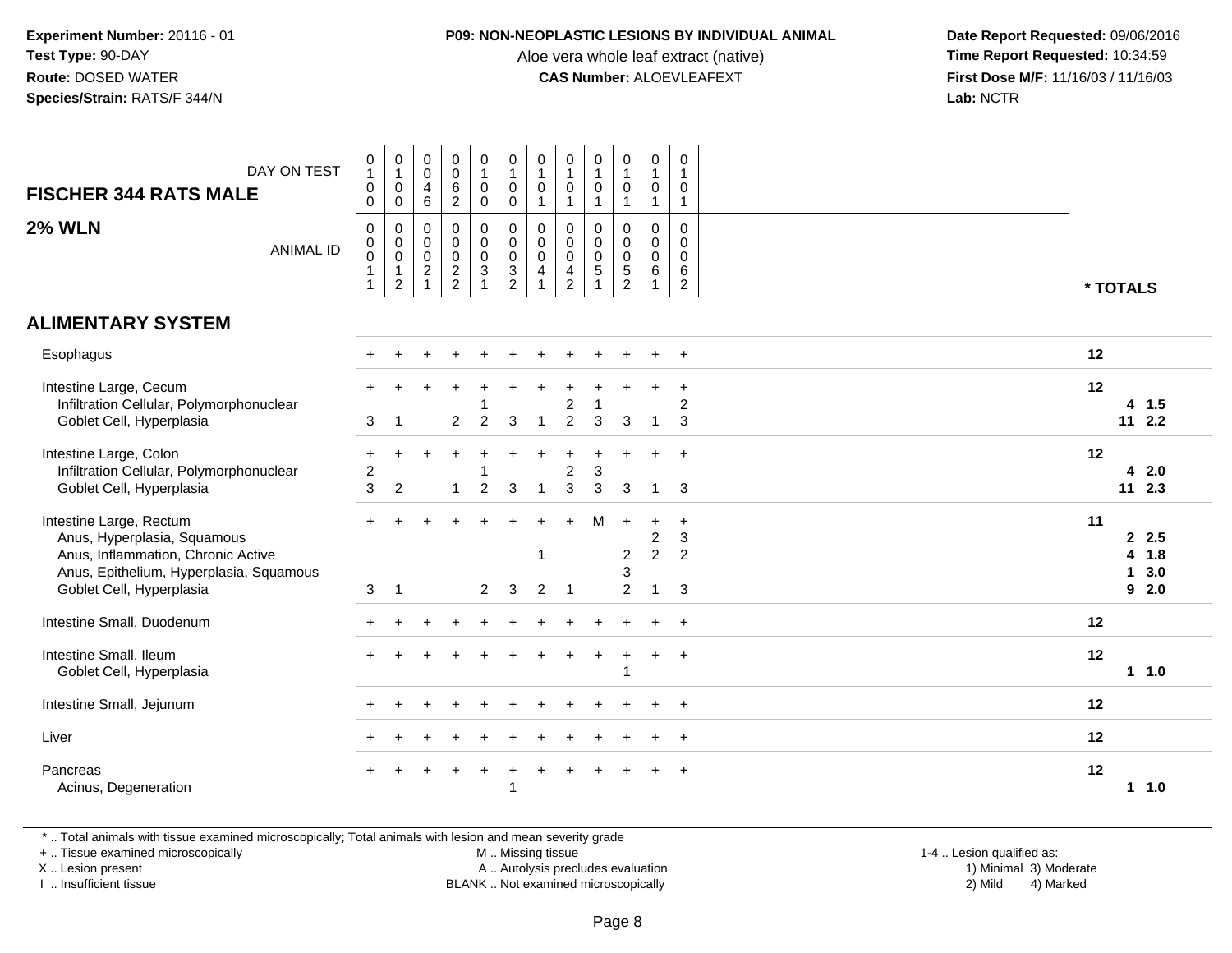#### **P09: NON-NEOPLASTIC LESIONS BY INDIVIDUAL ANIMAL**

Aloe vera whole leaf extract (native)<br>**CAS Number:** ALOEVLEAFEXT

 **Date Report Requested:** 09/06/2016 **First Dose M/F:** 11/16/03 / 11/16/03<br>**Lab:** NCTR **Lab:** NCTR

| DAY ON TEST<br><b>FISCHER 344 RATS MALE</b> | $\pmb{0}$<br>$\mathbf{1}$<br>0<br>$\Omega$             | $\begin{smallmatrix}0\\1\end{smallmatrix}$<br>$\pmb{0}$<br>$\mathbf 0$ | $\begin{smallmatrix} 0\\0 \end{smallmatrix}$<br>$\overline{4}$<br>6    | $0006$<br>2 | $\begin{smallmatrix}0\1\end{smallmatrix}$<br>$\mathbf 0$<br>0 | $\begin{smallmatrix}0\\1\end{smallmatrix}$<br>$\pmb{0}$<br>$\mathbf 0$ | $\pmb{0}$<br>$\mathbf{1}$<br>0<br>$\mathbf{1}$       | $\mathbf 0$<br>$\mathbf{1}$<br>$\pmb{0}$<br>1                                         | $\mathbf 0$<br>$\mathbf{1}$<br>0<br>$\overline{ }$ | $\begin{smallmatrix}0\\1\end{smallmatrix}$<br>$\pmb{0}$<br>$\mathbf{1}$ | $\pmb{0}$<br>$\mathbf{1}$<br>$\boldsymbol{0}$<br>$\mathbf{1}$ | 0<br>$\overline{1}$<br>0<br>$\mathbf 1$              |          |
|---------------------------------------------|--------------------------------------------------------|------------------------------------------------------------------------|------------------------------------------------------------------------|-------------|---------------------------------------------------------------|------------------------------------------------------------------------|------------------------------------------------------|---------------------------------------------------------------------------------------|----------------------------------------------------|-------------------------------------------------------------------------|---------------------------------------------------------------|------------------------------------------------------|----------|
| <b>2% WLN</b><br><b>ANIMAL ID</b>           | $\pmb{0}$<br>$_{\rm 0}^{\rm 0}$<br>$\overline{1}$<br>1 | $\pmb{0}$<br>$\overline{0}$<br>$\mathbf{1}$<br>$\overline{2}$          | $\pmb{0}$<br>$\begin{matrix} 0 \\ 0 \\ 2 \end{matrix}$<br>$\mathbf{1}$ | 0000022     | 0<br>$\begin{bmatrix} 0 \\ 0 \\ 3 \end{bmatrix}$              | 0<br>0<br>0<br>2<br>2                                                  | 0<br>$\pmb{0}$<br>$\mathbf 0$<br>$\overline{4}$<br>1 | $\pmb{0}$<br>$\pmb{0}$<br>$\overline{0}$<br>$\overline{\mathbf{4}}$<br>$\overline{2}$ | 0<br>$\pmb{0}$<br>$\ddot{\mathbf{0}}$<br>5         | 0<br>$\begin{matrix} 0 \\ 0 \\ 5 \\ 2 \end{matrix}$                     | $\pmb{0}$<br>$\overline{0}$<br>$\,6\,$<br>$\mathbf{1}$        | $\Omega$<br>0<br>$\mathbf{0}$<br>6<br>$\overline{2}$ | * TOTALS |
| Salivary Glands                             |                                                        |                                                                        |                                                                        |             |                                                               |                                                                        |                                                      |                                                                                       |                                                    |                                                                         |                                                               | $+$                                                  | 12       |
| Stomach, Forestomach                        |                                                        |                                                                        |                                                                        |             |                                                               |                                                                        |                                                      |                                                                                       |                                                    |                                                                         |                                                               | $\ddot{}$                                            | 12       |
| Stomach, Glandular                          |                                                        |                                                                        |                                                                        |             |                                                               |                                                                        |                                                      |                                                                                       |                                                    |                                                                         |                                                               | $\overline{+}$                                       | 12       |
| <b>CARDIOVASCULAR SYSTEM</b>                |                                                        |                                                                        |                                                                        |             |                                                               |                                                                        |                                                      |                                                                                       |                                                    |                                                                         |                                                               |                                                      |          |
| <b>Blood Vessel</b>                         |                                                        |                                                                        |                                                                        |             |                                                               |                                                                        |                                                      |                                                                                       |                                                    |                                                                         |                                                               | $\ddot{}$                                            | 12       |
| Heart                                       |                                                        |                                                                        |                                                                        |             |                                                               |                                                                        |                                                      |                                                                                       |                                                    |                                                                         |                                                               | $+$                                                  | 12       |
| <b>ENDOCRINE SYSTEM</b>                     |                                                        |                                                                        |                                                                        |             |                                                               |                                                                        |                                                      |                                                                                       |                                                    |                                                                         |                                                               |                                                      |          |
| <b>Adrenal Cortex</b>                       |                                                        |                                                                        |                                                                        | м           | $\ddot{}$                                                     |                                                                        |                                                      |                                                                                       |                                                    | $\div$                                                                  | $\div$                                                        | $+$                                                  | 11       |
| Adrenal Medulla                             | $\pm$                                                  | $+$                                                                    | M                                                                      | M           | $+$                                                           |                                                                        |                                                      |                                                                                       |                                                    |                                                                         | $\ddot{}$                                                     | $+$                                                  | 10       |
| Islets, Pancreatic                          |                                                        |                                                                        |                                                                        |             |                                                               |                                                                        |                                                      |                                                                                       |                                                    |                                                                         |                                                               | $+$                                                  | 12       |
| Parathyroid Gland                           |                                                        |                                                                        |                                                                        |             |                                                               |                                                                        |                                                      |                                                                                       |                                                    |                                                                         | ÷                                                             | $+$                                                  | 12       |
| <b>Pituitary Gland</b>                      |                                                        |                                                                        |                                                                        |             |                                                               |                                                                        |                                                      |                                                                                       |                                                    |                                                                         | $+$                                                           | $+$                                                  | 12       |
| <b>Thyroid Gland</b>                        |                                                        |                                                                        |                                                                        |             |                                                               |                                                                        |                                                      |                                                                                       |                                                    |                                                                         |                                                               | $+$                                                  | 12       |

## **GENERAL BODY SYSTEM**

NONE

## **GENITAL SYSTEM**

\* .. Total animals with tissue examined microscopically; Total animals with lesion and mean severity grade

+ .. Tissue examined microscopically

X .. Lesion present

I .. Insufficient tissue

M .. Missing tissue

A .. Autolysis precludes evaluation

BLANK .. Not examined microscopically 2) Mild 4) Marked

1-4 .. Lesion qualified as:<br>1) Minimal 3) Moderate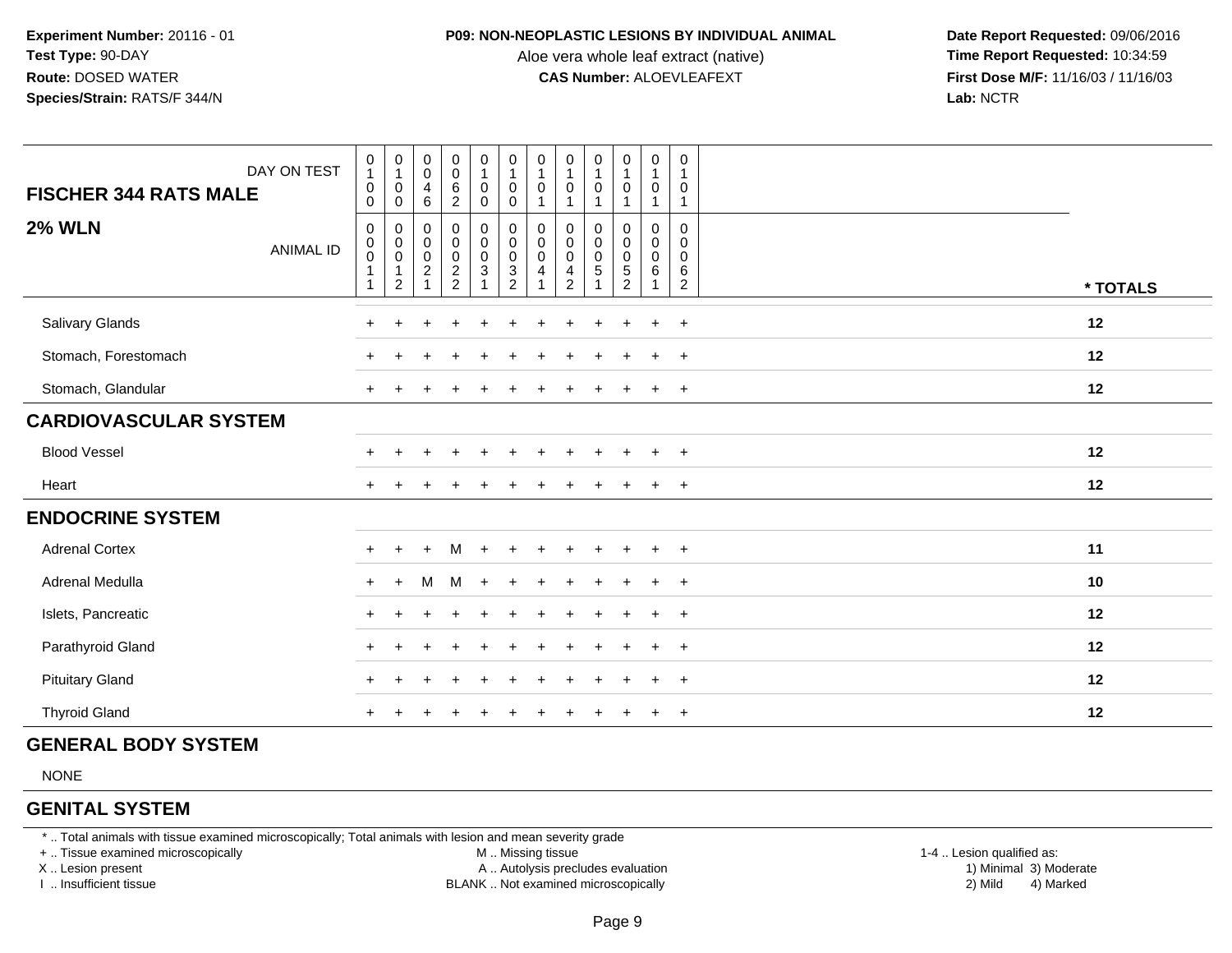#### **P09: NON-NEOPLASTIC LESIONS BY INDIVIDUAL ANIMAL**

Aloe vera whole leaf extract (native)<br>**CAS Number:** ALOEVLEAFEXT

 **Date Report Requested:** 09/06/2016 **First Dose M/F:** 11/16/03 / 11/16/03<br>**Lab:** NCTR **Lab:** NCTR

| DAY ON TEST<br><b>FISCHER 344 RATS MALE</b>                             | 0<br>$\mathbf{1}$<br>$\pmb{0}$<br>0                                                 | $\pmb{0}$<br>$\mathbf{1}$<br>$\boldsymbol{0}$<br>0        | $_{\rm 0}^{\rm 0}$<br>$\overline{\mathcal{A}}$<br>$\,6$ | $_{\rm 0}^{\rm 0}$<br>$6\phantom{a}$<br>$\overline{c}$    | $\mathbf 0$<br>$\overline{1}$<br>$\mathbf 0$<br>$\mathbf 0$ | $\begin{smallmatrix}0\\1\end{smallmatrix}$<br>$\pmb{0}$<br>$\mathbf 0$ | 0<br>$\mathbf{1}$<br>$\pmb{0}$<br>1 | $\begin{smallmatrix}0\\1\end{smallmatrix}$<br>$\pmb{0}$<br>1 | 0<br>$\mathbf{1}$<br>0<br>1 | $\mathbf 0$<br>$\overline{1}$<br>$\mathbf 0$<br>1 | $\pmb{0}$<br>$\overline{1}$<br>$\pmb{0}$<br>$\overline{1}$                     | $\mathbf 0$<br>$\mathbf{1}$<br>0<br>$\mathbf{1}$ |    |                       |
|-------------------------------------------------------------------------|-------------------------------------------------------------------------------------|-----------------------------------------------------------|---------------------------------------------------------|-----------------------------------------------------------|-------------------------------------------------------------|------------------------------------------------------------------------|-------------------------------------|--------------------------------------------------------------|-----------------------------|---------------------------------------------------|--------------------------------------------------------------------------------|--------------------------------------------------|----|-----------------------|
| <b>2% WLN</b><br><b>ANIMAL ID</b>                                       | $\mathbf 0$<br>$\mathbf 0$<br>$\ddot{\mathbf{0}}$<br>$\mathbf{1}$<br>$\overline{1}$ | 0<br>$\pmb{0}$<br>$\overline{0}$<br>1<br>$\boldsymbol{2}$ | 0<br>$\pmb{0}$<br>$\ddot{\mathbf{0}}$<br>$\frac{2}{1}$  | $\pmb{0}$<br>$\pmb{0}$<br>$\overline{0}$<br>$\frac{2}{2}$ | $\mathbf 0$<br>$\mathbf 0$<br>$\pmb{0}$<br>$\mathsf 3$      | $\pmb{0}$<br>$\mathbf 0$<br>$\pmb{0}$<br>$\frac{3}{2}$                 | 0<br>$\pmb{0}$<br>0<br>4            | $\pmb{0}$<br>$\pmb{0}$<br>$\pmb{0}$<br>4<br>$\overline{2}$   | 0<br>0<br>$\mathsf 0$<br>5  | 0<br>$\mathbf 0$<br>$\frac{0}{5}$                 | $\mathsf 0$<br>$\mathbf 0$<br>$\mathsf{O}\xspace$<br>$\,6\,$<br>$\overline{1}$ | 0<br>0<br>0<br>6<br>$\overline{c}$               |    | * TOTALS              |
| Epididymis                                                              |                                                                                     |                                                           |                                                         |                                                           |                                                             |                                                                        |                                     |                                                              |                             |                                                   |                                                                                | $\ddot{}$                                        | 12 |                       |
| <b>Preputial Gland</b><br>Inflammation, Suppurative                     |                                                                                     | $\overline{2}$                                            | 2                                                       | $\overline{2}$                                            | $\overline{2}$                                              |                                                                        | 1                                   |                                                              | $\overline{c}$              | $\overline{2}$                                    | $\mathbf{3}$                                                                   | $\ddot{}$                                        | 12 | 9 1.9                 |
| Prostate                                                                |                                                                                     |                                                           |                                                         |                                                           |                                                             |                                                                        |                                     |                                                              |                             |                                                   | ÷                                                                              | $\ddot{}$                                        | 12 |                       |
| <b>Seminal Vesicle</b><br>Hypoplasia                                    |                                                                                     |                                                           | 4                                                       | $\overline{4}$                                            |                                                             |                                                                        |                                     |                                                              |                             |                                                   |                                                                                | $\ddot{}$                                        | 12 | 24.0                  |
| <b>Testes</b>                                                           |                                                                                     |                                                           |                                                         |                                                           |                                                             |                                                                        |                                     |                                                              |                             |                                                   |                                                                                | $\ddot{}$                                        | 12 |                       |
| <b>HEMATOPOIETIC SYSTEM</b>                                             |                                                                                     |                                                           |                                                         |                                                           |                                                             |                                                                        |                                     |                                                              |                             |                                                   |                                                                                |                                                  |    |                       |
| <b>Bone Marrow</b><br>Hypocellularity                                   | $+$                                                                                 | +                                                         | $\overline{c}$                                          | $\ddot{}$<br>$\overline{2}$                               | $\ddot{}$                                                   |                                                                        |                                     |                                                              |                             |                                                   |                                                                                | $\overline{+}$                                   | 12 | 22.0                  |
| Lymph Node, Mandibular                                                  | ÷                                                                                   |                                                           |                                                         |                                                           |                                                             |                                                                        |                                     |                                                              |                             |                                                   |                                                                                | $\ddot{}$                                        | 12 |                       |
| Lymph Node, Mesenteric<br>Degeneration, Cystic<br>Hyperplasia, Lymphoid | $\ddot{}$<br>3<br>4                                                                 | ٠<br>4                                                    |                                                         | $\overline{2}$                                            | 2                                                           |                                                                        | 4                                   |                                                              | 4                           |                                                   | $\ddot{}$<br>4                                                                 | $\ddot{}$<br>-4                                  | 11 | $1 \quad 3.0$<br>93.6 |
| Spleen<br>Hematopoietic Cell Proliferation                              | $+$                                                                                 |                                                           |                                                         | $\ddot{}$                                                 | $\ddot{}$                                                   |                                                                        |                                     |                                                              |                             |                                                   | $\ddot{}$                                                                      | $+$                                              | 12 | $1 1.0$               |
| Thymus<br>Atrophy                                                       | $+$                                                                                 | $+$                                                       | м                                                       | $\overline{+}$<br>3                                       | ÷.                                                          |                                                                        |                                     |                                                              |                             |                                                   |                                                                                | $\ddot{}$                                        | 11 | 13.0                  |

# **INTEGUMENTARY SYSTEM**

\* .. Total animals with tissue examined microscopically; Total animals with lesion and mean severity grade

+ .. Tissue examined microscopically

X .. Lesion present

I .. Insufficient tissue

M .. Missing tissue

A .. Autolysis precludes evaluation

BLANK .. Not examined microscopically 2) Mild 4) Marked

1-4 .. Lesion qualified as:<br>1) Minimal 3) Moderate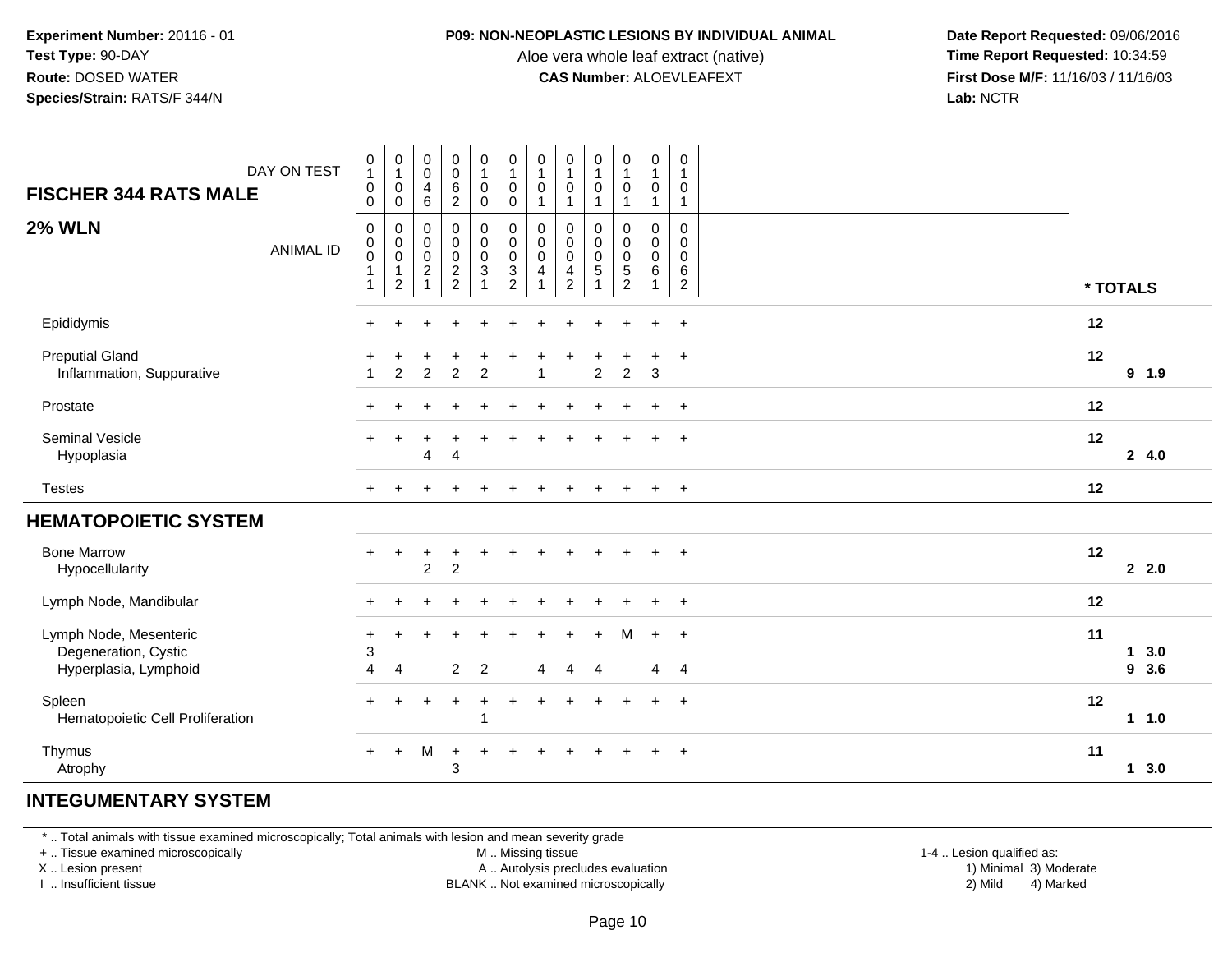## **P09: NON-NEOPLASTIC LESIONS BY INDIVIDUAL ANIMAL**

Aloe vera whole leaf extract (native)<br>**CAS Number:** ALOEVLEAFEXT

| DAY ON TEST<br><b>FISCHER 344 RATS MALE</b>                                                                                                                                                   |                  | $\begin{smallmatrix}0\\1\end{smallmatrix}$<br>$\mathbf 0$<br>$\mathbf 0$ | $\pmb{0}$<br>$\mathbf{1}$<br>$\pmb{0}$<br>$\mathbf 0$ | $\begin{smallmatrix} 0\\0 \end{smallmatrix}$<br>$\overline{\mathbf{4}}$<br>6            | $\begin{smallmatrix}0\0\0\end{smallmatrix}$<br>$6\overline{6}$<br>$\overline{2}$ | $\begin{smallmatrix}0\\1\end{smallmatrix}$<br>$\mathbf 0$<br>$\overline{0}$ | $\begin{smallmatrix}0\\1\end{smallmatrix}$<br>$\mathbf 0$<br>$\mathbf 0$                      | $\pmb{0}$<br>$\overline{1}$<br>$\mathbf 0$<br>$\mathbf{1}$ | $\pmb{0}$<br>$\mathbf 1$<br>$\Omega$<br>$\mathbf{1}$          | 0<br>$\mathbf{1}$<br>$\mathbf 0$<br>1               | $\begin{smallmatrix}0\1\end{smallmatrix}$<br>$\mathbf 0$<br>$\mathbf{1}$ | $\mathbf 0$<br>$\mathbf{1}$<br>$\mathbf 0$<br>$\mathbf{1}$           | $\mathbf 0$<br>$\overline{1}$<br>$\mathbf 0$<br>$\overline{1}$   |                                                                |           |          |
|-----------------------------------------------------------------------------------------------------------------------------------------------------------------------------------------------|------------------|--------------------------------------------------------------------------|-------------------------------------------------------|-----------------------------------------------------------------------------------------|----------------------------------------------------------------------------------|-----------------------------------------------------------------------------|-----------------------------------------------------------------------------------------------|------------------------------------------------------------|---------------------------------------------------------------|-----------------------------------------------------|--------------------------------------------------------------------------|----------------------------------------------------------------------|------------------------------------------------------------------|----------------------------------------------------------------|-----------|----------|
| <b>2% WLN</b>                                                                                                                                                                                 | <b>ANIMAL ID</b> | $\mathbf 0$<br>0<br>$\mathbf 0$<br>$\mathbf{1}$<br>$\mathbf{1}$          | 0<br>$\pmb{0}$<br>$\overline{0}$<br>1<br>$\sqrt{2}$   | $\mathbf 0$<br>$\mathsf{O}\xspace$<br>$\mathbf 0$<br>$\boldsymbol{2}$<br>$\overline{1}$ | 0<br>$\mathbf 0$<br>$\mathbf 0$<br>$\frac{2}{2}$                                 | 0<br>$\mathbf 0$<br>0<br>3                                                  | $\mathbf 0$<br>$\pmb{0}$<br>$\overline{0}$<br>$\frac{3}{2}$                                   | 0<br>$\pmb{0}$<br>$\mathbf{0}$<br>4<br>1                   | $\Omega$<br>$\mathbf 0$<br>$\mathbf 0$<br>4<br>$\overline{c}$ | 0<br>0<br>$\mathbf 0$<br>$\sqrt{5}$<br>$\mathbf{1}$ | 0<br>$\mathsf{O}$<br>$\mathbf 0$<br>$\frac{5}{2}$                        | $\mathbf 0$<br>$\mathsf 0$<br>$\mathbf 0$<br>$\,6\,$<br>$\mathbf{1}$ | $\mathbf 0$<br>$\mathbf 0$<br>$\mathbf 0$<br>6<br>$\overline{2}$ |                                                                |           | * TOTALS |
| Mammary Gland                                                                                                                                                                                 |                  |                                                                          | ÷                                                     | м                                                                                       | м                                                                                | M                                                                           | $\ddot{}$                                                                                     |                                                            |                                                               | $\div$                                              | м                                                                        | $+$                                                                  | $+$                                                              |                                                                | 8         |          |
| <b>Skin</b>                                                                                                                                                                                   |                  |                                                                          |                                                       |                                                                                         |                                                                                  |                                                                             |                                                                                               |                                                            |                                                               |                                                     |                                                                          |                                                                      | $\pm$                                                            |                                                                | $12 \,$   |          |
| <b>MUSCULOSKELETAL SYSTEM</b>                                                                                                                                                                 |                  |                                                                          |                                                       |                                                                                         |                                                                                  |                                                                             |                                                                                               |                                                            |                                                               |                                                     |                                                                          |                                                                      |                                                                  |                                                                |           |          |
| Bone, Femur                                                                                                                                                                                   |                  | $+$                                                                      |                                                       |                                                                                         |                                                                                  |                                                                             |                                                                                               |                                                            |                                                               |                                                     | $+$                                                                      | $+$                                                                  | $+$                                                              |                                                                | 12        |          |
| <b>NERVOUS SYSTEM</b>                                                                                                                                                                         |                  |                                                                          |                                                       |                                                                                         |                                                                                  |                                                                             |                                                                                               |                                                            |                                                               |                                                     |                                                                          |                                                                      |                                                                  |                                                                |           |          |
| Brain, Brain Stem                                                                                                                                                                             |                  |                                                                          |                                                       |                                                                                         |                                                                                  |                                                                             |                                                                                               |                                                            |                                                               |                                                     |                                                                          |                                                                      |                                                                  |                                                                | $12 \,$   |          |
| Brain, Cerebellum                                                                                                                                                                             |                  |                                                                          |                                                       |                                                                                         |                                                                                  |                                                                             |                                                                                               |                                                            |                                                               |                                                     |                                                                          |                                                                      |                                                                  |                                                                | 12        |          |
| Brain, Cerebrum                                                                                                                                                                               |                  | $+$                                                                      |                                                       |                                                                                         |                                                                                  |                                                                             |                                                                                               |                                                            |                                                               |                                                     |                                                                          | $\pm$                                                                | $\ddot{}$                                                        |                                                                | 12        |          |
| <b>RESPIRATORY SYSTEM</b>                                                                                                                                                                     |                  |                                                                          |                                                       |                                                                                         |                                                                                  |                                                                             |                                                                                               |                                                            |                                                               |                                                     |                                                                          |                                                                      |                                                                  |                                                                |           |          |
| Lung<br>Infiltration Cellular, Histiocyte                                                                                                                                                     |                  |                                                                          |                                                       |                                                                                         |                                                                                  |                                                                             |                                                                                               | 1                                                          |                                                               |                                                     |                                                                          | $\ddot{}$                                                            | $+$                                                              |                                                                | 12        | $1 1.0$  |
| Nose                                                                                                                                                                                          |                  |                                                                          |                                                       |                                                                                         |                                                                                  |                                                                             |                                                                                               |                                                            |                                                               |                                                     |                                                                          |                                                                      | $\pm$                                                            |                                                                | 12        |          |
| Trachea                                                                                                                                                                                       |                  |                                                                          |                                                       |                                                                                         |                                                                                  |                                                                             |                                                                                               |                                                            |                                                               |                                                     |                                                                          | $\ddot{}$                                                            | $\overline{+}$                                                   |                                                                | 12        |          |
| <b>SPECIAL SENSES SYSTEM</b>                                                                                                                                                                  |                  |                                                                          |                                                       |                                                                                         |                                                                                  |                                                                             |                                                                                               |                                                            |                                                               |                                                     |                                                                          |                                                                      |                                                                  |                                                                |           |          |
| Eye                                                                                                                                                                                           |                  |                                                                          |                                                       |                                                                                         |                                                                                  |                                                                             |                                                                                               |                                                            |                                                               |                                                     |                                                                          |                                                                      |                                                                  |                                                                | $12 \,$   |          |
| <b>Harderian Gland</b><br>Infiltration Cellular, Lymphoid                                                                                                                                     |                  |                                                                          | $\overline{2}$                                        |                                                                                         |                                                                                  |                                                                             |                                                                                               |                                                            |                                                               |                                                     |                                                                          |                                                                      | $\ddot{}$                                                        |                                                                | 12        | 12.0     |
| *  Total animals with tissue examined microscopically; Total animals with lesion and mean severity grade<br>+  Tissue examined microscopically<br>X  Lesion present<br>I  Insufficient tissue |                  |                                                                          |                                                       |                                                                                         |                                                                                  |                                                                             | M  Missing tissue<br>A  Autolysis precludes evaluation<br>BLANK  Not examined microscopically |                                                            |                                                               |                                                     |                                                                          |                                                                      |                                                                  | 1-4  Lesion qualified as:<br>1) Minimal 3) Moderate<br>2) Mild | 4) Marked |          |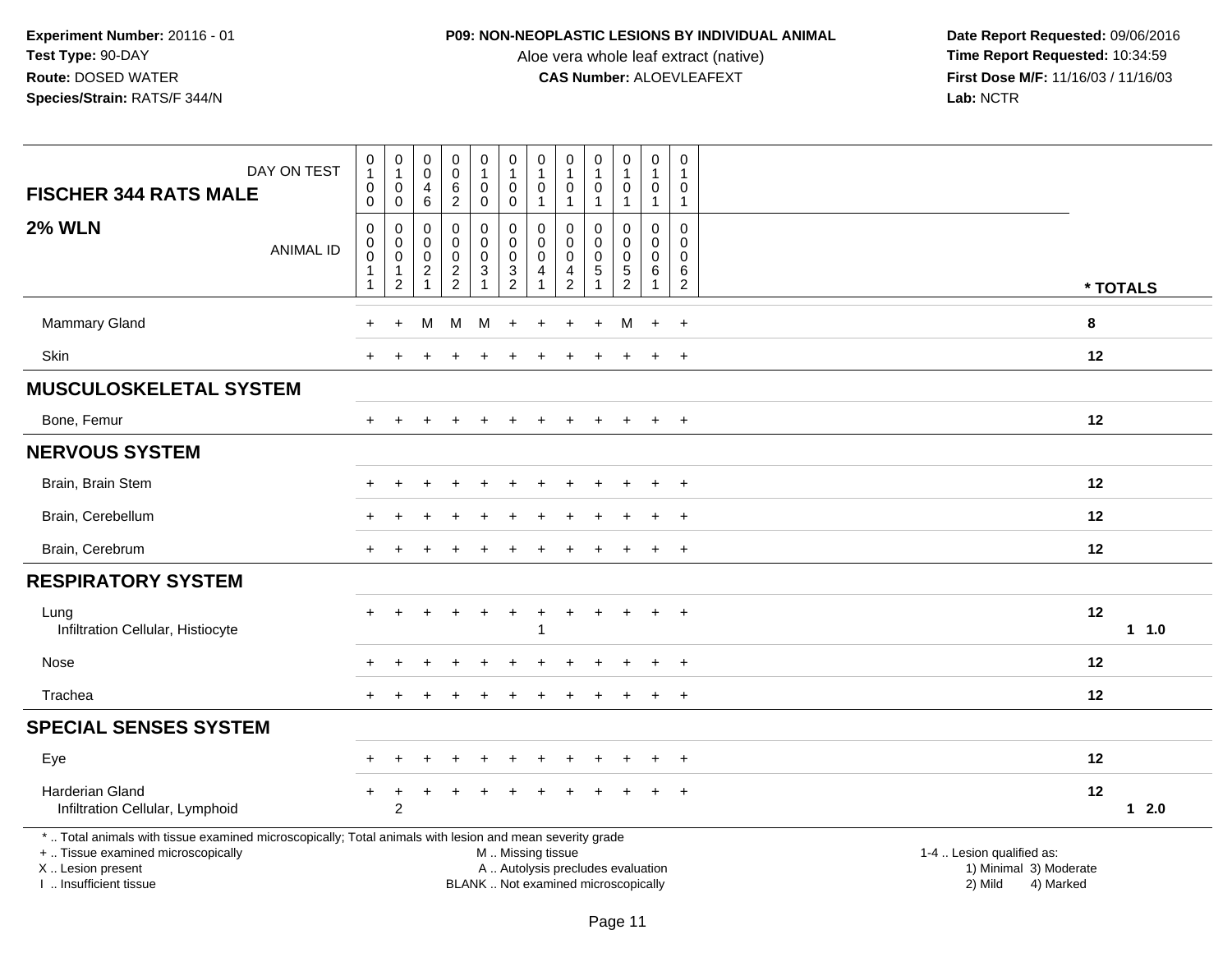#### **P09: NON-NEOPLASTIC LESIONS BY INDIVIDUAL ANIMAL**

Aloe vera whole leaf extract (native)<br>**CAS Number:** ALOEVLEAFEXT

 **Date Report Requested:** 09/06/2016 **First Dose M/F:** 11/16/03 / 11/16/03<br>Lab: NCTR **Lab:** NCTR

| <b>FISCHER 344 RATS MALE</b>   | DAY ON TEST      | 0<br>0<br>0             | 0<br>0<br>0                   | 0<br>0<br>4<br>6                                        | 0<br>0<br>6<br>2                                | 0<br>0<br>0      | 0                     | $\mathbf{0}$<br>0           |                  | 0<br>0                                                 | 0<br>0                                    | $\mathbf 0$<br>$\overline{A}$<br>0             | 0<br>0                |                |
|--------------------------------|------------------|-------------------------|-------------------------------|---------------------------------------------------------|-------------------------------------------------|------------------|-----------------------|-----------------------------|------------------|--------------------------------------------------------|-------------------------------------------|------------------------------------------------|-----------------------|----------------|
| <b>2% WLN</b>                  | <b>ANIMAL ID</b> | 0<br>$_{\rm 0}^{\rm 0}$ | 0<br>0<br>U<br>$\overline{2}$ | 0<br>$\pmb{0}$<br>0<br>$\overline{c}$<br>$\overline{ }$ | 0<br>0<br>$\pmb{0}$<br>$\overline{c}$<br>$\sim$ | 0<br>v<br>v<br>3 | 0<br>0<br>3<br>$\sim$ | $\mathbf{0}$<br>0<br>0<br>4 | J<br>4<br>ົ<br>▃ | $\overline{0}$<br>$\pmb{0}$<br>$\pmb{0}$<br>$\sqrt{5}$ | 0<br>0<br>0<br>$\sqrt{5}$<br><sup>o</sup> | 0<br>$\pmb{0}$<br>$\pmb{0}$<br>$6\phantom{1}6$ | 0<br>0<br>0<br>6<br>ົ | * TOTALS       |
| <b>URINARY SYSTEM</b>          |                  |                         |                               |                                                         |                                                 |                  |                       |                             |                  |                                                        |                                           |                                                |                       |                |
| Kidney<br>Nephropathy, Chronic |                  |                         |                               |                                                         |                                                 |                  |                       |                             | $+$              |                                                        |                                           | $+$                                            | $+$                   | 12<br>$12$ 1.1 |
| <b>Urinary Bladder</b>         |                  |                         |                               |                                                         |                                                 |                  |                       |                             |                  |                                                        |                                           | $\div$                                         | $\pm$                 | 12             |

\* .. Total animals with tissue examined microscopically; Total animals with lesion and mean severity grade

+ .. Tissue examined microscopically

X .. Lesion present

I .. Insufficient tissue

 M .. Missing tissueA .. Autolysis precludes evaluation

BLANK .. Not examined microscopically 2) Mild 4) Marked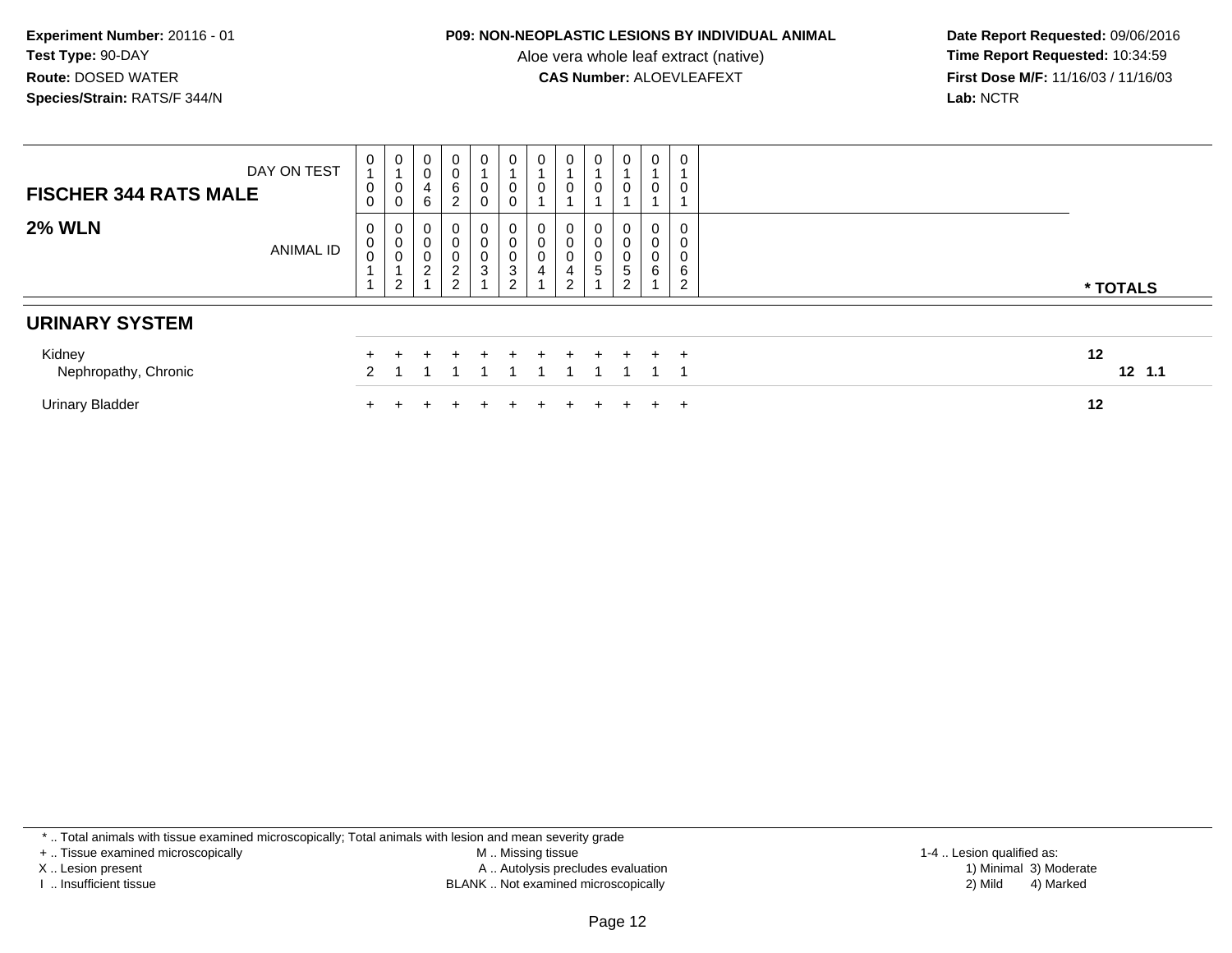## **P09: NON-NEOPLASTIC LESIONS BY INDIVIDUAL ANIMAL**

Aloe vera whole leaf extract (native)<br>**CAS Number:** ALOEVLEAFEXT

 **Date Report Requested:** 09/06/2016 **First Dose M/F:** 11/16/03 / 11/16/03<br>Lab: NCTR **Lab:** NCTR

| DAY ON TEST<br><b>FISCHER 344 RATS MALE</b>                                                                                                                         | $\begin{smallmatrix}0\\1\end{smallmatrix}$<br>$\pmb{0}$<br>$\ddot{\mathbf{0}}$ | $_{\rm 0}^{\rm 0}$<br>$\frac{3}{1}$                                              | $\pmb{0}$<br>$\boldsymbol{0}$<br>$\sqrt{3}$<br>$\mathbf{1}$ | $_{\rm 0}^{\rm 0}$<br>$\sqrt{3}$<br>$\overline{4}$                          | $\begin{smallmatrix}0\1\end{smallmatrix}$<br>0<br>$\mathbf 0$ | $\pmb{0}$<br>$\mathbf{1}$<br>$\pmb{0}$<br>$\bar{0}$                          | $_{\rm 0}^{\rm 0}$<br>$\frac{3}{4}$                       | $\pmb{0}$<br>$\mathbf{1}$<br>$\boldsymbol{0}$<br>$\overline{1}$ | $\begin{smallmatrix} 0\\0 \end{smallmatrix}$<br>$\sqrt{3}$<br>$\overline{a}$ | $\pmb{0}$<br>$\mathbf{1}$<br>$\pmb{0}$<br>$\mathbf{1}$ | $\pmb{0}$<br>$\mathbf{1}$<br>$\boldsymbol{0}$<br>$\mathbf{1}$        | 0<br>$\mathbf{1}$<br>0<br>$\mathbf{1}$                                           |                                                     |
|---------------------------------------------------------------------------------------------------------------------------------------------------------------------|--------------------------------------------------------------------------------|----------------------------------------------------------------------------------|-------------------------------------------------------------|-----------------------------------------------------------------------------|---------------------------------------------------------------|------------------------------------------------------------------------------|-----------------------------------------------------------|-----------------------------------------------------------------|------------------------------------------------------------------------------|--------------------------------------------------------|----------------------------------------------------------------------|----------------------------------------------------------------------------------|-----------------------------------------------------|
| <b>3% WLN</b><br><b>ANIMAL ID</b>                                                                                                                                   | $\pmb{0}$<br>$\mathbf 0$<br>$\mathbf{1}$<br>$\boldsymbol{9}$<br>-1             | $\mathsf 0$<br>$\mathbf 0$<br>$\mathbf{1}$<br>$\boldsymbol{9}$<br>$\overline{c}$ | 0<br>$\boldsymbol{0}$<br>$\overline{c}$<br>$\pmb{0}$<br>1   | $\mathbf 0$<br>$\mathbf 0$<br>$\overline{c}$<br>$\pmb{0}$<br>$\overline{c}$ | 0<br>$\mathbf 0$<br>$\overline{a}$<br>$\mathbf{1}$<br>1       | $\pmb{0}$<br>$\mathbf 0$<br>$\overline{2}$<br>$\mathbf{1}$<br>$\overline{c}$ | $\pmb{0}$<br>$\mathbf 0$<br>$\frac{2}{2}$<br>$\mathbf{1}$ | $\mathbf 0$<br>$\mathbf 0$<br>$\frac{2}{2}$                     | $\mathbf 0$<br>$\mathbf 0$<br>$\sqrt{2}$<br>$\mathbf{3}$<br>$\overline{1}$   | 0<br>$\mathbf 0$<br>$\frac{2}{3}$<br>$\overline{2}$    | 0<br>$\mathbf 0$<br>$\overline{2}$<br>$\overline{4}$<br>$\mathbf{1}$ | $\mathbf 0$<br>$\mathbf 0$<br>$\overline{2}$<br>$\overline{4}$<br>$\overline{2}$ | * TOTALS                                            |
| <b>ALIMENTARY SYSTEM</b>                                                                                                                                            |                                                                                |                                                                                  |                                                             |                                                                             |                                                               |                                                                              |                                                           |                                                                 |                                                                              |                                                        |                                                                      |                                                                                  |                                                     |
| Esophagus                                                                                                                                                           |                                                                                |                                                                                  |                                                             |                                                                             |                                                               |                                                                              |                                                           |                                                                 |                                                                              |                                                        |                                                                      | $+$                                                                              | 12                                                  |
| Intestine Large, Cecum<br>Infiltration Cellular, Polymorphonuclear<br>Goblet Cell, Hyperplasia                                                                      | $\overline{2}$                                                                 |                                                                                  |                                                             |                                                                             | 3                                                             | $\overline{c}$<br>3                                                          |                                                           | 3                                                               | $\overline{c}$                                                               | $\boldsymbol{2}$<br>$\mathbf{3}$                       | $\overline{2}$<br>$\overline{4}$                                     | $\ddot{}$<br>3                                                                   | 12<br>32.0<br>8 2.9                                 |
| Intestine Large, Colon<br>Infiltration Cellular, Polymorphonuclear<br>Goblet Cell, Hyperplasia                                                                      | $\ddot{}$<br>3<br>$\sqrt{3}$                                                   |                                                                                  |                                                             |                                                                             | 3                                                             | $\overline{c}$<br>3                                                          |                                                           | $\overline{2}$                                                  | $\mathbf{3}$                                                                 | $\overline{2}$                                         | 3<br>3                                                               | $\ddot{}$<br>-3                                                                  | 12<br>32.7<br>82.8                                  |
| Intestine Large, Rectum<br>Anus, Hyperplasia, Squamous<br>Anus, Inflammation, Chronic Active<br>Goblet Cell, Hyperplasia                                            | $+$<br>$\overline{c}$                                                          | ÷.                                                                               |                                                             |                                                                             | M                                                             | $\ddot{}$                                                                    | $\overline{+}$                                            | $+$<br>2<br>$\overline{c}$<br>3                                 | ÷.<br>$\overline{c}$                                                         | $\ddot{}$<br>3<br>3<br>$\overline{2}$                  | $\div$                                                               | $\ddot{}$<br>4<br>3<br>3                                                         | 11<br>3, 3.0<br>32.7<br>52.4                        |
| Intestine Small, Duodenum                                                                                                                                           |                                                                                |                                                                                  |                                                             |                                                                             |                                                               |                                                                              |                                                           |                                                                 |                                                                              |                                                        |                                                                      | $\ddot{}$                                                                        | 12                                                  |
| Intestine Small, Ileum<br>Goblet Cell, Hyperplasia                                                                                                                  |                                                                                |                                                                                  |                                                             |                                                                             |                                                               |                                                                              |                                                           | $\overline{c}$                                                  |                                                                              |                                                        |                                                                      | $\ddot{}$                                                                        | 12<br>$12.0$                                        |
| Intestine Small, Jejunum                                                                                                                                            |                                                                                |                                                                                  |                                                             |                                                                             |                                                               |                                                                              |                                                           |                                                                 |                                                                              |                                                        |                                                                      | $\ddot{}$                                                                        | 12                                                  |
| Liver<br>Inflammation, Chronic Active                                                                                                                               |                                                                                |                                                                                  |                                                             |                                                                             |                                                               |                                                                              |                                                           |                                                                 |                                                                              | 1                                                      | $+$                                                                  | $+$                                                                              | 12<br>1 1.0                                         |
| Pancreas                                                                                                                                                            |                                                                                |                                                                                  |                                                             |                                                                             |                                                               |                                                                              |                                                           |                                                                 |                                                                              |                                                        |                                                                      |                                                                                  | 12                                                  |
| <b>Salivary Glands</b>                                                                                                                                              |                                                                                |                                                                                  |                                                             |                                                                             |                                                               |                                                                              |                                                           |                                                                 |                                                                              |                                                        |                                                                      | $\ddot{}$                                                                        | 12                                                  |
| *  Total animals with tissue examined microscopically; Total animals with lesion and mean severity grade<br>+  Tissue examined microscopically<br>X  Lesion present |                                                                                |                                                                                  |                                                             |                                                                             |                                                               | M  Missing tissue                                                            |                                                           | A  Autolysis precludes evaluation                               |                                                                              |                                                        |                                                                      |                                                                                  | 1-4  Lesion qualified as:<br>1) Minimal 3) Moderate |

I .. Insufficient tissue

BLANK .. Not examined microscopically 2) Mild 4) Marked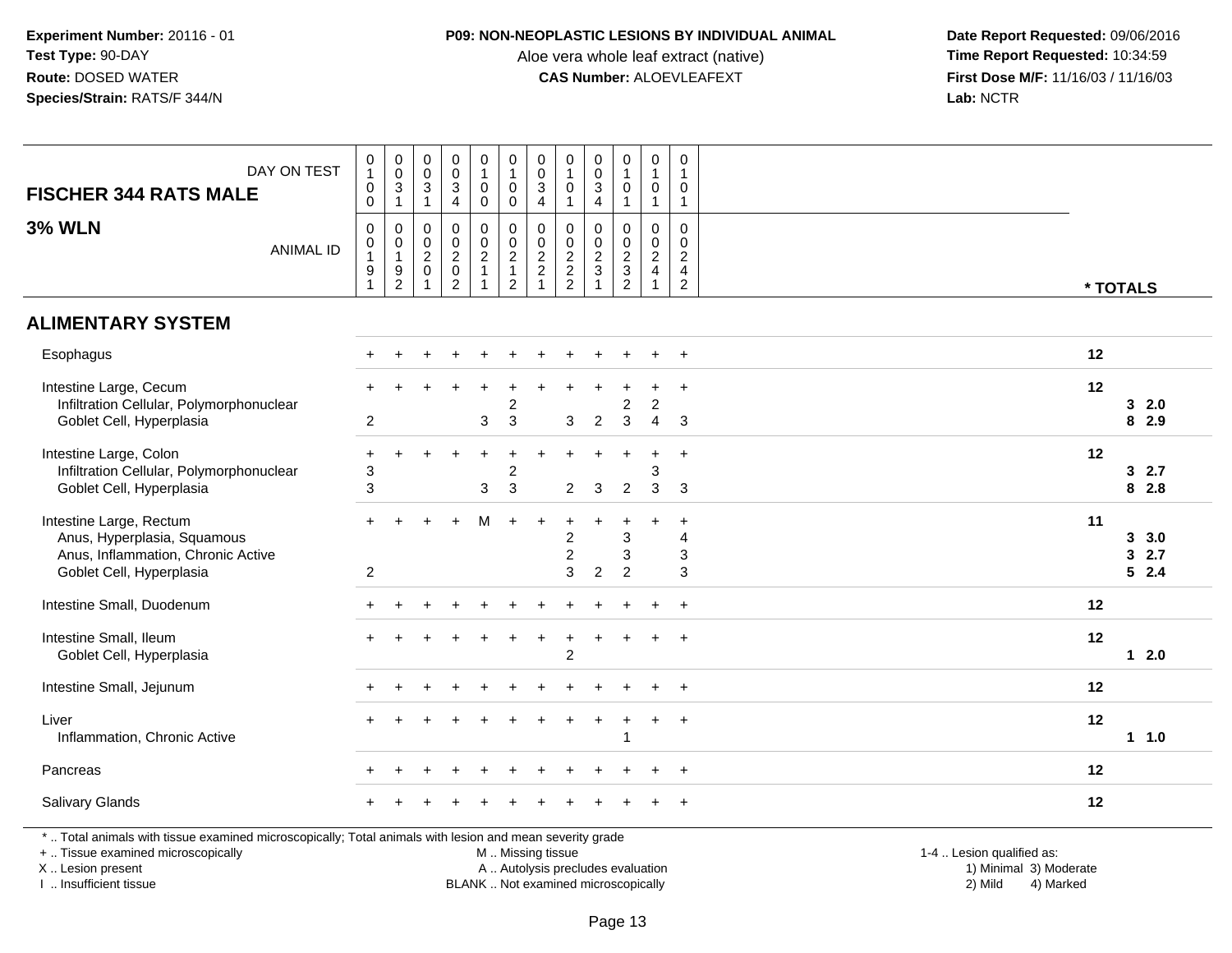#### **P09: NON-NEOPLASTIC LESIONS BY INDIVIDUAL ANIMAL**

Aloe vera whole leaf extract (native)<br>**CAS Number:** ALOEVLEAFEXT

 **Date Report Requested:** 09/06/2016 **First Dose M/F:** 11/16/03 / 11/16/03<br>**Lab:** NCTR **Lab:** NCTR

| DAY ON TEST<br><b>FISCHER 344 RATS MALE</b> | $\begin{smallmatrix}0\\1\end{smallmatrix}$<br>$\pmb{0}$<br>0            | $\pmb{0}$<br>$\mathbf 0$<br>$\ensuremath{\mathsf{3}}$<br>1      | $\pmb{0}$<br>$\mathsf 0$<br>3        | $_{\rm 0}^{\rm 0}$<br>$\sqrt{3}$<br>$\overline{4}$ | $\begin{smallmatrix}0\\1\end{smallmatrix}$<br>$\pmb{0}$<br>$\mathbf 0$ | $\begin{smallmatrix}0\\1\end{smallmatrix}$<br>$\mathbf 0$<br>0 | 0<br>$\mathsf{O}\xspace$<br>3<br>4                          | $\pmb{0}$<br>1<br>$\mathbf 0$   | $\pmb{0}$<br>$\pmb{0}$<br>$\sqrt{3}$<br>4 | $\mathbf 0$<br>$\overline{1}$<br>0                          | $\pmb{0}$<br>$\overline{1}$<br>$\mathbf 0$<br>1                                | $\mathbf 0$<br>$\overline{1}$<br>0<br>$\mathbf{1}$                               |            |
|---------------------------------------------|-------------------------------------------------------------------------|-----------------------------------------------------------------|--------------------------------------|----------------------------------------------------|------------------------------------------------------------------------|----------------------------------------------------------------|-------------------------------------------------------------|---------------------------------|-------------------------------------------|-------------------------------------------------------------|--------------------------------------------------------------------------------|----------------------------------------------------------------------------------|------------|
| <b>3% WLN</b><br><b>ANIMAL ID</b>           | $\mathbf 0$<br>$\begin{smallmatrix}0\\1\end{smallmatrix}$<br>$9\,$<br>1 | 0<br>$\mathsf{O}\xspace$<br>$\mathbf{1}$<br>9<br>$\overline{c}$ | 0<br>$\frac{0}{2}$<br>$\overline{ }$ | $\pmb{0}$<br>$\frac{0}{2}$<br>$\overline{c}$       | $\boldsymbol{0}$<br>$\frac{0}{2}$                                      | $\mathbf 0$<br>$\frac{0}{2}$<br>$\overline{2}$                 | 0<br>$\pmb{0}$<br>$\overline{\mathbf{c}}$<br>$\overline{c}$ | 0<br>$\pmb{0}$<br>$\frac{2}{2}$ | 0<br>$\pmb{0}$<br>$\frac{2}{3}$           | 0<br>$\mathsf{O}\xspace$<br>$\frac{2}{3}$<br>$\overline{c}$ | $\mathbf 0$<br>$\pmb{0}$<br>$\overline{2}$<br>$\overline{4}$<br>$\overline{1}$ | $\mathbf 0$<br>$\mathbf 0$<br>$\overline{c}$<br>$\overline{4}$<br>$\overline{2}$ | * TOTALS   |
| Stomach, Forestomach<br>Hyperkeratosis      | $+$                                                                     | $\sqrt{2}$                                                      | $\overline{c}$                       | $\ddot{}$                                          |                                                                        |                                                                |                                                             |                                 |                                           |                                                             |                                                                                | $\ddot{}$                                                                        | 12<br>22.0 |
| Stomach, Glandular                          |                                                                         |                                                                 |                                      |                                                    |                                                                        |                                                                |                                                             |                                 |                                           | $\div$                                                      | $+$                                                                            | $+$                                                                              | 12         |
| <b>CARDIOVASCULAR SYSTEM</b>                |                                                                         |                                                                 |                                      |                                                    |                                                                        |                                                                |                                                             |                                 |                                           |                                                             |                                                                                |                                                                                  |            |
| <b>Blood Vessel</b>                         |                                                                         |                                                                 |                                      | $\ddot{}$                                          | $\div$                                                                 |                                                                |                                                             |                                 | $\ddot{}$                                 | $\ddot{}$                                                   | $+$                                                                            | $+$                                                                              | 12         |
| Heart                                       |                                                                         |                                                                 |                                      |                                                    |                                                                        |                                                                |                                                             |                                 |                                           |                                                             |                                                                                | $\overline{+}$                                                                   | 12         |
| <b>ENDOCRINE SYSTEM</b>                     |                                                                         |                                                                 |                                      |                                                    |                                                                        |                                                                |                                                             |                                 |                                           |                                                             |                                                                                |                                                                                  |            |
| <b>Adrenal Cortex</b>                       |                                                                         |                                                                 |                                      |                                                    |                                                                        |                                                                |                                                             |                                 |                                           |                                                             |                                                                                | $\div$                                                                           | 12         |
| Adrenal Medulla                             | $+$                                                                     |                                                                 |                                      |                                                    |                                                                        |                                                                |                                                             |                                 |                                           | $+$                                                         | $M +$                                                                          |                                                                                  | 11         |
| Islets, Pancreatic                          | $+$                                                                     |                                                                 |                                      |                                                    |                                                                        |                                                                |                                                             |                                 |                                           | ÷                                                           | $\ddot{}$                                                                      | $+$                                                                              | 12         |
| Parathyroid Gland                           |                                                                         |                                                                 |                                      |                                                    |                                                                        |                                                                |                                                             |                                 |                                           |                                                             | $+$                                                                            | $+$                                                                              | 12         |
| <b>Pituitary Gland</b>                      | M                                                                       | ÷                                                               |                                      |                                                    |                                                                        |                                                                |                                                             |                                 | $\div$                                    | $\ddot{}$                                                   | M                                                                              | $+$                                                                              | 10         |
| <b>Thyroid Gland</b>                        |                                                                         |                                                                 |                                      |                                                    |                                                                        |                                                                |                                                             |                                 |                                           |                                                             |                                                                                | $+$                                                                              | 12         |

## **GENERAL BODY SYSTEM**

NONE

## **GENITAL SYSTEM**

\* .. Total animals with tissue examined microscopically; Total animals with lesion and mean severity grade

+ .. Tissue examined microscopically

X .. Lesion present

I .. Insufficient tissue

 M .. Missing tissueA .. Autolysis precludes evaluation

BLANK .. Not examined microscopically 2) Mild 4) Marked

1-4 .. Lesion qualified as:<br>1) Minimal 3) Moderate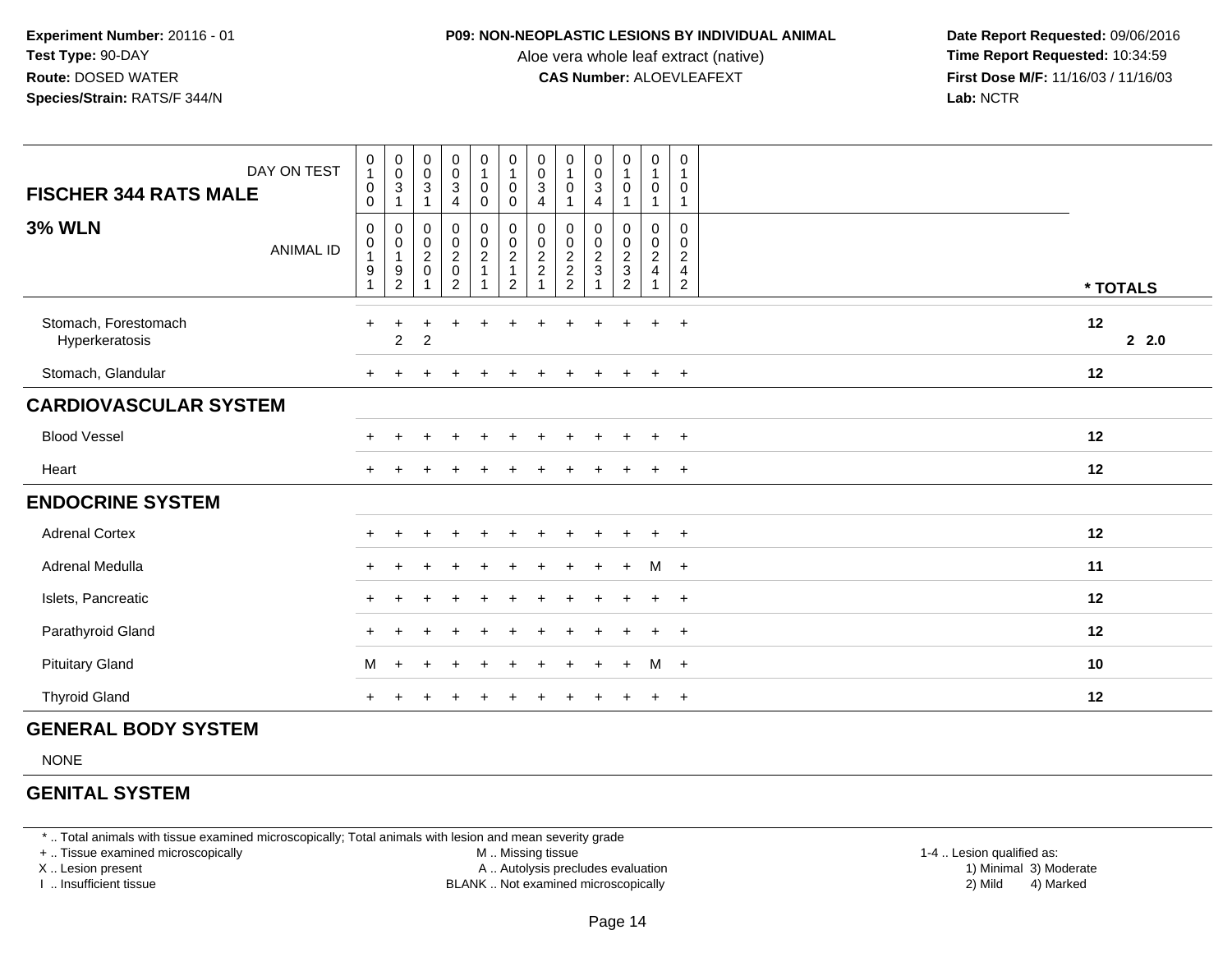#### **P09: NON-NEOPLASTIC LESIONS BY INDIVIDUAL ANIMAL**

Aloe vera whole leaf extract (native)<br>**CAS Number:** ALOEVLEAFEXT

 **Date Report Requested:** 09/06/2016 **First Dose M/F:** 11/16/03 / 11/16/03<br>Lab: NCTR **Lab:** NCTR

|                                                                                                       | DAY ON TEST      | $\begin{smallmatrix}0\\1\end{smallmatrix}$                         | $_{\rm 0}^{\rm 0}$                            | $\pmb{0}$                                             |                                                                                          | $\begin{smallmatrix}0\1\end{smallmatrix}$  | $\begin{smallmatrix}0\\1\end{smallmatrix}$                                                      | $_{\rm 0}^{\rm 0}$                                                 | $\pmb{0}$<br>$\overline{1}$                                  | $\pmb{0}$                                                | $\pmb{0}$                                                 | $\pmb{0}$<br>$\overline{1}$                                         | $\mathbf 0$                                                         |              |          |
|-------------------------------------------------------------------------------------------------------|------------------|--------------------------------------------------------------------|-----------------------------------------------|-------------------------------------------------------|------------------------------------------------------------------------------------------|--------------------------------------------|-------------------------------------------------------------------------------------------------|--------------------------------------------------------------------|--------------------------------------------------------------|----------------------------------------------------------|-----------------------------------------------------------|---------------------------------------------------------------------|---------------------------------------------------------------------|--------------|----------|
| <b>FISCHER 344 RATS MALE</b>                                                                          |                  | $\pmb{0}$<br>0                                                     | $\mathbf{3}$<br>$\mathbf{1}$                  | $\pmb{0}$<br>3<br>$\mathbf{1}$                        | $\begin{smallmatrix}0\\0\\3\end{smallmatrix}$<br>$\overline{4}$                          | 0<br>0                                     | $\pmb{0}$<br>$\mathbf 0$                                                                        | 3<br>$\overline{4}$                                                | 0                                                            | $\pmb{0}$<br>$\mathbf{3}$<br>$\overline{4}$              | $\mathbf{1}$<br>$\mathbf 0$<br>$\mathbf{1}$               | $\mathbf 0$<br>$\mathbf{1}$                                         | -1<br>0<br>1                                                        |              |          |
| <b>3% WLN</b>                                                                                         | <b>ANIMAL ID</b> | 0<br>$\pmb{0}$<br>$\mathbf{1}$<br>$\boldsymbol{9}$<br>$\mathbf{1}$ | 0<br>0<br>$\mathbf{1}$<br>9<br>$\overline{c}$ | 0<br>$\pmb{0}$<br>$\boldsymbol{2}$<br>$\pmb{0}$<br>-1 | $\pmb{0}$<br>$\begin{smallmatrix} 0\\2 \end{smallmatrix}$<br>$\pmb{0}$<br>$\overline{2}$ | 0<br>0<br>$\sqrt{2}$<br>$\mathbf{1}$<br>-1 | $\mathbf 0$<br>$\begin{smallmatrix} 0\\2 \end{smallmatrix}$<br>$\mathbf{1}$<br>$\boldsymbol{2}$ | 0<br>$\pmb{0}$<br>$\overline{c}$<br>$\overline{c}$<br>$\mathbf{1}$ | 0<br>$\pmb{0}$<br>$\sqrt{2}$<br>$\sqrt{2}$<br>$\overline{2}$ | $\mathbf 0$<br>$\pmb{0}$<br>$\overline{c}$<br>$\sqrt{3}$ | $\mathbf 0$<br>$\mathbf 0$<br>$\frac{2}{3}$<br>$\sqrt{2}$ | $\mathbf 0$<br>$\mathbf 0$<br>$\overline{c}$<br>4<br>$\overline{1}$ | $\mathbf 0$<br>$\mathbf 0$<br>$\overline{2}$<br>4<br>$\overline{c}$ |              | * TOTALS |
| <b>Coagulating Gland</b><br>Hypoplasia                                                                |                  |                                                                    |                                               |                                                       | $\ddot{}$<br>$\overline{4}$                                                              |                                            |                                                                                                 | $\ddot{}$<br>$\overline{4}$                                        |                                                              | $\ddot{}$<br>$\overline{4}$                              |                                                           |                                                                     |                                                                     | $\mathbf{3}$ | 34.0     |
| Epididymis<br>Hypospermia                                                                             |                  |                                                                    | $\boldsymbol{\Lambda}$                        | 4                                                     | $\Delta$                                                                                 |                                            |                                                                                                 |                                                                    |                                                              |                                                          |                                                           | $+$                                                                 | $\ddot{}$                                                           | 12           | 34.0     |
| <b>Preputial Gland</b><br>Inflammation, Suppurative                                                   |                  | $\overline{c}$                                                     |                                               | Δ                                                     | $\overline{2}$                                                                           | 3                                          | 2                                                                                               | 3                                                                  |                                                              | $\overline{c}$                                           |                                                           | 1                                                                   | $\ddot{}$                                                           | 12           | 92.2     |
| Prostate<br>Inflammation, Suppurative                                                                 |                  |                                                                    |                                               |                                                       |                                                                                          |                                            |                                                                                                 |                                                                    |                                                              | $\div$                                                   | $\ddot{}$                                                 | $\ddot{}$<br>-1                                                     | $+$                                                                 | 12           | 11.0     |
| Seminal Vesicle<br>Hypoplasia                                                                         |                  | $\div$                                                             |                                               |                                                       | Δ                                                                                        |                                            |                                                                                                 | $\overline{4}$                                                     |                                                              | $\Delta$                                                 |                                                           | $\ddot{}$                                                           | $\ddot{}$                                                           | 12           | 34.0     |
| <b>Testes</b><br>Hypoplasia                                                                           |                  |                                                                    | 3                                             | $\mathbf{3}$                                          | $\mathbf{3}$                                                                             |                                            |                                                                                                 |                                                                    |                                                              |                                                          |                                                           |                                                                     | $\ddot{}$                                                           | 12           | 3, 3.0   |
| <b>HEMATOPOIETIC SYSTEM</b>                                                                           |                  |                                                                    |                                               |                                                       |                                                                                          |                                            |                                                                                                 |                                                                    |                                                              |                                                          |                                                           |                                                                     |                                                                     |              |          |
| <b>Bone Marrow</b><br>Hypocellularity                                                                 |                  |                                                                    | $\overline{2}$                                | 3                                                     | 3                                                                                        |                                            |                                                                                                 | $\overline{2}$                                                     |                                                              |                                                          |                                                           | $\ddot{}$                                                           | $\overline{+}$                                                      | 12           | 4 2.5    |
| Lymph Node<br>Inguinal, Hyperplasia, Lymphoid                                                         |                  |                                                                    |                                               |                                                       |                                                                                          |                                            |                                                                                                 | $\ddot{}$<br>$\overline{c}$                                        |                                                              |                                                          |                                                           |                                                                     |                                                                     | $\mathbf{1}$ | $12.0$   |
| Lymph Node, Mandibular                                                                                |                  |                                                                    | $\ddot{}$                                     |                                                       |                                                                                          |                                            |                                                                                                 |                                                                    |                                                              |                                                          |                                                           | $\div$                                                              | $\overline{+}$                                                      | 12           |          |
| Lymph Node, Mesenteric<br>Degeneration, Cystic                                                        |                  |                                                                    |                                               |                                                       |                                                                                          |                                            |                                                                                                 | +                                                                  | +<br>$\overline{2}$                                          | $\ddot{}$                                                | $\ddot{}$                                                 | $\ddot{}$                                                           | $+$                                                                 | 12           | $12.0$   |
| Total animals with tissue examined microscopically: Total animals with lesion and mean severity grade |                  |                                                                    |                                               |                                                       |                                                                                          |                                            |                                                                                                 |                                                                    |                                                              |                                                          |                                                           |                                                                     |                                                                     |              |          |

\* .. Total animals with tissue examined microscopically; Total animals with lesion and mean severity grade

+ .. Tissue examined microscopically

X .. Lesion present

I .. Insufficient tissue

M .. Missing tissue

BLANK .. Not examined microscopically

 1-4 .. Lesion qualified as: A .. Autolysis precludes evaluation 19 and 10 minimal 3) Moderate 1 and 20 minimal 3) Moderate 19 minimal 3) Moderat<br>19 and 19 and 19 and 19 and 19 and 19 and 19 and 19 and 19 and 19 and 19 and 19 and 19 and 19 and 19 and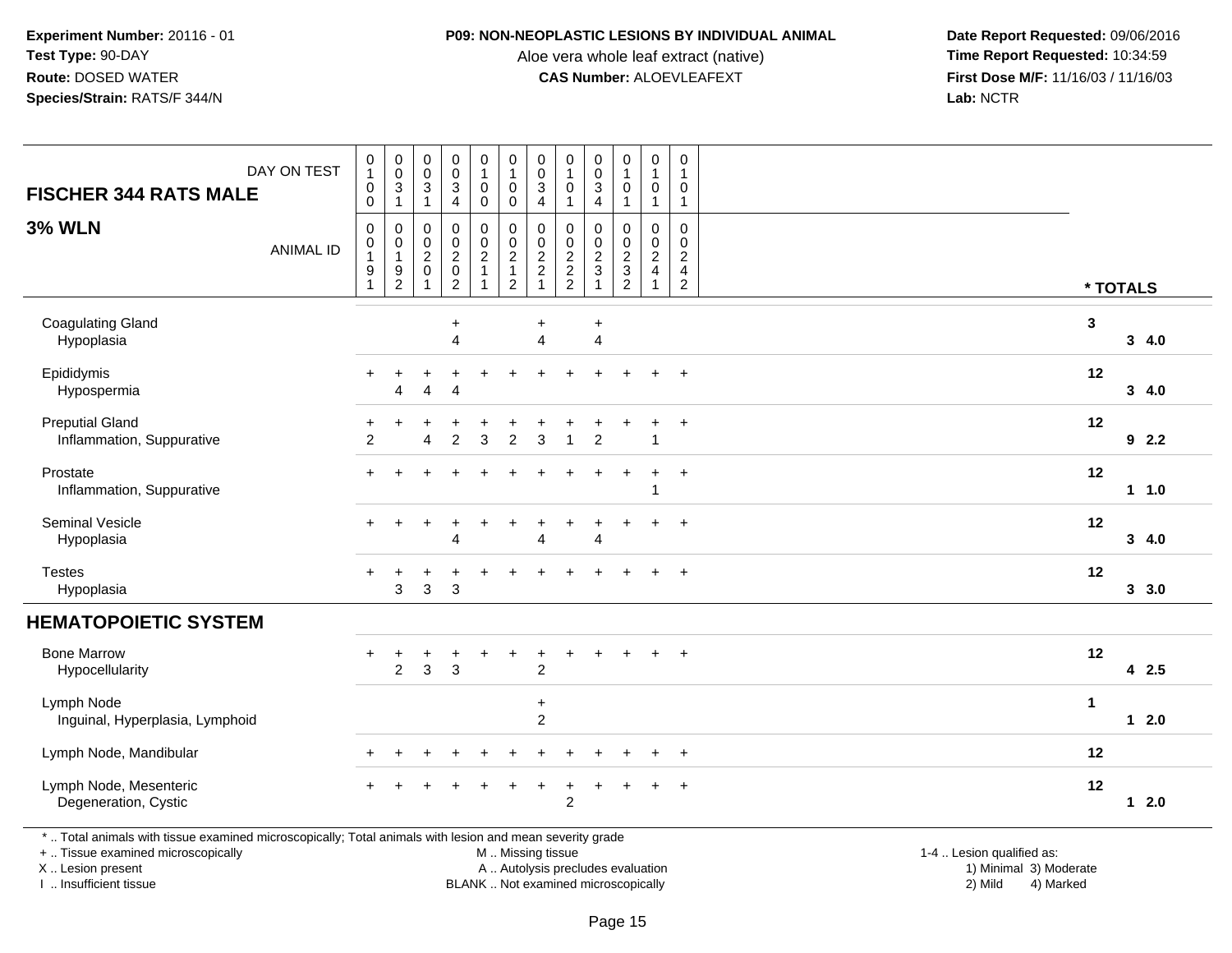## **P09: NON-NEOPLASTIC LESIONS BY INDIVIDUAL ANIMAL**

Aloe vera whole leaf extract (native)<br>**CAS Number:** ALOEVLEAFEXT

 **Date Report Requested:** 09/06/2016 **First Dose M/F:** 11/16/03 / 11/16/03<br>Lab: NCTR **Lab:** NCTR

| <b>FISCHER 344 RATS MALE</b>                                                                                                                                        | DAY ON TEST      | $\pmb{0}$<br>$\mathbf{1}$<br>$\mathsf 0$ | $\begin{matrix} 0 \\ 0 \\ 3 \\ 1 \end{matrix}$              | 0<br>$\mathsf 0$<br>$\sqrt{3}$ | 0<br>$\mathbf 0$<br>$\sqrt{3}$                                          | $\pmb{0}$<br>$\mathbf{1}$<br>$\mathbf 0$          | $\begin{smallmatrix}0\\1\end{smallmatrix}$<br>$\pmb{0}$       | $\pmb{0}$<br>$\pmb{0}$<br>$\ensuremath{\mathsf{3}}$ | 0<br>$\mathbf 0$                  | $\pmb{0}$<br>$\ddot{\mathbf{0}}$<br>$\sqrt{3}$    | 0<br>$\overline{1}$<br>$\mathbf 0$                                 | $\pmb{0}$<br>$\mathbf{1}$<br>$\mathbf 0$                                         | 0<br>0                                           |                                                     |                |
|---------------------------------------------------------------------------------------------------------------------------------------------------------------------|------------------|------------------------------------------|-------------------------------------------------------------|--------------------------------|-------------------------------------------------------------------------|---------------------------------------------------|---------------------------------------------------------------|-----------------------------------------------------|-----------------------------------|---------------------------------------------------|--------------------------------------------------------------------|----------------------------------------------------------------------------------|--------------------------------------------------|-----------------------------------------------------|----------------|
|                                                                                                                                                                     |                  | $\mathbf 0$                              |                                                             | $\overline{1}$                 | $\overline{4}$                                                          | $\mathbf 0$                                       | $\mathbf 0$                                                   | $\overline{4}$                                      |                                   | $\overline{4}$                                    | $\overline{1}$                                                     | $\mathbf{1}$                                                                     | 1                                                |                                                     |                |
| <b>3% WLN</b>                                                                                                                                                       | <b>ANIMAL ID</b> | 0<br>$\mathbf 0$<br>9                    | $\mathbf 0$<br>$\pmb{0}$<br>$\overline{1}$<br>$\frac{9}{2}$ | 0<br>0<br>$\overline{2}$<br>0  | $\mathbf 0$<br>$\mathbf 0$<br>$\sqrt{2}$<br>$\pmb{0}$<br>$\overline{2}$ | 0<br>$\mathbf 0$<br>$\overline{c}$<br>$\mathbf 1$ | $\pmb{0}$<br>$\mathbf 0$<br>$\frac{2}{1}$<br>$\boldsymbol{2}$ | $\mathbf 0$<br>$\mathbf 0$<br>$\frac{2}{2}$<br>1    | 0<br>$\mathbf 0$<br>$\frac{2}{2}$ | $\mathbf 0$<br>$\mathbf 0$<br>$\frac{2}{3}$<br>-1 | 0<br>$\mathbf 0$<br>$\sqrt{2}$<br>$\overline{3}$<br>$\overline{2}$ | $\mathbf 0$<br>$\mathbf 0$<br>$\overline{2}$<br>$\overline{4}$<br>$\overline{1}$ | $\Omega$<br>$\Omega$<br>2<br>4<br>$\overline{2}$ | * TOTALS                                            |                |
| Hyperplasia, Lymphoid                                                                                                                                               |                  | 4                                        |                                                             |                                |                                                                         | 4                                                 | $\overline{4}$                                                |                                                     | 4                                 | 3                                                 | 4                                                                  | 4                                                                                | $\overline{4}$                                   |                                                     | 8 3.9          |
| Spleen<br>Hematopoietic Cell Proliferation<br>Hyperplasia, Lymphoid                                                                                                 |                  |                                          |                                                             |                                |                                                                         | 1                                                 | -1                                                            |                                                     |                                   |                                                   |                                                                    |                                                                                  | $\ddot{}$                                        | 12                                                  | 1 1.0<br>1 1.0 |
| Thymus<br>Atrophy                                                                                                                                                   |                  | $+$                                      | $\pm$<br>3                                                  | +<br>4                         |                                                                         | ÷                                                 |                                                               | $\ddot{}$<br>$\mathbf{1}$                           | +                                 | -1                                                | $\ddot{}$                                                          | $\pm$                                                                            | $+$                                              | 12                                                  | 4 2.3          |
| <b>INTEGUMENTARY SYSTEM</b>                                                                                                                                         |                  |                                          |                                                             |                                |                                                                         |                                                   |                                                               |                                                     |                                   |                                                   |                                                                    |                                                                                  |                                                  |                                                     |                |
| Mammary Gland                                                                                                                                                       |                  |                                          |                                                             |                                |                                                                         |                                                   |                                                               |                                                     |                                   | M                                                 | $+$                                                                | $\ddot{}$                                                                        | $\overline{+}$                                   | 11                                                  |                |
| Skin                                                                                                                                                                |                  |                                          |                                                             |                                |                                                                         |                                                   |                                                               |                                                     |                                   |                                                   |                                                                    | $\pm$                                                                            | $+$                                              | 12                                                  |                |
| <b>MUSCULOSKELETAL SYSTEM</b>                                                                                                                                       |                  |                                          |                                                             |                                |                                                                         |                                                   |                                                               |                                                     |                                   |                                                   |                                                                    |                                                                                  |                                                  |                                                     |                |
| Bone, Femur                                                                                                                                                         |                  |                                          |                                                             |                                |                                                                         |                                                   |                                                               | $\div$                                              |                                   |                                                   |                                                                    | $\ddot{}$                                                                        | $+$                                              | 12                                                  |                |
| <b>NERVOUS SYSTEM</b>                                                                                                                                               |                  |                                          |                                                             |                                |                                                                         |                                                   |                                                               |                                                     |                                   |                                                   |                                                                    |                                                                                  |                                                  |                                                     |                |
| Brain, Brain Stem                                                                                                                                                   |                  | $+$                                      | $\ddot{}$                                                   | $\div$                         |                                                                         | $\div$                                            | $\pm$                                                         | $\pm$                                               | $\pm$                             | $\pm$                                             | $+$                                                                | $+$                                                                              | $^+$                                             | 12                                                  |                |
| Brain, Cerebellum                                                                                                                                                   |                  |                                          |                                                             |                                |                                                                         |                                                   |                                                               |                                                     |                                   |                                                   |                                                                    |                                                                                  | $\ddot{}$                                        | 12                                                  |                |
| Brain, Cerebrum                                                                                                                                                     |                  |                                          |                                                             |                                |                                                                         |                                                   |                                                               |                                                     |                                   |                                                   |                                                                    |                                                                                  | $\ddot{}$                                        | 12                                                  |                |
| <b>RESPIRATORY SYSTEM</b>                                                                                                                                           |                  |                                          |                                                             |                                |                                                                         |                                                   |                                                               |                                                     |                                   |                                                   |                                                                    |                                                                                  |                                                  |                                                     |                |
| Lung                                                                                                                                                                |                  | $+$                                      |                                                             |                                |                                                                         |                                                   |                                                               |                                                     |                                   |                                                   |                                                                    | $+$                                                                              | $+$                                              | 12                                                  |                |
| *  Total animals with tissue examined microscopically; Total animals with lesion and mean severity grade<br>+  Tissue examined microscopically<br>X  Lesion present |                  |                                          |                                                             |                                |                                                                         |                                                   | M  Missing tissue                                             |                                                     |                                   |                                                   |                                                                    | A  Autolysis precludes evaluation                                                |                                                  | 1-4  Lesion qualified as:<br>1) Minimal 3) Moderate |                |

I .. Insufficient tissue

BLANK .. Not examined microscopically 2) Mild 4) Marked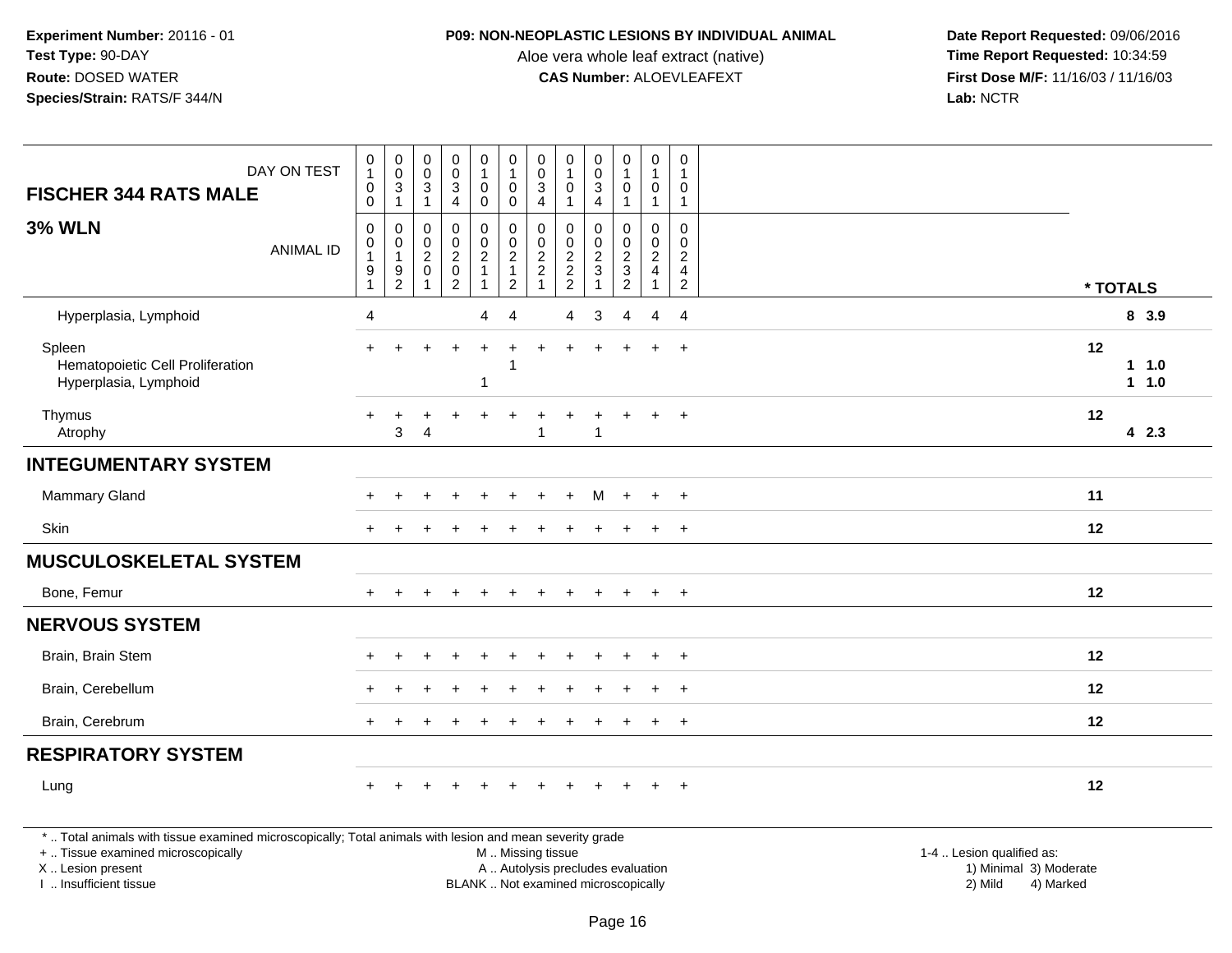#### **P09: NON-NEOPLASTIC LESIONS BY INDIVIDUAL ANIMAL**

Aloe vera whole leaf extract (native)<br>**CAS Number:** ALOEVLEAFEXT

 **Date Report Requested:** 09/06/2016 **First Dose M/F:** 11/16/03 / 11/16/03<br>**Lab:** NCTR **Lab:** NCTR

| DAY ON TEST<br><b>FISCHER 344 RATS MALE</b>        | 0<br>$\mathbf{1}$<br>$\mathbf 0$<br>$\Omega$ | $\begin{smallmatrix} 0\\0\\3 \end{smallmatrix}$                          | $\begin{smallmatrix}0\\0\\3\end{smallmatrix}$<br>$\mathbf{1}$    | $\mathbf 0$<br>$_{3}^{\rm 0}$<br>4                               | $\begin{smallmatrix}0\\1\end{smallmatrix}$<br>$\pmb{0}$<br>$\mathbf 0$ | $\mathbf 0$<br>$\mathbf{1}$<br>$\pmb{0}$<br>$\mathbf 0$ | 0<br>$\pmb{0}$<br>$\sqrt{3}$<br>$\overline{4}$ | $\boldsymbol{0}$<br>$\mathbf 0$ | 0<br>$\pmb{0}$<br>3<br>4 | $\pmb{0}$<br>$\mathbf{1}$<br>$\mathbf 0$<br>1   | 0<br>$\mathbf{1}$<br>0<br>-1                         | 0<br>0                             |                        |
|----------------------------------------------------|----------------------------------------------|--------------------------------------------------------------------------|------------------------------------------------------------------|------------------------------------------------------------------|------------------------------------------------------------------------|---------------------------------------------------------|------------------------------------------------|---------------------------------|--------------------------|-------------------------------------------------|------------------------------------------------------|------------------------------------|------------------------|
| <b>3% WLN</b><br>ANIMAL ID                         | 0<br>$\pmb{0}$<br>$\overline{ }$<br>9        | $_{\rm 0}^{\rm 0}$<br>$\mathbf{1}$<br>$\boldsymbol{9}$<br>$\overline{2}$ | $\begin{matrix} 0 \\ 0 \\ 2 \\ 0 \end{matrix}$<br>$\overline{A}$ | $\begin{matrix} 0 \\ 0 \\ 2 \\ 0 \end{matrix}$<br>$\overline{2}$ | 0<br>$\frac{0}{2}$<br>1                                                | $_{\rm 0}^{\rm 0}$<br>$\frac{2}{1}$<br>$\overline{2}$   | 0<br>0<br>$\frac{2}{2}$                        | 0<br>$\frac{0}{2}$<br>2         | 0<br>$\frac{0}{2}$       | 0<br>$\,0\,$<br>$\frac{2}{3}$<br>$\overline{c}$ | 0<br>$\mathbf 0$<br>$\overline{c}$<br>$\overline{4}$ | 0<br>0<br>$\overline{2}$<br>4<br>2 | * TOTALS               |
| Nose                                               | $+$                                          | $\pm$                                                                    | $\div$                                                           | $\ddot{}$                                                        | $\pm$                                                                  | $\pm$                                                   | ÷.                                             | $\div$                          | $\pm$                    | $\pm$                                           | $+$                                                  | $\ddot{}$                          | 12                     |
| Trachea                                            | $+$                                          |                                                                          |                                                                  |                                                                  |                                                                        |                                                         |                                                |                                 |                          |                                                 | $+$                                                  | $\ddot{}$                          | 12                     |
| <b>SPECIAL SENSES SYSTEM</b>                       |                                              |                                                                          |                                                                  |                                                                  |                                                                        |                                                         |                                                |                                 |                          |                                                 |                                                      |                                    |                        |
| Eye                                                | $\pm$                                        |                                                                          |                                                                  | $\ddot{}$                                                        |                                                                        | ÷                                                       |                                                |                                 | $\ddot{}$                |                                                 | $+$                                                  | $+$                                | 12                     |
| Harderian Gland                                    | $\pm$                                        |                                                                          |                                                                  |                                                                  |                                                                        |                                                         |                                                |                                 |                          |                                                 | $+$                                                  | $+$                                | 12                     |
| <b>URINARY SYSTEM</b>                              |                                              |                                                                          |                                                                  |                                                                  |                                                                        |                                                         |                                                |                                 |                          |                                                 |                                                      |                                    |                        |
| Kidney<br>Nephropathy, Chronic                     | $\ddot{}$<br>$\overline{2}$                  |                                                                          |                                                                  |                                                                  |                                                                        | -1                                                      |                                                | $\overline{\mathbf{1}}$         |                          | 1                                               |                                                      | $\pm$                              | 12<br>7.1.1            |
| <b>Urinary Bladder</b><br>Dilatation<br>Hemorrhage | $+$                                          |                                                                          |                                                                  | $\pm$                                                            | 4                                                                      | $\overline{2}$                                          |                                                |                                 | $\pm$                    | 4                                               | $+$                                                  | $\ddot{}$                          | 12<br>24.0<br>2.0<br>1 |

\*\*\* END OF MALE DATA \*\*\*

\* .. Total animals with tissue examined microscopically; Total animals with lesion and mean severity grade

+ .. Tissue examined microscopically

X .. Lesion present

I .. Insufficient tissue

 M .. Missing tissueA .. Autolysis precludes evaluation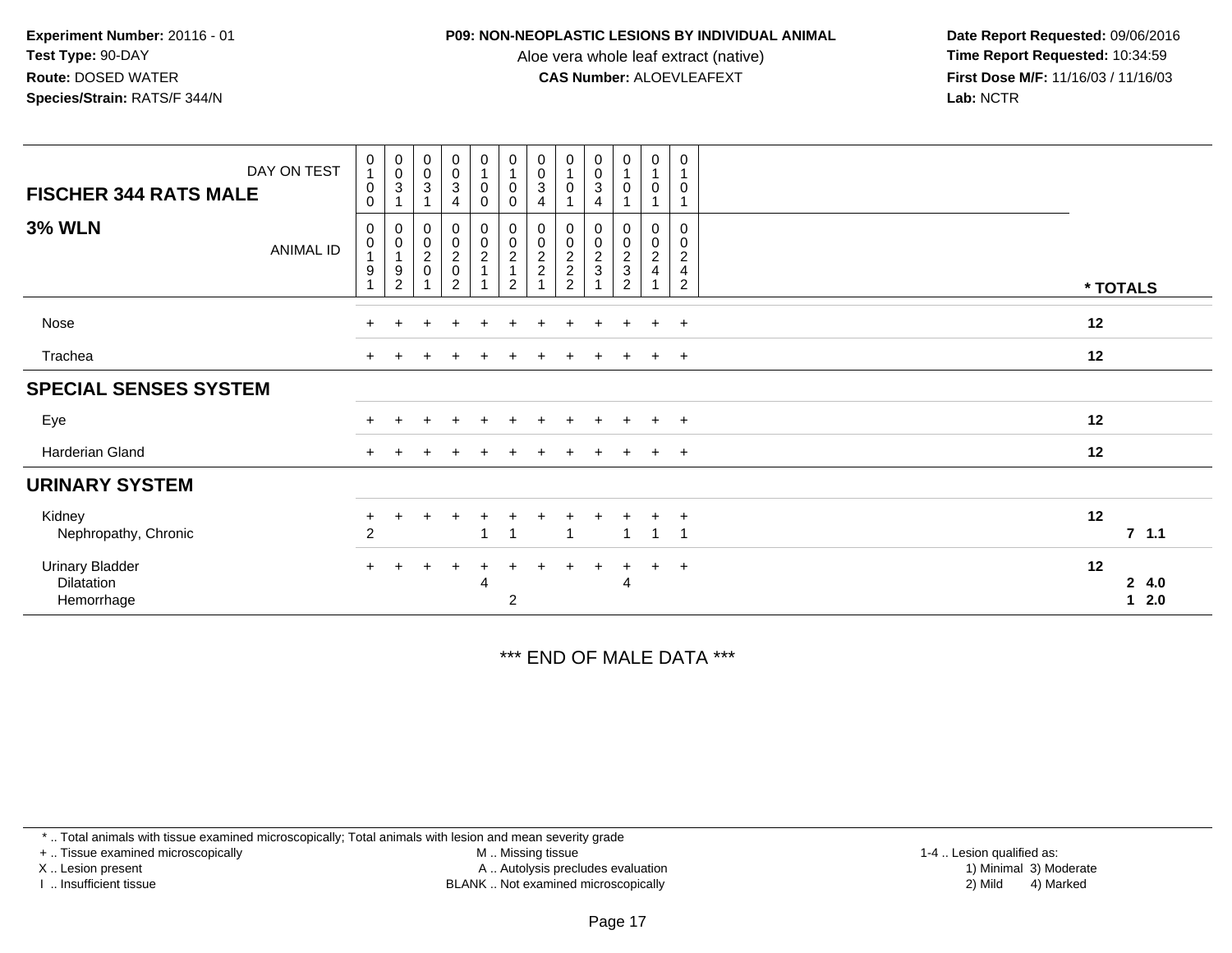## **P09: NON-NEOPLASTIC LESIONS BY INDIVIDUAL ANIMAL**

Aloe vera whole leaf extract (native)<br>**CAS Number:** ALOEVLEAFEXT

| <b>FISCHER 344 RATS FEMALE</b>                                                                                                                                                                | DAY ON TEST      | 0<br>$\mathbf{1}$<br>0<br>$\mathbf 0$        | $\pmb{0}$<br>$\mathbf{1}$<br>$\pmb{0}$<br>$\mathsf{O}\xspace$ | $\pmb{0}$<br>$\mathbf{1}$<br>0<br>$\mathbf 0$ | $\mathbf 0$<br>$\overline{1}$<br>$\mathbf 0$<br>$\mathbf 0$ | $\pmb{0}$<br>$\mathbf{1}$<br>$\mathbf 0$<br>$\mathsf 0$   | $\pmb{0}$<br>$\mathbf{1}$<br>$\mathbf 0$<br>$\pmb{0}$                                         | $\pmb{0}$<br>$\mathbf{1}$<br>$\mathbf 0$<br>$\mathbf{1}$ | 0<br>$\mathbf{1}$<br>0<br>$\mathbf{1}$                      | $\mathbf 0$<br>$\mathbf{1}$<br>0<br>$\mathbf{1}$                  | $\pmb{0}$<br>$\mathbf{1}$<br>$\mathbf 0$<br>-1 | $\mathbf 0$<br>$\mathbf{1}$<br>$\mathbf 0$<br>$\overline{1}$             | $\mathbf 0$<br>$\overline{1}$<br>$\mathbf 0$<br>$\overline{1}$ |  |                                      |                                     |    |          |
|-----------------------------------------------------------------------------------------------------------------------------------------------------------------------------------------------|------------------|----------------------------------------------|---------------------------------------------------------------|-----------------------------------------------|-------------------------------------------------------------|-----------------------------------------------------------|-----------------------------------------------------------------------------------------------|----------------------------------------------------------|-------------------------------------------------------------|-------------------------------------------------------------------|------------------------------------------------|--------------------------------------------------------------------------|----------------------------------------------------------------|--|--------------------------------------|-------------------------------------|----|----------|
| <b>CONTROL</b>                                                                                                                                                                                | <b>ANIMAL ID</b> | $\mathbf 0$<br>$\frac{0}{2}$<br>$\mathbf{1}$ | $\pmb{0}$<br>$\frac{0}{2}$<br>$\overline{2}$                  | 0<br>$\frac{0}{2}$<br>$\mathbf{1}$            | $\pmb{0}$<br>$\frac{0}{2}$ 6<br>$\overline{2}$              | $\pmb{0}$<br>$\pmb{0}$<br>$\frac{2}{7}$<br>$\overline{1}$ | 0<br>$\begin{array}{c} 0 \\ 2 \\ 7 \end{array}$<br>$\overline{2}$                             | $\mathbf 0$<br>$\frac{0}{2}$<br>$\mathbf{1}$             | 0<br>$\mathsf{O}\xspace$<br>$\frac{2}{8}$<br>$\overline{2}$ | 0<br>$\mathbf 0$<br>$\overline{2}$<br>$\mathsf g$<br>$\mathbf{1}$ | 0<br>$\frac{0}{2}$<br>2                        | $\mathbf 0$<br>$\mathbf 0$<br>$\mathsf 3$<br>$\mathbf 0$<br>$\mathbf{1}$ | $\mathbf 0$<br>$\mathbf 0$<br>3<br>$\mathbf 0$<br>2            |  |                                      |                                     |    | * TOTALS |
| <b>ALIMENTARY SYSTEM</b>                                                                                                                                                                      |                  |                                              |                                                               |                                               |                                                             |                                                           |                                                                                               |                                                          |                                                             |                                                                   |                                                |                                                                          |                                                                |  |                                      |                                     |    |          |
| Esophagus                                                                                                                                                                                     |                  |                                              |                                                               |                                               |                                                             |                                                           |                                                                                               |                                                          |                                                             |                                                                   |                                                |                                                                          | $\ddot{}$                                                      |  |                                      |                                     | 12 |          |
| Intestine Large, Cecum<br>Goblet Cell, Hyperplasia                                                                                                                                            |                  |                                              |                                                               |                                               |                                                             |                                                           |                                                                                               |                                                          |                                                             |                                                                   |                                                |                                                                          | $\ddot{}$                                                      |  |                                      |                                     | 12 | 11.0     |
| Intestine Large, Colon                                                                                                                                                                        |                  |                                              |                                                               |                                               |                                                             |                                                           |                                                                                               |                                                          |                                                             |                                                                   |                                                |                                                                          | $+$                                                            |  |                                      |                                     | 12 |          |
| Intestine Large, Rectum                                                                                                                                                                       |                  |                                              |                                                               |                                               |                                                             |                                                           |                                                                                               |                                                          |                                                             |                                                                   | M                                              | $\ddot{}$                                                                | $+$                                                            |  |                                      |                                     | 11 |          |
| Intestine Small, Duodenum                                                                                                                                                                     |                  |                                              |                                                               |                                               |                                                             |                                                           |                                                                                               |                                                          |                                                             |                                                                   |                                                |                                                                          | $+$                                                            |  |                                      |                                     | 12 |          |
| Intestine Small, Ileum                                                                                                                                                                        |                  |                                              |                                                               |                                               |                                                             |                                                           |                                                                                               |                                                          |                                                             |                                                                   |                                                |                                                                          | $+$                                                            |  |                                      |                                     | 12 |          |
| Intestine Small, Jejunum                                                                                                                                                                      |                  |                                              |                                                               |                                               |                                                             |                                                           |                                                                                               |                                                          |                                                             |                                                                   |                                                |                                                                          | $\ddot{}$                                                      |  |                                      |                                     | 12 |          |
| Liver<br>Inflammation, Chronic Active                                                                                                                                                         |                  |                                              |                                                               |                                               |                                                             |                                                           |                                                                                               |                                                          |                                                             |                                                                   | $\overline{1}$                                 | $\ddot{}$                                                                | $^{+}$                                                         |  |                                      |                                     | 12 | $1 1.0$  |
| Pancreas                                                                                                                                                                                      |                  |                                              |                                                               |                                               |                                                             |                                                           |                                                                                               |                                                          |                                                             |                                                                   |                                                |                                                                          | $\overline{ }$                                                 |  |                                      |                                     | 12 |          |
| Salivary Glands                                                                                                                                                                               |                  |                                              |                                                               |                                               |                                                             |                                                           |                                                                                               |                                                          |                                                             |                                                                   |                                                |                                                                          | $+$                                                            |  |                                      |                                     | 12 |          |
| Stomach, Forestomach                                                                                                                                                                          |                  |                                              |                                                               |                                               |                                                             |                                                           |                                                                                               |                                                          |                                                             |                                                                   |                                                |                                                                          | $\ddot{}$                                                      |  |                                      |                                     | 12 |          |
| Stomach, Glandular                                                                                                                                                                            |                  |                                              |                                                               |                                               |                                                             |                                                           |                                                                                               |                                                          |                                                             |                                                                   |                                                |                                                                          | $\ddot{}$                                                      |  |                                      |                                     | 12 |          |
| <b>CARDIOVASCULAR SYSTEM</b>                                                                                                                                                                  |                  |                                              |                                                               |                                               |                                                             |                                                           |                                                                                               |                                                          |                                                             |                                                                   |                                                |                                                                          |                                                                |  |                                      |                                     |    |          |
| <b>Blood Vessel</b>                                                                                                                                                                           |                  | $+$                                          | $+$                                                           |                                               |                                                             |                                                           |                                                                                               |                                                          |                                                             |                                                                   |                                                | $\pm$                                                                    | $+$                                                            |  |                                      |                                     | 12 |          |
| *  Total animals with tissue examined microscopically; Total animals with lesion and mean severity grade<br>+  Tissue examined microscopically<br>X  Lesion present<br>I  Insufficient tissue |                  |                                              |                                                               |                                               |                                                             |                                                           | M  Missing tissue<br>A  Autolysis precludes evaluation<br>BLANK  Not examined microscopically |                                                          |                                                             |                                                                   |                                                |                                                                          |                                                                |  | 1-4  Lesion qualified as:<br>2) Mild | 1) Minimal 3) Moderate<br>4) Marked |    |          |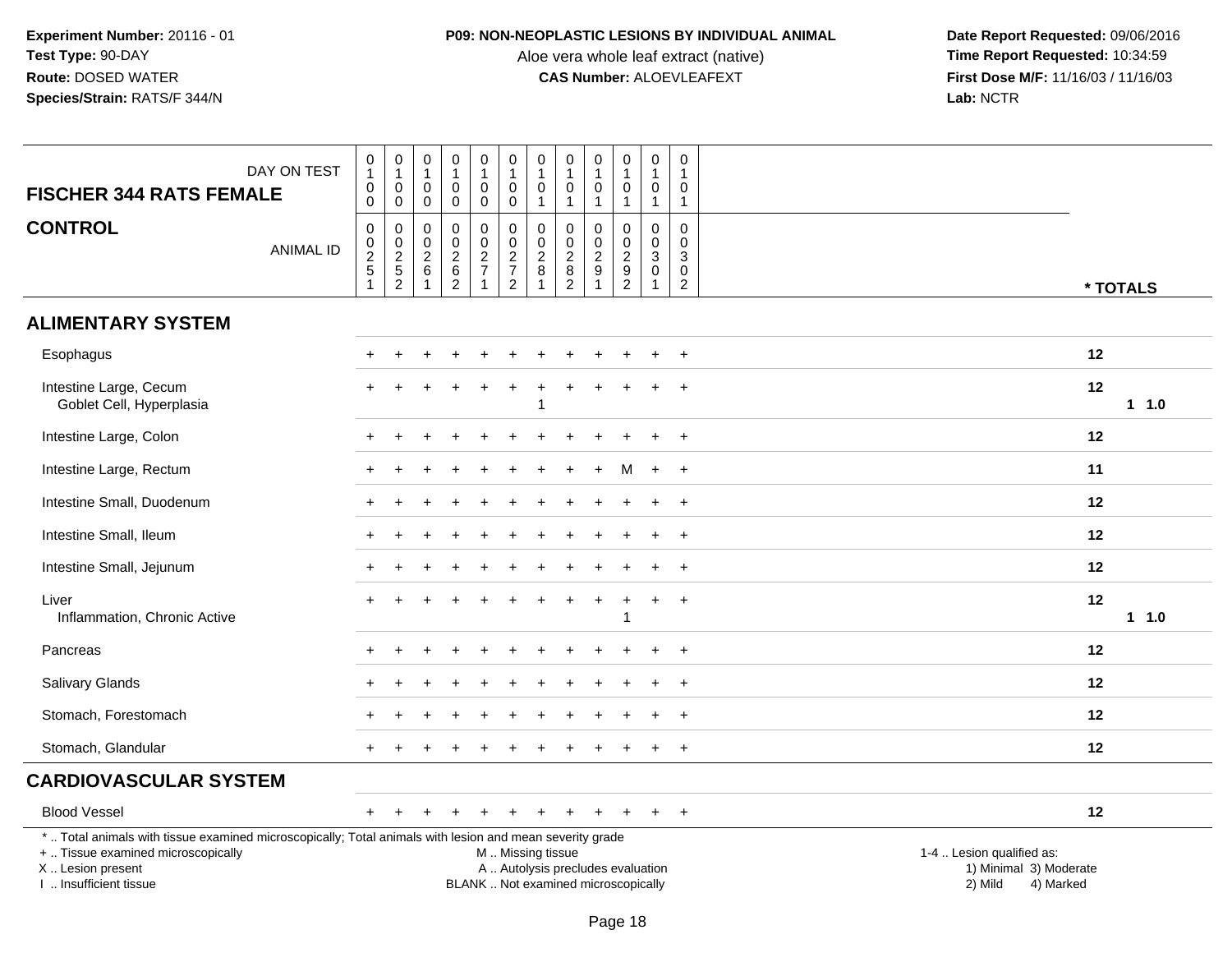#### **P09: NON-NEOPLASTIC LESIONS BY INDIVIDUAL ANIMAL**

Aloe vera whole leaf extract (native)<br>**CAS Number:** ALOEVLEAFEXT

 **Date Report Requested:** 09/06/2016 **First Dose M/F:** 11/16/03 / 11/16/03<br>**Lab:** NCTR **Lab:** NCTR

| <b>FISCHER 344 RATS FEMALE</b> | DAY ON TEST      | $\begin{smallmatrix}0\\1\end{smallmatrix}$<br>$\mathbf 0$<br>$\mathbf 0$ | $\begin{smallmatrix}0\1\end{smallmatrix}$<br>0<br>0               | $\begin{smallmatrix}0\1\end{smallmatrix}$<br>0<br>0 | 0<br>1<br>0<br>0 | $\mathbf 0$<br>$\mathbf 0$<br>$\mathbf 0$                 | $\begin{smallmatrix}0\\1\end{smallmatrix}$<br>$\pmb{0}$<br>$\mathbf 0$ | $\begin{smallmatrix}0\1\end{smallmatrix}$<br>0<br>1 | $\begin{smallmatrix}0\\1\end{smallmatrix}$<br>$\pmb{0}$<br>$\mathbf{1}$ | $\begin{smallmatrix}0\1\end{smallmatrix}$<br>0 | 0<br>0                                               | $\mathbf 0$<br>$\overline{1}$<br>0                                 | 0<br>1<br>0<br>1      |          |
|--------------------------------|------------------|--------------------------------------------------------------------------|-------------------------------------------------------------------|-----------------------------------------------------|------------------|-----------------------------------------------------------|------------------------------------------------------------------------|-----------------------------------------------------|-------------------------------------------------------------------------|------------------------------------------------|------------------------------------------------------|--------------------------------------------------------------------|-----------------------|----------|
| <b>CONTROL</b>                 | <b>ANIMAL ID</b> | $\pmb{0}$<br>$\frac{0}{2}$<br>1                                          | 0<br>$\begin{array}{c} 0 \\ 2 \\ 5 \end{array}$<br>$\overline{2}$ | 0<br>$\begin{array}{c} 0 \\ 2 \\ 6 \end{array}$     | 0<br>0262        | $\mathbf 0$<br>$\begin{array}{c} 0 \\ 2 \\ 7 \end{array}$ | $\pmb{0}$<br>$\frac{0}{2}$<br>$\overline{c}$                           | 0<br>$\begin{array}{c} 0 \\ 2 \\ 8 \end{array}$     | 0<br>0282                                                               | 0<br>$\frac{0}{2}$<br>9<br>$\overline{ }$      | 0<br>$\begin{array}{c} 0 \\ 2 \\ 9 \\ 2 \end{array}$ | 0<br>$_{3}^{\rm 0}$<br>$\boldsymbol{0}$<br>$\overline{\mathbf{A}}$ | 0<br>0<br>3<br>0<br>2 | * TOTALS |
| Heart                          |                  |                                                                          |                                                                   |                                                     |                  |                                                           |                                                                        |                                                     |                                                                         | $\ddot{}$                                      | $\ddot{}$                                            | $+$                                                                | $+$                   | 12       |
| <b>ENDOCRINE SYSTEM</b>        |                  |                                                                          |                                                                   |                                                     |                  |                                                           |                                                                        |                                                     |                                                                         |                                                |                                                      |                                                                    |                       |          |
| <b>Adrenal Cortex</b>          |                  |                                                                          |                                                                   |                                                     |                  |                                                           |                                                                        |                                                     |                                                                         |                                                | $\pm$                                                | $\pm$                                                              | $+$                   | 12       |
| Adrenal Medulla                |                  |                                                                          |                                                                   |                                                     |                  |                                                           |                                                                        |                                                     |                                                                         |                                                | $\pm$                                                |                                                                    | $+$                   | 12       |
| Islets, Pancreatic             |                  |                                                                          |                                                                   |                                                     |                  |                                                           |                                                                        |                                                     |                                                                         | $\ddot{}$                                      | $\ddot{}$                                            | $+$                                                                | $+$                   | 12       |
| Parathyroid Gland              |                  | $+$                                                                      | $\ddot{}$                                                         |                                                     | $+$              | $+$                                                       | M                                                                      | $+$                                                 | $+$                                                                     | $+$                                            | $+$                                                  | $+$                                                                | $^{+}$                | 11       |
| <b>Pituitary Gland</b>         |                  |                                                                          |                                                                   |                                                     | $\div$           | ÷                                                         | $\ddot{}$                                                              |                                                     |                                                                         | $\ddot{}$                                      | $\pm$                                                | $+$                                                                | $+$                   | 12       |
| <b>Thyroid Gland</b>           |                  | $+$                                                                      |                                                                   |                                                     |                  |                                                           |                                                                        |                                                     |                                                                         | $\pm$                                          | $\ddot{}$                                            | $+$                                                                | $+$                   | 12       |
| <b>GENERAL BODY SYSTEM</b>     |                  |                                                                          |                                                                   |                                                     |                  |                                                           |                                                                        |                                                     |                                                                         |                                                |                                                      |                                                                    |                       |          |
| <b>NONE</b>                    |                  |                                                                          |                                                                   |                                                     |                  |                                                           |                                                                        |                                                     |                                                                         |                                                |                                                      |                                                                    |                       |          |
|                                |                  |                                                                          |                                                                   |                                                     |                  |                                                           |                                                                        |                                                     |                                                                         |                                                |                                                      |                                                                    |                       |          |

## **GENITAL SYSTEM**

| <b>Clitoral Gland</b><br>Infiltration Cellular, Lymphoid<br>Inflammation, Suppurative | 2     |                         | 2 | 3 |  |  | 12 | 42.0<br>4 2.0 |
|---------------------------------------------------------------------------------------|-------|-------------------------|---|---|--|--|----|---------------|
| Ovary                                                                                 |       | + + + + + + + + + + +   |   |   |  |  |    |               |
| <b>Uterus</b><br>Lumen, Dilatation                                                    | 4 2 2 | + + + + + + + + + + + + |   |   |  |  | 12 | 32.7          |

\* .. Total animals with tissue examined microscopically; Total animals with lesion and mean severity grade

+ .. Tissue examined microscopically

X .. Lesion present

I .. Insufficient tissue

M .. Missing tissue

Lesion present A .. Autolysis precludes evaluation 1) Minimal 3) Moderate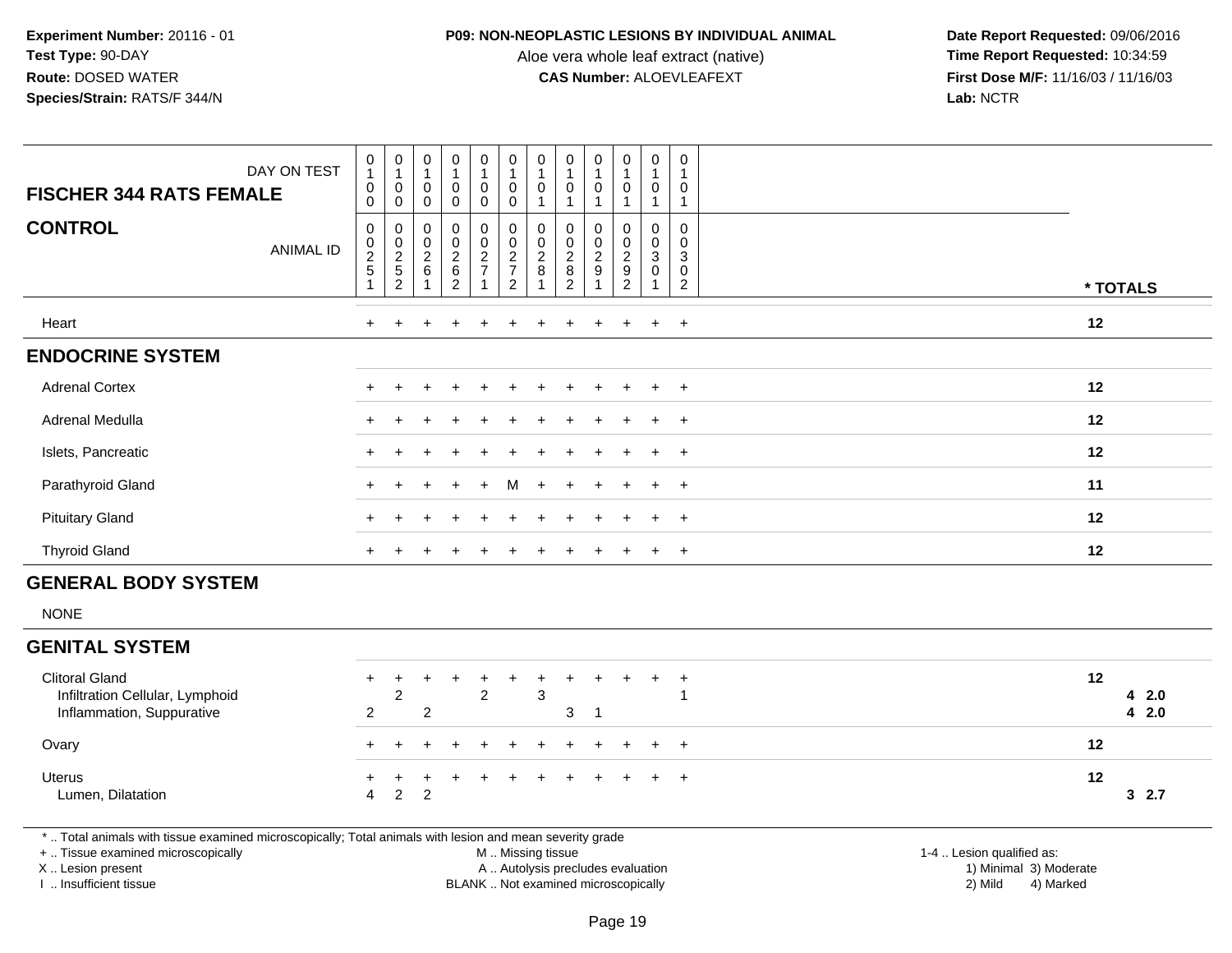## **P09: NON-NEOPLASTIC LESIONS BY INDIVIDUAL ANIMAL**

Aloe vera whole leaf extract (native)<br>**CAS Number:** ALOEVLEAFEXT

| <b>FISCHER 344 RATS FEMALE</b>                                                                                                                                                                | DAY ON TEST      | $\begin{smallmatrix}0\1\end{smallmatrix}$<br>$\pmb{0}$<br>0    | $\begin{smallmatrix}0\\1\end{smallmatrix}$<br>$\mathbf 0$<br>$\ddot{\mathbf{0}}$ | $\pmb{0}$<br>$\overline{1}$<br>$\mathsf{O}\xspace$<br>$\mathbf 0$ | $\pmb{0}$<br>$\overline{1}$<br>$\pmb{0}$<br>$\mathbf 0$ | $\pmb{0}$<br>$\overline{1}$<br>$\mathsf{O}\xspace$<br>$\ddot{\mathbf{0}}$ | $\begin{smallmatrix}0\\1\end{smallmatrix}$<br>$\mathbf 0$<br>$\boldsymbol{0}$                 | 0<br>$\mathbf{1}$<br>0<br>$\mathbf{1}$         | $\pmb{0}$<br>$\mathbf{1}$<br>$\pmb{0}$<br>$\mathbf{1}$                                 | $\pmb{0}$<br>$\mathbf{1}$<br>0<br>$\mathbf{1}$          | 0<br>$\mathbf{1}$<br>0<br>$\mathbf{1}$              | $\pmb{0}$<br>$\overline{1}$<br>$\pmb{0}$<br>$\mathbf{1}$                    | 0<br>$\overline{1}$<br>$\mathbf 0$<br>$\mathbf{1}$ |                                                                             |  |
|-----------------------------------------------------------------------------------------------------------------------------------------------------------------------------------------------|------------------|----------------------------------------------------------------|----------------------------------------------------------------------------------|-------------------------------------------------------------------|---------------------------------------------------------|---------------------------------------------------------------------------|-----------------------------------------------------------------------------------------------|------------------------------------------------|----------------------------------------------------------------------------------------|---------------------------------------------------------|-----------------------------------------------------|-----------------------------------------------------------------------------|----------------------------------------------------|-----------------------------------------------------------------------------|--|
| <b>CONTROL</b>                                                                                                                                                                                | <b>ANIMAL ID</b> | $\boldsymbol{0}$<br>0<br>$\boldsymbol{2}$<br>5<br>$\mathbf{1}$ | $\mathbf 0$<br>$_{2}^{\rm 0}$<br>$\frac{5}{2}$                                   | $\pmb{0}$<br>$\mathbf 0$<br>$\overline{c}$<br>6<br>$\mathbf{1}$   | $\pmb{0}$<br>$\pmb{0}$<br>$\sqrt{2}$<br>$\frac{6}{2}$   | $\pmb{0}$<br>$\pmb{0}$<br>$\sqrt{2}$<br>$\overline{7}$<br>$\overline{1}$  | $\mathbf 0$<br>$\frac{0}{2}$<br>$\overline{2}$                                                | 0<br>$\mathbf 0$<br>$\boldsymbol{2}$<br>8<br>1 | 0<br>$\mathbf 0$<br>$\boldsymbol{2}$<br>$\begin{smallmatrix} 8 \\ 2 \end{smallmatrix}$ | 0<br>$\mathbf 0$<br>$\overline{c}$<br>9<br>$\mathbf{1}$ | 0<br>$\mathbf 0$<br>$\overline{c}$<br>$\frac{9}{2}$ | $\mathbf 0$<br>$\mathbf 0$<br>$\mathbf{3}$<br>$\mathbf 0$<br>$\overline{1}$ | 0<br>$\mathbf{0}$<br>3<br>0<br>$\overline{2}$      | * TOTALS                                                                    |  |
| <b>HEMATOPOIETIC SYSTEM</b>                                                                                                                                                                   |                  |                                                                |                                                                                  |                                                                   |                                                         |                                                                           |                                                                                               |                                                |                                                                                        |                                                         |                                                     |                                                                             |                                                    |                                                                             |  |
| <b>Bone Marrow</b>                                                                                                                                                                            |                  |                                                                |                                                                                  |                                                                   |                                                         |                                                                           |                                                                                               |                                                |                                                                                        |                                                         |                                                     |                                                                             | $\ddot{}$                                          | 12                                                                          |  |
| Lymph Node, Mandibular<br>Hyperplasia, Lymphoid                                                                                                                                               |                  | +<br>$\sqrt{2}$                                                |                                                                                  |                                                                   |                                                         |                                                                           |                                                                                               |                                                |                                                                                        |                                                         |                                                     |                                                                             | $\ddot{}$                                          | 12<br>$12.0$                                                                |  |
| Lymph Node, Mesenteric<br>Hyperplasia, Lymphoid                                                                                                                                               |                  | 3                                                              | $\overline{2}$                                                                   | $\mathfrak{p}$                                                    |                                                         | $\overline{2}$                                                            | $\overline{2}$                                                                                | $\overline{2}$                                 |                                                                                        |                                                         | $\ddot{}$<br>$\overline{2}$                         | $\overline{2}$                                                              | $\ddot{}$<br>$\overline{2}$                        | 12<br>92.1                                                                  |  |
| Spleen                                                                                                                                                                                        |                  |                                                                |                                                                                  |                                                                   |                                                         |                                                                           |                                                                                               |                                                |                                                                                        |                                                         |                                                     |                                                                             | $\overline{ }$                                     | 12                                                                          |  |
| Thymus                                                                                                                                                                                        |                  |                                                                |                                                                                  |                                                                   |                                                         |                                                                           |                                                                                               |                                                |                                                                                        | $\ddot{}$                                               | $\ddot{}$                                           | $\ddot{}$                                                                   | $+$                                                | $12 \,$                                                                     |  |
| <b>INTEGUMENTARY SYSTEM</b>                                                                                                                                                                   |                  |                                                                |                                                                                  |                                                                   |                                                         |                                                                           |                                                                                               |                                                |                                                                                        |                                                         |                                                     |                                                                             |                                                    |                                                                             |  |
| <b>Mammary Gland</b>                                                                                                                                                                          |                  |                                                                |                                                                                  |                                                                   |                                                         |                                                                           |                                                                                               |                                                |                                                                                        |                                                         |                                                     |                                                                             | $\ddot{}$                                          | 12                                                                          |  |
| Skin                                                                                                                                                                                          |                  |                                                                |                                                                                  |                                                                   |                                                         |                                                                           |                                                                                               |                                                |                                                                                        |                                                         |                                                     |                                                                             | $\overline{+}$                                     | 12                                                                          |  |
| <b>MUSCULOSKELETAL SYSTEM</b>                                                                                                                                                                 |                  |                                                                |                                                                                  |                                                                   |                                                         |                                                                           |                                                                                               |                                                |                                                                                        |                                                         |                                                     |                                                                             |                                                    |                                                                             |  |
| Bone, Femur                                                                                                                                                                                   |                  | $+$                                                            |                                                                                  |                                                                   |                                                         | $\ddot{}$                                                                 |                                                                                               | $\div$                                         |                                                                                        | $\overline{+}$                                          | $+$                                                 | $+$                                                                         | $+$                                                | $12 \,$                                                                     |  |
| <b>NERVOUS SYSTEM</b>                                                                                                                                                                         |                  |                                                                |                                                                                  |                                                                   |                                                         |                                                                           |                                                                                               |                                                |                                                                                        |                                                         |                                                     |                                                                             |                                                    |                                                                             |  |
| Brain, Brain Stem                                                                                                                                                                             |                  |                                                                |                                                                                  |                                                                   |                                                         |                                                                           |                                                                                               |                                                |                                                                                        |                                                         |                                                     |                                                                             | $\ddot{}$                                          | 12                                                                          |  |
| Brain, Cerebellum                                                                                                                                                                             |                  |                                                                |                                                                                  |                                                                   |                                                         |                                                                           |                                                                                               |                                                |                                                                                        |                                                         |                                                     |                                                                             |                                                    | $12 \,$                                                                     |  |
| Brain, Cerebrum                                                                                                                                                                               |                  |                                                                |                                                                                  |                                                                   |                                                         |                                                                           |                                                                                               |                                                |                                                                                        |                                                         |                                                     |                                                                             | $\overline{+}$                                     | 12                                                                          |  |
| *  Total animals with tissue examined microscopically; Total animals with lesion and mean severity grade<br>+  Tissue examined microscopically<br>X  Lesion present<br>I. Insufficient tissue |                  |                                                                |                                                                                  |                                                                   |                                                         |                                                                           | M  Missing tissue<br>A  Autolysis precludes evaluation<br>BLANK  Not examined microscopically |                                                |                                                                                        |                                                         |                                                     |                                                                             |                                                    | 1-4  Lesion qualified as:<br>1) Minimal 3) Moderate<br>2) Mild<br>4) Marked |  |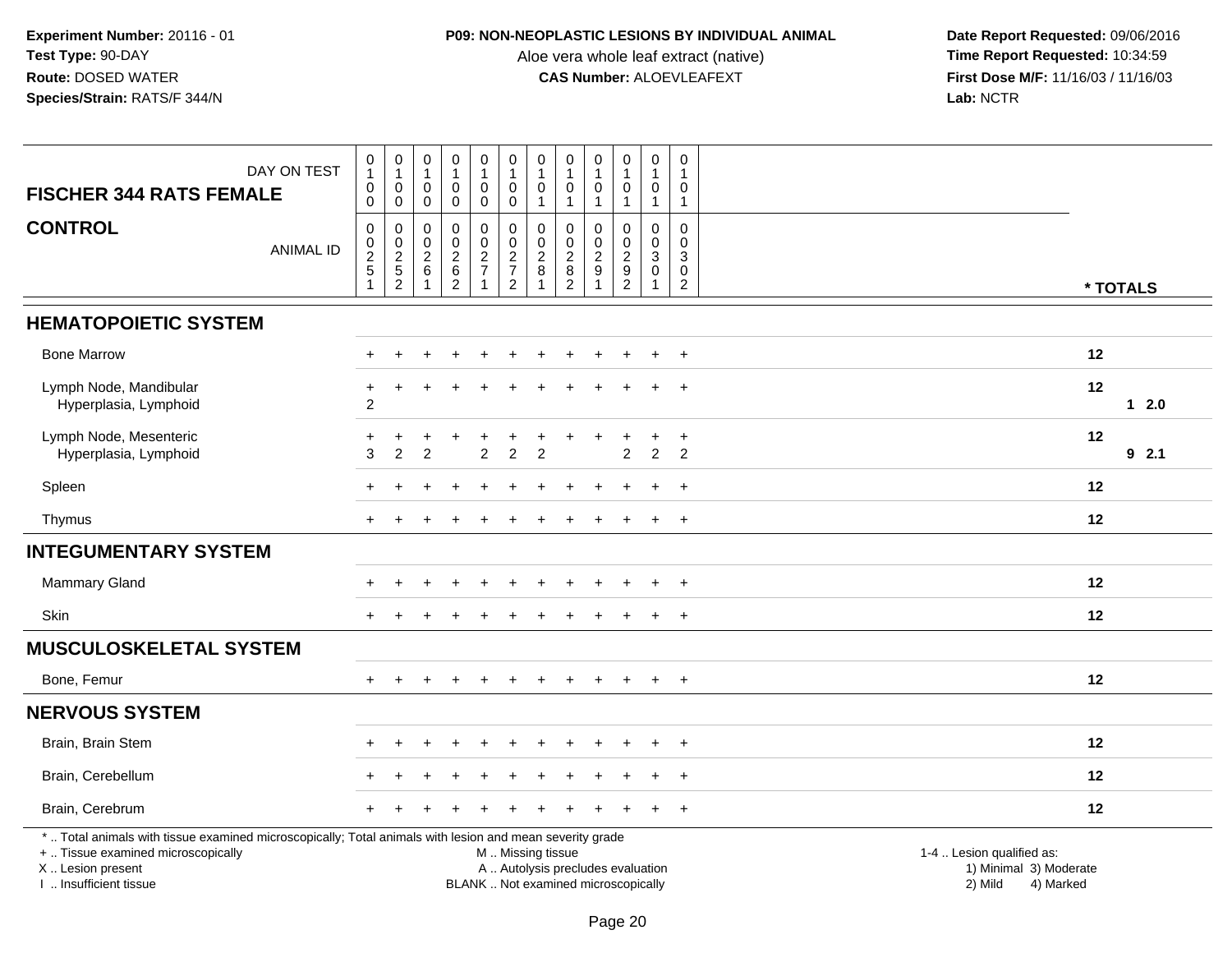#### **P09: NON-NEOPLASTIC LESIONS BY INDIVIDUAL ANIMAL**

Aloe vera whole leaf extract (native)<br>**CAS Number:** ALOEVLEAFEXT

 **Date Report Requested:** 09/06/2016 **First Dose M/F:** 11/16/03 / 11/16/03<br>Lab: NCTR **Lab:** NCTR

| DAY ON TEST<br><b>FISCHER 344 RATS FEMALE</b>      | $\begin{smallmatrix}0\\1\end{smallmatrix}$<br>$\pmb{0}$<br>0              | $\begin{smallmatrix}0\1\end{smallmatrix}$<br>0<br>0 | 0<br>$\mathbf{1}$<br>$\pmb{0}$<br>0             | $\pmb{0}$<br>$\mathbf{1}$<br>$\pmb{0}$<br>0 | $\begin{smallmatrix}0\1\end{smallmatrix}$<br>0<br>0 | $\begin{smallmatrix}0\\1\end{smallmatrix}$<br>$\pmb{0}$<br>$\pmb{0}$ | 0<br>$\mathbf{1}$<br>0 | $\begin{smallmatrix}0\1\end{smallmatrix}$<br>$\mathbf 0$               | $\pmb{0}$<br>$\mathbf 0$     | $\pmb{0}$<br>$\mathbf{1}$<br>$\mathbf 0$ | $\pmb{0}$<br>$\mathbf{1}$<br>$\mathbf 0$ | 0<br>0                |               |
|----------------------------------------------------|---------------------------------------------------------------------------|-----------------------------------------------------|-------------------------------------------------|---------------------------------------------|-----------------------------------------------------|----------------------------------------------------------------------|------------------------|------------------------------------------------------------------------|------------------------------|------------------------------------------|------------------------------------------|-----------------------|---------------|
| <b>CONTROL</b><br>ANIMAL ID                        | $\mathbf 0$<br>$\begin{array}{c} 0 \\ 2 \\ 5 \end{array}$<br>$\mathbf{1}$ | 0<br>$\frac{0}{2}$<br>$\overline{2}$                | 0<br>$\begin{array}{c} 0 \\ 2 \\ 6 \end{array}$ | 00026<br>$\overline{2}$                     | $\begin{array}{c} 0 \\ 0 \\ 2 \\ 7 \end{array}$     | $\begin{array}{c} 0 \\ 0 \\ 2 \\ 7 \end{array}$<br>$\overline{2}$    | 0<br>$\frac{0}{2}$     | 0<br>$\begin{smallmatrix} 0\\2\\8 \end{smallmatrix}$<br>$\overline{2}$ | 0<br>$_{2}^{\rm 0}$<br>$9\,$ | 0<br>$\frac{0}{2}$<br>$\overline{2}$     | 0<br>$_{3}^{\rm 0}$<br>$\mathsf 0$       | 0<br>0<br>3<br>0<br>2 | * TOTALS      |
| <b>RESPIRATORY SYSTEM</b>                          |                                                                           |                                                     |                                                 |                                             |                                                     |                                                                      |                        |                                                                        |                              |                                          |                                          |                       |               |
| Lung                                               |                                                                           |                                                     | +                                               | $\div$                                      | $\ddot{}$                                           | $\pm$                                                                | $\div$                 | $+$                                                                    | $\pm$                        | $\ddot{}$                                | $+$                                      | $+$                   | 12            |
| Nose                                               |                                                                           |                                                     |                                                 |                                             |                                                     |                                                                      |                        |                                                                        |                              |                                          |                                          | $\div$                | 12            |
| Trachea                                            | $+$                                                                       |                                                     |                                                 |                                             |                                                     |                                                                      |                        |                                                                        | $\pm$                        | $\pm$                                    | $+$                                      | $+$                   | 12            |
| <b>SPECIAL SENSES SYSTEM</b>                       |                                                                           |                                                     |                                                 |                                             |                                                     |                                                                      |                        |                                                                        |                              |                                          |                                          |                       |               |
| Eye                                                |                                                                           |                                                     |                                                 |                                             |                                                     |                                                                      |                        |                                                                        |                              |                                          | $\div$                                   | $\pm$                 | 12            |
| Harderian Gland<br>Infiltration Cellular, Lymphoid |                                                                           |                                                     |                                                 |                                             |                                                     |                                                                      | -1                     |                                                                        | $+$                          | $+$                                      | $+$                                      | $+$                   | 12<br>3, 1.0  |
| <b>URINARY SYSTEM</b>                              |                                                                           |                                                     |                                                 |                                             |                                                     |                                                                      |                        |                                                                        |                              |                                          |                                          |                       |               |
| Kidney<br>Renal Tubule, Mineralization             | 2                                                                         | $\overline{2}$                                      | 3                                               | 2                                           | $\overline{2}$                                      | $\overline{2}$                                                       | 2                      | 2                                                                      | 3                            | 3                                        | 2                                        | $\ddot{}$<br>3        | 12<br>12, 2.3 |
| <b>Urinary Bladder</b>                             |                                                                           |                                                     |                                                 |                                             |                                                     |                                                                      |                        |                                                                        |                              |                                          | $+$                                      | $+$                   | 12            |

\* .. Total animals with tissue examined microscopically; Total animals with lesion and mean severity grade

+ .. Tissue examined microscopically

X .. Lesion present

I .. Insufficient tissue

M .. Missing tissue

Lesion present A .. Autolysis precludes evaluation 1) Minimal 3) Moderate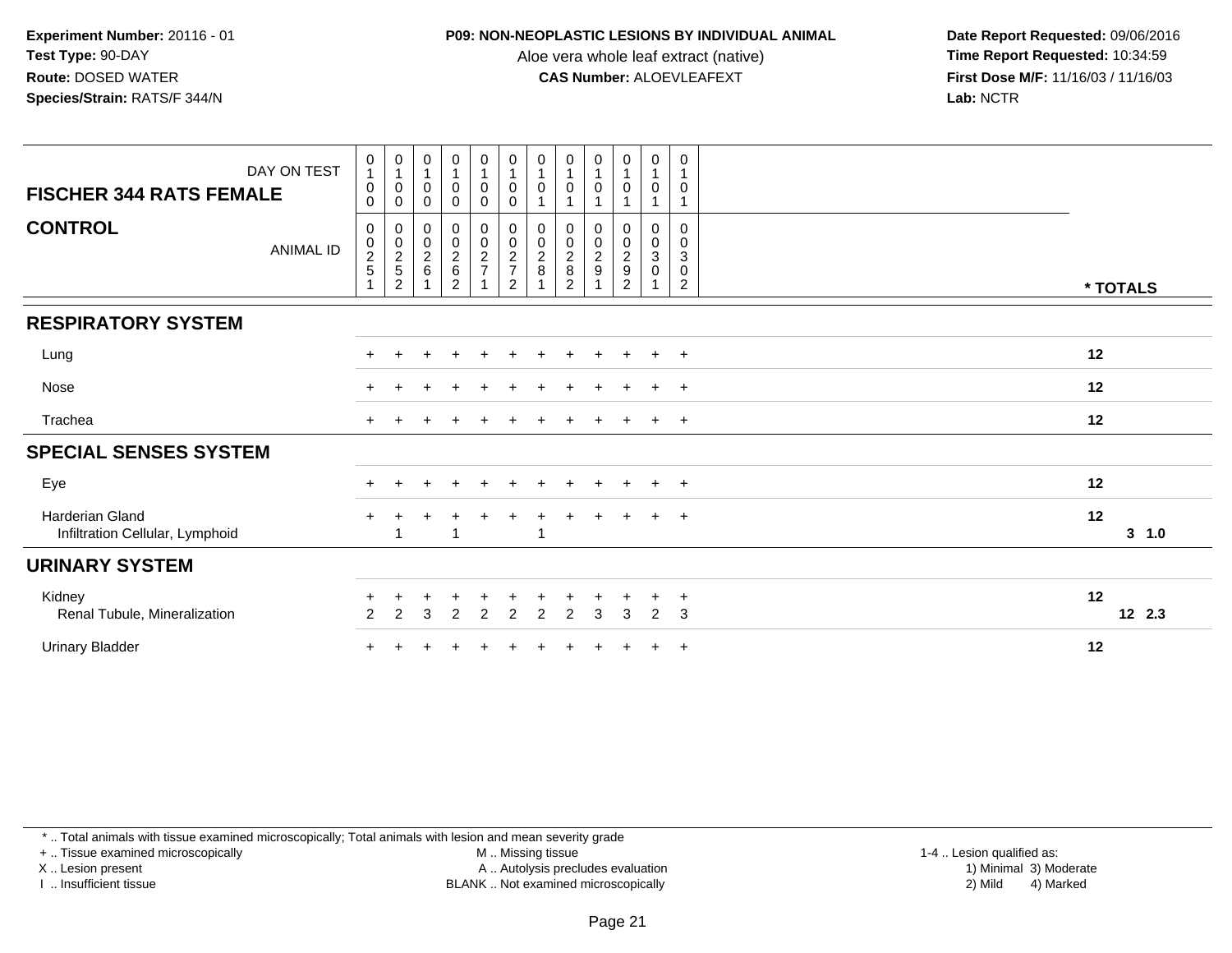## **P09: NON-NEOPLASTIC LESIONS BY INDIVIDUAL ANIMAL**

Aloe vera whole leaf extract (native)<br>**CAS Number:** ALOEVLEAFEXT

| DAY ON TEST<br><b>FISCHER 344 RATS FEMALE</b>                                                                                                                                                 | 0<br>$\mathbf{1}$<br>0<br>$\boldsymbol{0}$           | $\begin{smallmatrix}0\1\end{smallmatrix}$<br>$\pmb{0}$<br>$\pmb{0}$ | $\pmb{0}$<br>$\mathbf{1}$<br>$\pmb{0}$<br>$\mathbf 0$ | 0<br>-1<br>$\pmb{0}$<br>$\mathbf 0$    | $\mathsf 0$<br>$\overline{1}$<br>$\mathbf 0$<br>$\mathsf 0$  | $\boldsymbol{0}$<br>$\mathbf{1}$<br>$\pmb{0}$<br>$\pmb{0}$ | $\pmb{0}$<br>$\overline{1}$<br>$\pmb{0}$<br>$\mathbf{1}$                     | $\mathbf 0$<br>$\mathbf{1}$<br>$\pmb{0}$<br>$\mathbf{1}$                 | $\pmb{0}$<br>$\mathbf{1}$<br>$\mathsf{O}\xspace$<br>$\mathbf{1}$                 | $\mathbf 0$<br>$\overline{1}$<br>$\pmb{0}$<br>$\mathbf{1}$                     | $\mathbf 0$<br>$\mathbf{1}$<br>$\pmb{0}$<br>$\mathbf{1}$                       | $\mathbf 0$<br>$\overline{1}$<br>$\pmb{0}$<br>$\overline{1}$                 |                                                                             |
|-----------------------------------------------------------------------------------------------------------------------------------------------------------------------------------------------|------------------------------------------------------|---------------------------------------------------------------------|-------------------------------------------------------|----------------------------------------|--------------------------------------------------------------|------------------------------------------------------------|------------------------------------------------------------------------------|--------------------------------------------------------------------------|----------------------------------------------------------------------------------|--------------------------------------------------------------------------------|--------------------------------------------------------------------------------|------------------------------------------------------------------------------|-----------------------------------------------------------------------------|
| <b>1% WLN</b><br><b>ANIMAL ID</b>                                                                                                                                                             | 0<br>$\frac{0}{3}$<br>$\overline{7}$<br>$\mathbf{1}$ | 0<br>$\begin{array}{c} 0 \\ 3 \\ 7 \\ 2 \end{array}$                | $\pmb{0}$<br>$\frac{0}{3}$<br>$\bf 8$<br>$\mathbf{1}$ | 0<br>$\mathbf 0$<br>3<br>$\frac{8}{2}$ | $\pmb{0}$<br>$\begin{array}{c} 0 \\ 3 \\ 9 \\ 1 \end{array}$ | 0<br>$\pmb{0}$<br>3<br>$\frac{9}{2}$                       | $\mathbf 0$<br>$\overline{0}$<br>$\overline{4}$<br>$\pmb{0}$<br>$\mathbf{1}$ | 0<br>$\mathbf 0$<br>$\overline{4}$<br>$\pmb{0}$<br>$\overline{c}$        | $\mathbf 0$<br>$\mathbf 0$<br>$\overline{4}$<br>$\overline{1}$<br>$\overline{1}$ | $\mathbf 0$<br>$\mathbf 0$<br>$\overline{4}$<br>$\mathbf{1}$<br>$\overline{2}$ | $\mathbf 0$<br>$\mathbf 0$<br>$\overline{4}$<br>$\overline{c}$<br>$\mathbf{1}$ | $\mathbf 0$<br>$\mathbf 0$<br>$\overline{a}$<br>$\sqrt{2}$<br>$\overline{2}$ | * TOTALS                                                                    |
| <b>ALIMENTARY SYSTEM</b>                                                                                                                                                                      |                                                      |                                                                     |                                                       |                                        |                                                              |                                                            |                                                                              |                                                                          |                                                                                  |                                                                                |                                                                                |                                                                              |                                                                             |
| Intestine Large, Cecum<br>Infiltration Cellular, Polymorphonuclear<br>Goblet Cell, Hyperplasia                                                                                                | 1                                                    |                                                                     | 3                                                     | $\overline{1}$                         |                                                              |                                                            | $\overline{2}$                                                               |                                                                          |                                                                                  |                                                                                |                                                                                | $\overline{+}$                                                               | 12<br>$1 1.0$<br>$6$ 1.5                                                    |
| Intestine Large, Colon<br>Infiltration Cellular, Polymorphonuclear<br>Goblet Cell, Hyperplasia                                                                                                | $\mathbf 1$                                          | $\mathbf 1$                                                         | 3                                                     | $\mathbf{1}$                           | $\ddot{}$                                                    | $\ddot{}$<br>$\overline{c}$<br>$\overline{c}$              | $+$<br>$\overline{1}$                                                        | $+$                                                                      | $\ddot{}$<br>$\overline{2}$                                                      | $\ddot{}$                                                                      | $+$<br>$\overline{1}$                                                          | $+$                                                                          | 12<br>2, 1.5<br>$8$ 1.5                                                     |
| Liver<br>Deformity<br>Vacuolization Cytoplasmic                                                                                                                                               |                                                      |                                                                     | X                                                     |                                        |                                                              |                                                            |                                                                              |                                                                          | $\mathbf{1}$                                                                     |                                                                                |                                                                                |                                                                              | 12<br>-1<br>$1 1.0$                                                         |
| <b>CARDIOVASCULAR SYSTEM</b>                                                                                                                                                                  |                                                      |                                                                     |                                                       |                                        |                                                              |                                                            |                                                                              |                                                                          |                                                                                  |                                                                                |                                                                                |                                                                              |                                                                             |
| <b>NONE</b>                                                                                                                                                                                   |                                                      |                                                                     |                                                       |                                        |                                                              |                                                            |                                                                              |                                                                          |                                                                                  |                                                                                |                                                                                |                                                                              |                                                                             |
| <b>ENDOCRINE SYSTEM</b>                                                                                                                                                                       |                                                      |                                                                     |                                                       |                                        |                                                              |                                                            |                                                                              |                                                                          |                                                                                  |                                                                                |                                                                                |                                                                              |                                                                             |
| <b>NONE</b>                                                                                                                                                                                   |                                                      |                                                                     |                                                       |                                        |                                                              |                                                            |                                                                              |                                                                          |                                                                                  |                                                                                |                                                                                |                                                                              |                                                                             |
| <b>GENERAL BODY SYSTEM</b>                                                                                                                                                                    |                                                      |                                                                     |                                                       |                                        |                                                              |                                                            |                                                                              |                                                                          |                                                                                  |                                                                                |                                                                                |                                                                              |                                                                             |
| <b>NONE</b>                                                                                                                                                                                   |                                                      |                                                                     |                                                       |                                        |                                                              |                                                            |                                                                              |                                                                          |                                                                                  |                                                                                |                                                                                |                                                                              |                                                                             |
| <b>GENITAL SYSTEM</b>                                                                                                                                                                         |                                                      |                                                                     |                                                       |                                        |                                                              |                                                            |                                                                              |                                                                          |                                                                                  |                                                                                |                                                                                |                                                                              |                                                                             |
| Uterus<br>Lumen, Dilatation                                                                                                                                                                   |                                                      |                                                                     |                                                       | $+$<br>$\overline{4}$                  | $+$<br>$\overline{4}$                                        |                                                            |                                                                              |                                                                          |                                                                                  |                                                                                |                                                                                |                                                                              | $\mathbf{2}$<br>24.0                                                        |
| *  Total animals with tissue examined microscopically; Total animals with lesion and mean severity grade<br>+  Tissue examined microscopically<br>X  Lesion present<br>I. Insufficient tissue |                                                      |                                                                     |                                                       |                                        |                                                              | M  Missing tissue                                          |                                                                              | A  Autolysis precludes evaluation<br>BLANK  Not examined microscopically |                                                                                  |                                                                                |                                                                                |                                                                              | 1-4  Lesion qualified as:<br>1) Minimal 3) Moderate<br>4) Marked<br>2) Mild |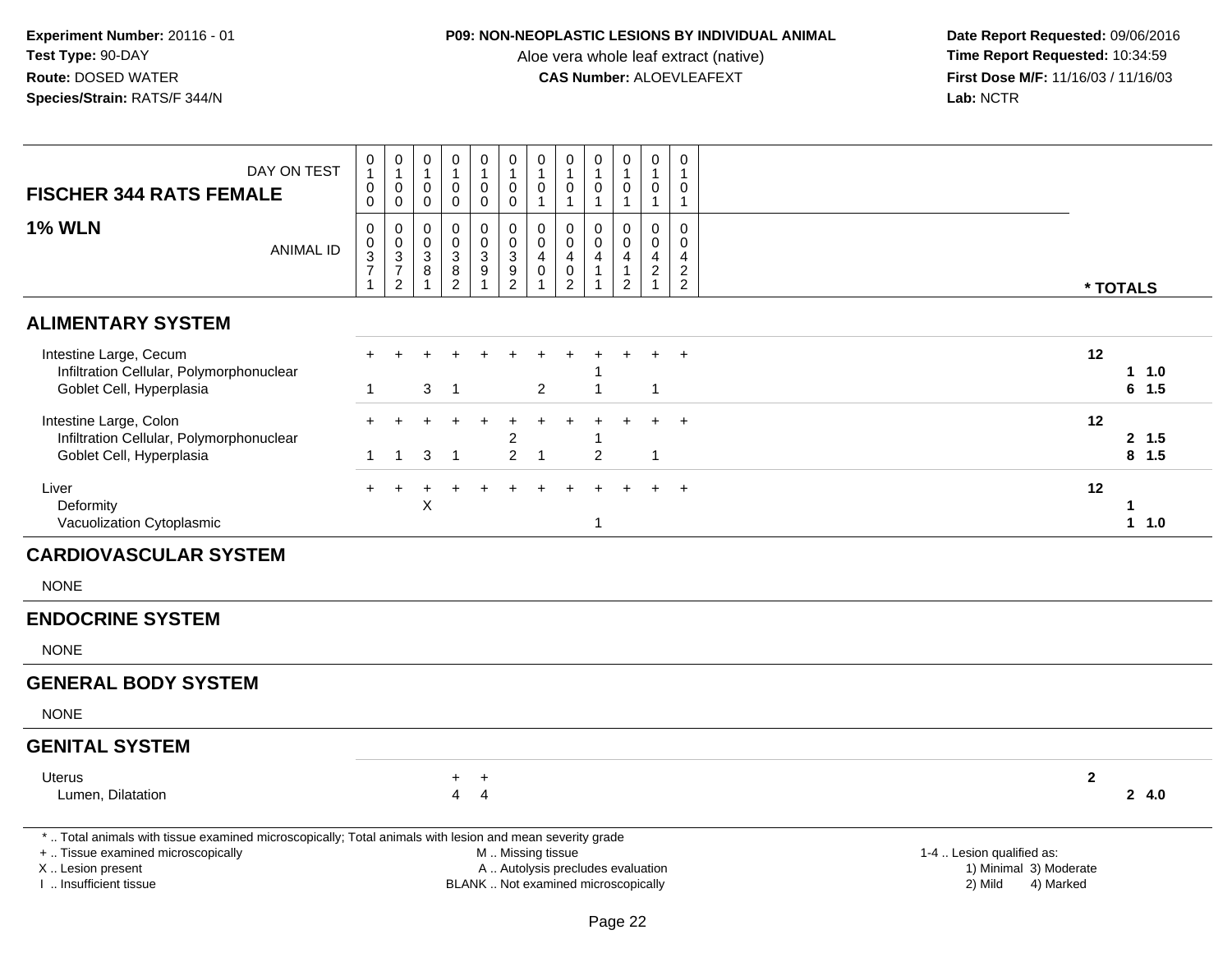## **P09: NON-NEOPLASTIC LESIONS BY INDIVIDUAL ANIMAL**

Aloe vera whole leaf extract (native)<br>**CAS Number:** ALOEVLEAFEXT

|                                                                                                                                                | DAY ON TEST      | 0<br>$\mathbf{1}$                          | $\pmb{0}$<br>$\mathbf{1}$                                                              | $\,0\,$<br>$\mathbf{1}$                                             | 0<br>$\mathbf{1}$                                               | $\mathbf 0$<br>$\mathbf{1}$                                                      | $\pmb{0}$<br>$\mathbf{1}$                            | $\pmb{0}$<br>$\mathbf{1}$                                         | 0<br>$\mathbf{1}$                                                        | 0<br>$\mathbf{1}$                                      | $\pmb{0}$<br>$\mathbf{1}$                               | 0<br>$\mathbf{1}$                                                            | $\pmb{0}$<br>$\mathbf{1}$                        |  |  |         |                           |           |    |          |
|------------------------------------------------------------------------------------------------------------------------------------------------|------------------|--------------------------------------------|----------------------------------------------------------------------------------------|---------------------------------------------------------------------|-----------------------------------------------------------------|----------------------------------------------------------------------------------|------------------------------------------------------|-------------------------------------------------------------------|--------------------------------------------------------------------------|--------------------------------------------------------|---------------------------------------------------------|------------------------------------------------------------------------------|--------------------------------------------------|--|--|---------|---------------------------|-----------|----|----------|
| <b>FISCHER 344 RATS FEMALE</b>                                                                                                                 |                  | 0<br>$\mathbf 0$                           | $\pmb{0}$<br>$\mathbf 0$                                                               | $\,0\,$<br>$\mathbf 0$                                              | $\pmb{0}$<br>$\mathbf 0$                                        | $\pmb{0}$<br>$\mathsf{O}\xspace$                                                 | $\pmb{0}$<br>$\mathbf 0$                             | $\pmb{0}$<br>$\mathbf{1}$                                         | $\pmb{0}$<br>$\mathbf{1}$                                                | $\mathsf{O}\xspace$<br>$\mathbf{1}$                    | 0<br>$\mathbf{1}$                                       | $\pmb{0}$<br>$\mathbf{1}$                                                    | $\pmb{0}$<br>$\mathbf{1}$                        |  |  |         |                           |           |    |          |
| <b>1% WLN</b>                                                                                                                                  | <b>ANIMAL ID</b> | $\pmb{0}$<br>$_3^0$<br>$\overline{7}$<br>1 | $\mathsf{O}\xspace$<br>$\pmb{0}$<br>$\overline{3}$<br>$\overline{7}$<br>$\overline{2}$ | $\,0\,$<br>$\pmb{0}$<br>$\overline{3}$<br>$\bf 8$<br>$\overline{1}$ | $\mathbf 0$<br>$\mathbf 0$<br>$\sqrt{3}$<br>8<br>$\overline{c}$ | $\pmb{0}$<br>$\mathbf 0$<br>$\ensuremath{\mathsf{3}}$<br>$9\,$<br>$\overline{1}$ | 0<br>$\overline{0}$<br>$\mathbf{3}$<br>$\frac{9}{2}$ | 0<br>$\mathbf 0$<br>$\overline{4}$<br>$\mathbf 0$<br>$\mathbf{1}$ | 0<br>$\mathbf 0$<br>4<br>0<br>$\overline{c}$                             | 0<br>$\Omega$<br>$\overline{4}$<br>1<br>$\overline{1}$ | 0<br>$\mathbf 0$<br>4<br>$\mathbf{1}$<br>$\overline{2}$ | 0<br>$\mathsf{O}\xspace$<br>$\overline{4}$<br>$\overline{c}$<br>$\mathbf{1}$ | $\mathbf 0$<br>$\mathbf 0$<br>4<br>$\frac{2}{2}$ |  |  |         |                           |           |    | * TOTALS |
| <b>HEMATOPOIETIC SYSTEM</b>                                                                                                                    |                  |                                            |                                                                                        |                                                                     |                                                                 |                                                                                  |                                                      |                                                                   |                                                                          |                                                        |                                                         |                                                                              |                                                  |  |  |         |                           |           |    |          |
| Lymph Node, Mesenteric<br>Hyperplasia, Lymphoid                                                                                                |                  |                                            |                                                                                        | $\ddot{}$<br>$\overline{A}$                                         |                                                                 |                                                                                  | $\ddot{}$<br>4                                       |                                                                   |                                                                          |                                                        | $\ddot{}$<br>$\overline{4}$                             |                                                                              | $\ddot{}$<br>$\overline{4}$                      |  |  |         |                           |           | 4  | 4 4.0    |
| Spleen<br>Inflammation, Chronic Active                                                                                                         |                  | $\overline{4}$                             |                                                                                        |                                                                     |                                                                 |                                                                                  |                                                      |                                                                   |                                                                          |                                                        |                                                         |                                                                              | $\overline{ }$                                   |  |  |         |                           |           | 12 | 14.0     |
| <b>INTEGUMENTARY SYSTEM</b>                                                                                                                    |                  |                                            |                                                                                        |                                                                     |                                                                 |                                                                                  |                                                      |                                                                   |                                                                          |                                                        |                                                         |                                                                              |                                                  |  |  |         |                           |           |    |          |
| <b>NONE</b>                                                                                                                                    |                  |                                            |                                                                                        |                                                                     |                                                                 |                                                                                  |                                                      |                                                                   |                                                                          |                                                        |                                                         |                                                                              |                                                  |  |  |         |                           |           |    |          |
| <b>MUSCULOSKELETAL SYSTEM</b>                                                                                                                  |                  |                                            |                                                                                        |                                                                     |                                                                 |                                                                                  |                                                      |                                                                   |                                                                          |                                                        |                                                         |                                                                              |                                                  |  |  |         |                           |           |    |          |
| <b>NONE</b>                                                                                                                                    |                  |                                            |                                                                                        |                                                                     |                                                                 |                                                                                  |                                                      |                                                                   |                                                                          |                                                        |                                                         |                                                                              |                                                  |  |  |         |                           |           |    |          |
| <b>NERVOUS SYSTEM</b>                                                                                                                          |                  |                                            |                                                                                        |                                                                     |                                                                 |                                                                                  |                                                      |                                                                   |                                                                          |                                                        |                                                         |                                                                              |                                                  |  |  |         |                           |           |    |          |
| <b>NONE</b>                                                                                                                                    |                  |                                            |                                                                                        |                                                                     |                                                                 |                                                                                  |                                                      |                                                                   |                                                                          |                                                        |                                                         |                                                                              |                                                  |  |  |         |                           |           |    |          |
| <b>RESPIRATORY SYSTEM</b>                                                                                                                      |                  |                                            |                                                                                        |                                                                     |                                                                 |                                                                                  |                                                      |                                                                   |                                                                          |                                                        |                                                         |                                                                              |                                                  |  |  |         |                           |           |    |          |
| <b>NONE</b>                                                                                                                                    |                  |                                            |                                                                                        |                                                                     |                                                                 |                                                                                  |                                                      |                                                                   |                                                                          |                                                        |                                                         |                                                                              |                                                  |  |  |         |                           |           |    |          |
| <b>SPECIAL SENSES SYSTEM</b>                                                                                                                   |                  |                                            |                                                                                        |                                                                     |                                                                 |                                                                                  |                                                      |                                                                   |                                                                          |                                                        |                                                         |                                                                              |                                                  |  |  |         |                           |           |    |          |
| <b>NONE</b>                                                                                                                                    |                  |                                            |                                                                                        |                                                                     |                                                                 |                                                                                  |                                                      |                                                                   |                                                                          |                                                        |                                                         |                                                                              |                                                  |  |  |         |                           |           |    |          |
| <b>URINARY SYSTEM</b>                                                                                                                          |                  |                                            |                                                                                        |                                                                     |                                                                 |                                                                                  |                                                      |                                                                   |                                                                          |                                                        |                                                         |                                                                              |                                                  |  |  |         |                           |           |    |          |
| Kidney<br>Nephropathy, Chronic                                                                                                                 |                  |                                            |                                                                                        |                                                                     |                                                                 |                                                                                  |                                                      |                                                                   |                                                                          | $+$                                                    | $\ddot{}$<br>-1                                         | $+$                                                                          | $+$                                              |  |  |         |                           |           | 12 | $7$ 1.0  |
| *  Total animals with tissue examined microscopically; Total animals with lesion and mean severity grade<br>+  Tissue examined microscopically |                  |                                            |                                                                                        |                                                                     |                                                                 |                                                                                  |                                                      |                                                                   | M  Missing tissue                                                        |                                                        |                                                         |                                                                              |                                                  |  |  |         | 1-4  Lesion qualified as: |           |    |          |
| X  Lesion present<br>I  Insufficient tissue                                                                                                    |                  |                                            |                                                                                        |                                                                     |                                                                 |                                                                                  |                                                      |                                                                   | A  Autolysis precludes evaluation<br>BLANK  Not examined microscopically |                                                        |                                                         |                                                                              |                                                  |  |  | 2) Mild | 1) Minimal 3) Moderate    | 4) Marked |    |          |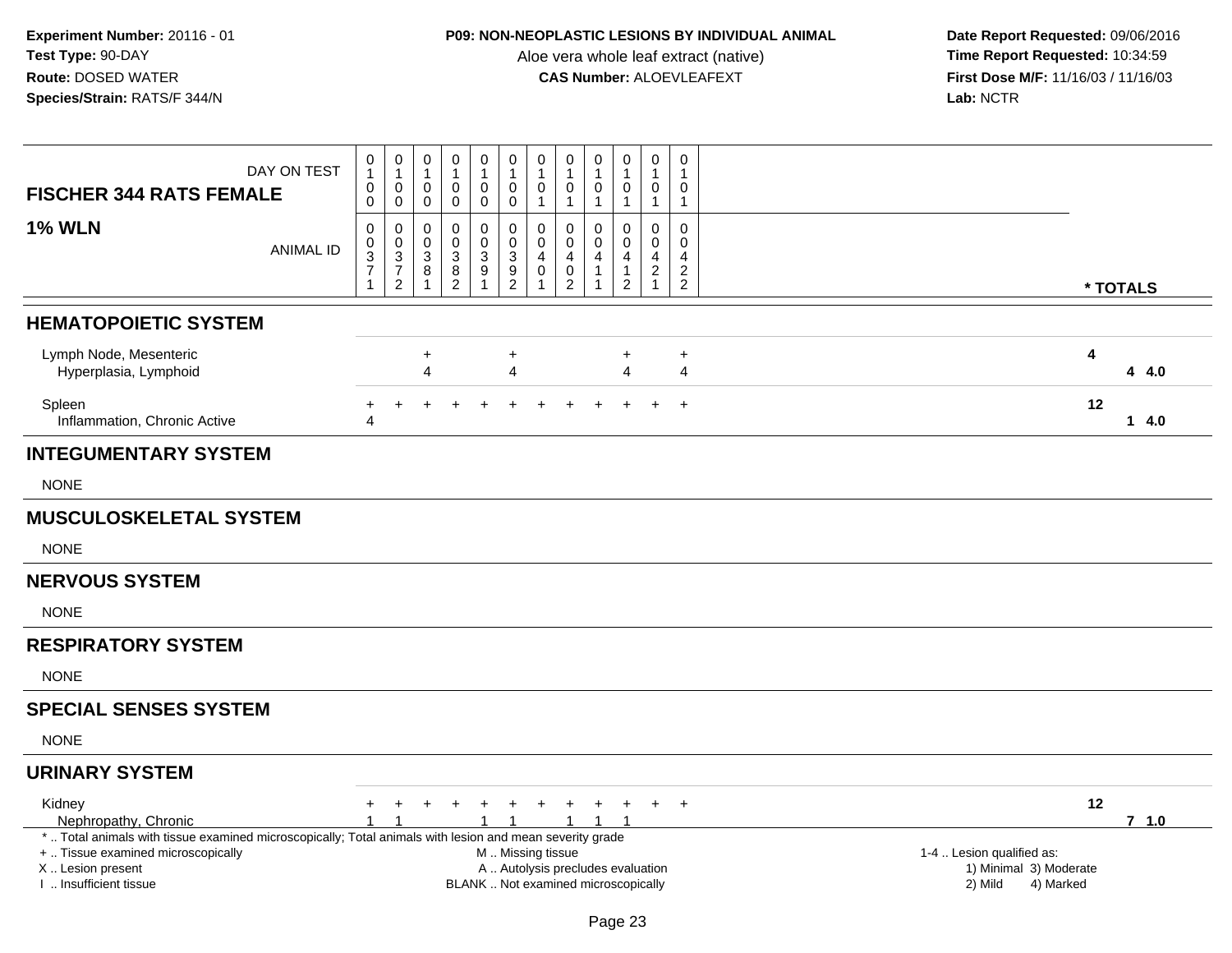#### **P09: NON-NEOPLASTIC LESIONS BY INDIVIDUAL ANIMAL**

Aloe vera whole leaf extract (native)<br>**CAS Number:** ALOEVLEAFEXT

 **Date Report Requested:** 09/06/2016 **First Dose M/F:** 11/16/03 / 11/16/03<br>Lab: NCTR **Lab:** NCTR

| DAY ON TEST<br><b>FISCHER 344 RATS FEMALE</b> | 0<br>U<br>0       | 0<br>0<br>0                    |   | 0 | 0<br>0<br>$\mathbf{0}$ | 0                | $\bf{0}$<br>0    | 0<br>U                     | 0                       | 0 | 0<br>U      |          |
|-----------------------------------------------|-------------------|--------------------------------|---|---|------------------------|------------------|------------------|----------------------------|-------------------------|---|-------------|----------|
| <b>1% WLN</b><br>ANIMAL ID                    | 0<br>U<br>ົ<br>J. | 0<br>0<br>-3<br>$\overline{2}$ | O | 3 | 0<br>0<br>3<br>9       | 3<br>9<br>ົ<br>_ | 0<br>0<br>4<br>0 | 0<br>0<br>4<br>U<br>ົ<br>∼ | 0                       | 0 | 0<br>-<br>ີ | * TOTALS |
| Renal Tubule, Mineralization                  |                   |                                |   |   |                        |                  |                  |                            | 2 2 2 3 2 2 3 2 2 3 2 2 |   |             | 12, 2.3  |

\* .. Total animals with tissue examined microscopically; Total animals with lesion and mean severity grade

+ .. Tissue examined microscopically

X .. Lesion present

I .. Insufficient tissue

 M .. Missing tissueA .. Autolysis precludes evaluation

BLANK .. Not examined microscopically 2) Mild 4) Marked

1-4 .. Lesion qualified as:<br>1) Minimal 3) Moderate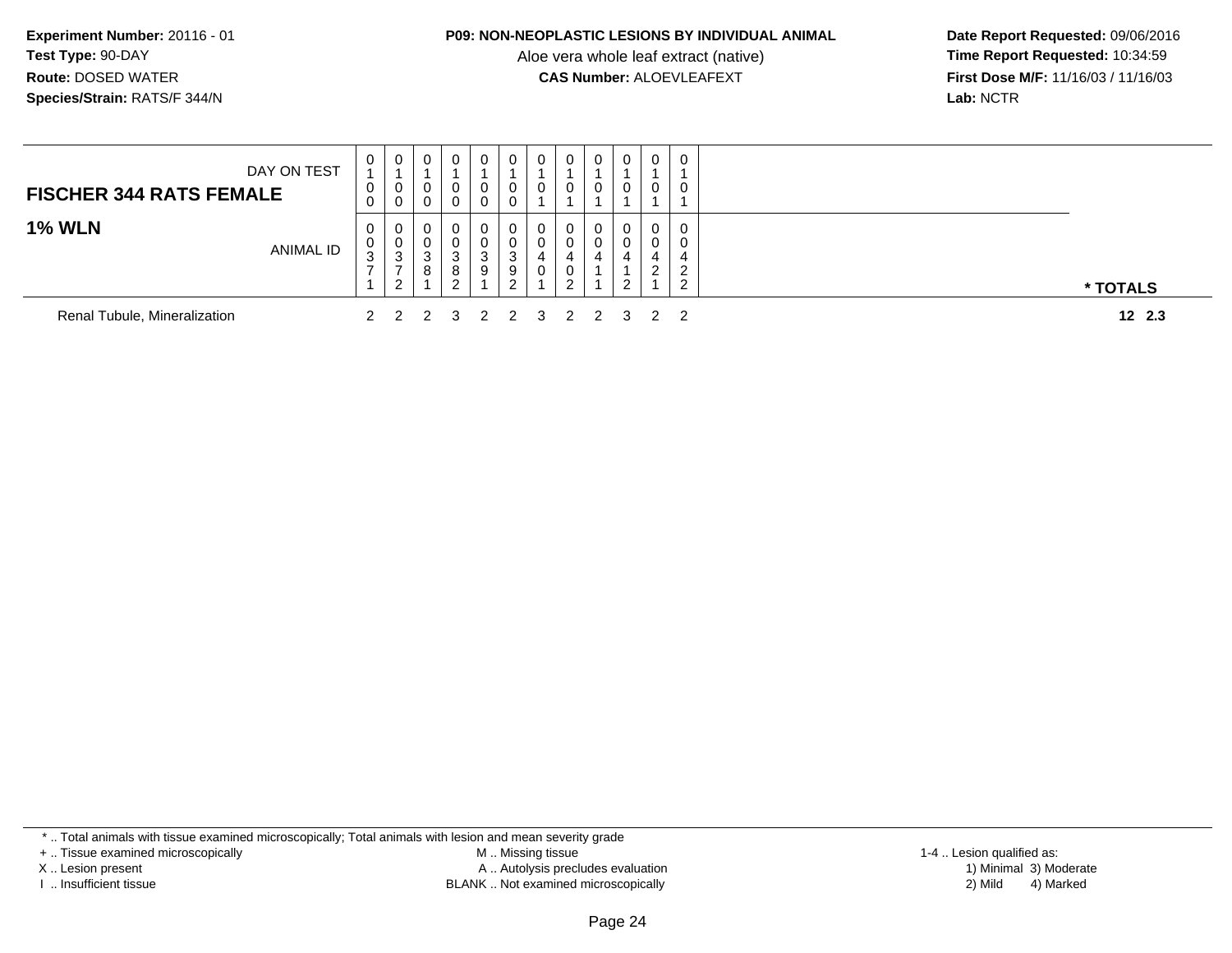## **P09: NON-NEOPLASTIC LESIONS BY INDIVIDUAL ANIMAL**

Aloe vera whole leaf extract (native)<br>**CAS Number:** ALOEVLEAFEXT

 **Date Report Requested:** 09/06/2016 **First Dose M/F:** 11/16/03 / 11/16/03<br>Lab: NCTR **Lab:** NCTR

| DAY ON TEST<br><b>FISCHER 344 RATS FEMALE</b>                                                                                                                       | 0<br>$\mathbf{1}$<br>$\pmb{0}$<br>$\pmb{0}$                                          | $\pmb{0}$<br>$\mathbf{1}$<br>$\mathbf 0$<br>$\boldsymbol{0}$                                              | $\mathsf{O}\xspace$<br>$\mathbf{1}$<br>$\pmb{0}$<br>$\mathsf 0$ | $\mathbf 0$<br>$\mathsf{O}\xspace$<br>$\ensuremath{\mathsf{3}}$<br>$\mathbf{1}$ | $_{\rm 0}^{\rm 0}$<br>$\overline{\mathbf{4}}$<br>$\,6\,$ | $\mathsf 0$<br>$\mathbf{1}$<br>$\mathsf 0$<br>$\mathsf{O}\xspace$ | $\pmb{0}$<br>$\pmb{0}$<br>$\frac{3}{1}$                                 | $\pmb{0}$<br>$\mathbf{1}$<br>$\pmb{0}$<br>$\mathbf{1}$                    | $\pmb{0}$<br>$\mathbf 0$<br>$\ensuremath{\mathsf{3}}$<br>$\mathbf{1}$ | $\boldsymbol{0}$<br>$\mathbf{1}$<br>$\mathsf{O}$<br>$\mathbf{1}$          | $\pmb{0}$<br>$\mathbf{1}$<br>$\pmb{0}$<br>$\mathbf{1}$                  | $\mathbf 0$<br>$\mathbf{1}$<br>$\mathbf 0$<br>$\mathbf{1}$          |                                                        |
|---------------------------------------------------------------------------------------------------------------------------------------------------------------------|--------------------------------------------------------------------------------------|-----------------------------------------------------------------------------------------------------------|-----------------------------------------------------------------|---------------------------------------------------------------------------------|----------------------------------------------------------|-------------------------------------------------------------------|-------------------------------------------------------------------------|---------------------------------------------------------------------------|-----------------------------------------------------------------------|---------------------------------------------------------------------------|-------------------------------------------------------------------------|---------------------------------------------------------------------|--------------------------------------------------------|
| <b>2% WLN</b><br><b>ANIMAL ID</b>                                                                                                                                   | 0<br>$\boldsymbol{0}$<br>$\overline{4}$<br>$\ensuremath{\mathsf{3}}$<br>$\mathbf{1}$ | $\mathbf 0$<br>$\boldsymbol{0}$<br>$\overline{\mathbf{4}}$<br>$\ensuremath{\mathsf{3}}$<br>$\overline{c}$ | 0<br>0<br>$\overline{4}$<br>$\overline{4}$                      | $\mathsf 0$<br>$\mathbf 0$<br>$\overline{4}$<br>$\frac{4}{2}$                   | 0<br>$\mathbf 0$<br>$\overline{4}$<br>$\overline{5}$     | $\mathbf 0$<br>$\mathbf 0$<br>$\overline{4}$<br>$\frac{5}{2}$     | $\pmb{0}$<br>$\mathbf 0$<br>$\overline{4}$<br>$\,6\,$<br>$\overline{1}$ | $\mathbf 0$<br>$\mathbf 0$<br>$\overline{4}$<br>$\,6\,$<br>$\overline{2}$ | $\mathbf 0$<br>$\mathbf 0$<br>$\overline{4}$<br>$\overline{7}$        | 0<br>$\overline{0}$<br>$\overline{4}$<br>$\overline{7}$<br>$\overline{2}$ | 0<br>$\mathsf{O}\xspace$<br>$\overline{4}$<br>$\bf 8$<br>$\overline{1}$ | $\mathbf 0$<br>$\mathbf 0$<br>$\overline{4}$<br>8<br>$\overline{2}$ | * TOTALS                                               |
| <b>ALIMENTARY SYSTEM</b>                                                                                                                                            |                                                                                      |                                                                                                           |                                                                 |                                                                                 |                                                          |                                                                   |                                                                         |                                                                           |                                                                       |                                                                           |                                                                         |                                                                     |                                                        |
| Esophagus                                                                                                                                                           |                                                                                      |                                                                                                           | $\ddot{}$                                                       | $\ddot{}$                                                                       | M                                                        | $+$                                                               | $+$                                                                     | $\ddot{}$                                                                 | ÷                                                                     | $\ddot{}$                                                                 | $\ddot{}$                                                               | $\ddot{}$                                                           | 11                                                     |
| Intestine Large, Cecum<br>Goblet Cell, Hyperplasia                                                                                                                  | 3                                                                                    | $\mathbf{1}$                                                                                              | $\boldsymbol{\Lambda}$                                          |                                                                                 |                                                          | 3                                                                 |                                                                         | $\overline{1}$                                                            |                                                                       | $\mathsf 3$                                                               | $\mathbf{1}$                                                            | $\overline{+}$<br>$\overline{2}$                                    | 12<br>82.3                                             |
| Intestine Large, Colon<br>Infiltration Cellular, Lymphoid<br>Infiltration Cellular, Polymorphonuclear<br>Goblet Cell, Hyperplasia                                   | 1<br>$\overline{2}$                                                                  | $\overline{2}$                                                                                            | -1<br>$\overline{4}$                                            |                                                                                 | $\overline{c}$<br>$\overline{2}$                         | $\overline{2}$                                                    |                                                                         | $\overline{\mathbf{c}}$<br>$\mathbf{3}$                                   |                                                                       | 3                                                                         | $\mathbf{1}$                                                            | $\overline{2}$<br>3                                                 | 12<br>$12.0$<br>$\overline{\mathbf{4}}$<br>1.5<br>92.4 |
| Intestine Large, Rectum<br>Anus, Hyperplasia, Squamous<br>Anus, Inflammation, Chronic Active<br>Goblet Cell, Hyperplasia                                            | $\ddot{}$<br>3<br>3<br>3                                                             | $\overline{1}$                                                                                            |                                                                 |                                                                                 |                                                          | 1                                                                 |                                                                         | $\mathbf{1}$                                                              |                                                                       | $\ddot{}$<br>$\overline{c}$<br>$\overline{c}$<br>$\overline{2}$           | $+$<br>$\mathbf{1}$                                                     | $\ddot{}$<br>$\overline{2}$                                         | 12<br>2.5<br>2.5<br>$7$ 1.6                            |
| Intestine Small, Duodenum                                                                                                                                           |                                                                                      |                                                                                                           |                                                                 |                                                                                 |                                                          |                                                                   |                                                                         |                                                                           |                                                                       |                                                                           |                                                                         | $\overline{ }$                                                      | 12                                                     |
| Intestine Small, Ileum                                                                                                                                              |                                                                                      |                                                                                                           |                                                                 |                                                                                 |                                                          |                                                                   |                                                                         |                                                                           |                                                                       |                                                                           |                                                                         | $\ddot{}$                                                           | 12                                                     |
| Intestine Small, Jejunum                                                                                                                                            |                                                                                      |                                                                                                           |                                                                 |                                                                                 |                                                          |                                                                   |                                                                         |                                                                           |                                                                       |                                                                           |                                                                         | $\overline{+}$                                                      | 12                                                     |
| Liver                                                                                                                                                               |                                                                                      |                                                                                                           |                                                                 |                                                                                 |                                                          |                                                                   |                                                                         |                                                                           |                                                                       |                                                                           |                                                                         |                                                                     | 12                                                     |
| Pancreas                                                                                                                                                            |                                                                                      |                                                                                                           |                                                                 |                                                                                 |                                                          |                                                                   |                                                                         |                                                                           |                                                                       |                                                                           |                                                                         | $\overline{+}$                                                      | 12                                                     |
| Salivary Glands                                                                                                                                                     |                                                                                      |                                                                                                           |                                                                 |                                                                                 |                                                          |                                                                   |                                                                         |                                                                           |                                                                       |                                                                           |                                                                         | $\div$                                                              | 12                                                     |
| Stomach, Forestomach                                                                                                                                                |                                                                                      |                                                                                                           |                                                                 |                                                                                 |                                                          |                                                                   |                                                                         |                                                                           |                                                                       |                                                                           |                                                                         | $\overline{+}$                                                      | 12                                                     |
| *  Total animals with tissue examined microscopically; Total animals with lesion and mean severity grade<br>+  Tissue examined microscopically<br>X  Lesion present |                                                                                      |                                                                                                           |                                                                 |                                                                                 |                                                          | M  Missing tissue<br>A  Autolysis precludes evaluation            |                                                                         |                                                                           |                                                                       |                                                                           |                                                                         |                                                                     | 1-4  Lesion qualified as:<br>1) Minimal 3) Moderate    |

BLANK .. Not examined microscopically 2) Mild 4) Marked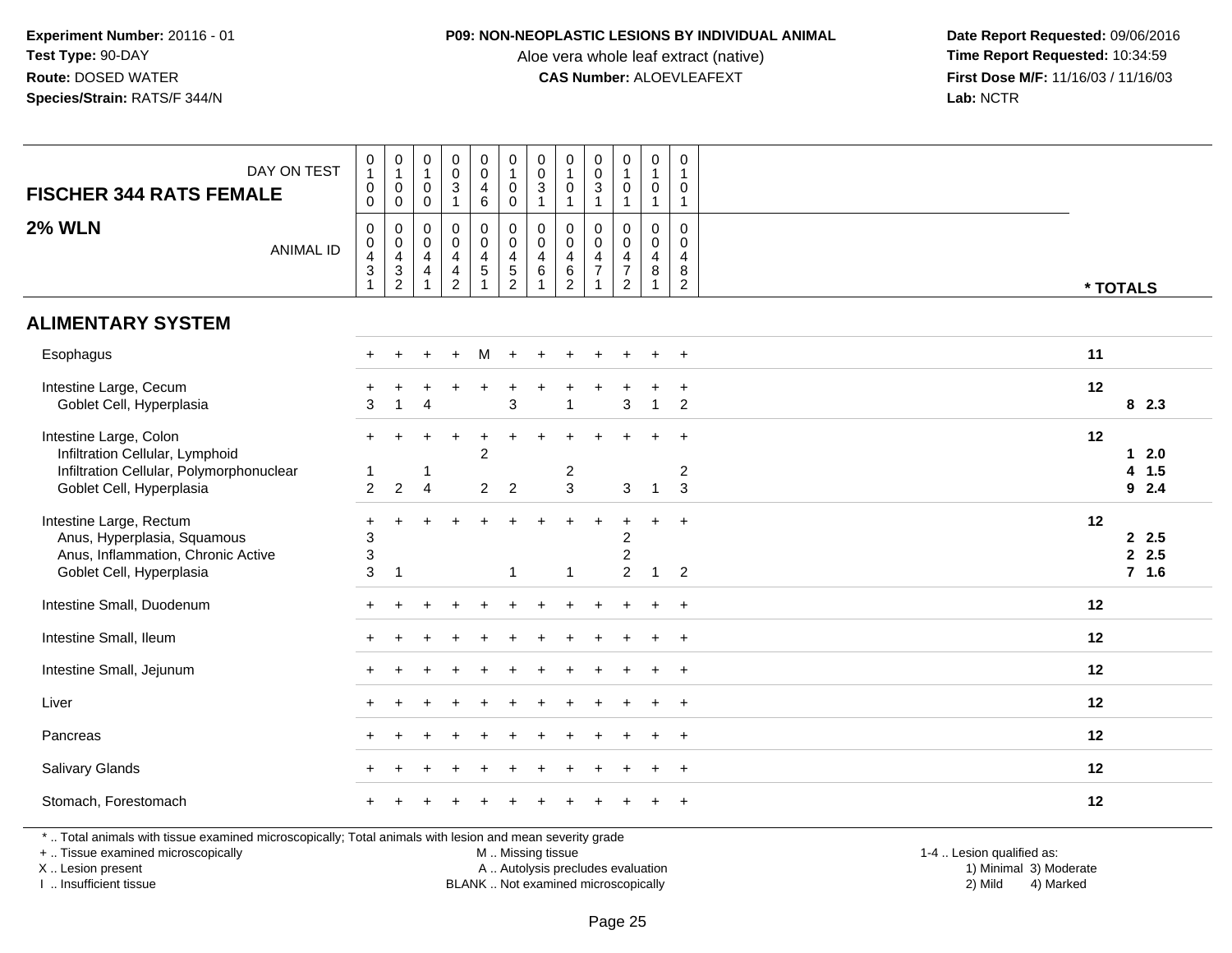#### **P09: NON-NEOPLASTIC LESIONS BY INDIVIDUAL ANIMAL**

Aloe vera whole leaf extract (native)<br>**CAS Number:** ALOEVLEAFEXT

 **Date Report Requested:** 09/06/2016 **First Dose M/F:** 11/16/03 / 11/16/03<br>**Lab:** NCTR **Lab:** NCTR

| <b>FISCHER 344 RATS FEMALE</b>                         | DAY ON TEST      | $\begin{smallmatrix}0\1\end{smallmatrix}$<br>$\pmb{0}$<br>0 | $\begin{smallmatrix}0\\1\end{smallmatrix}$<br>$\,0\,$<br>$\mathbf 0$ | 0<br>$\mathbf{1}$<br>$\boldsymbol{0}$<br>0 | $\begin{smallmatrix}0\\0\\3\end{smallmatrix}$                                                         | $\begin{smallmatrix} 0\\0 \end{smallmatrix}$<br>$\overline{\mathbf{4}}$<br>$\,6\,$ | $\begin{smallmatrix}0\1\end{smallmatrix}$<br>$\mathbf 0$<br>0 | $\begin{smallmatrix} 0\\0 \end{smallmatrix}$<br>$\ensuremath{\mathsf{3}}$ | $\begin{smallmatrix}0\1\end{smallmatrix}$<br>$\pmb{0}$                 | $\begin{smallmatrix}0\0\0\3\end{smallmatrix}$               | $\begin{smallmatrix}0\\1\end{smallmatrix}$<br>$\mathbf 0$   | $\pmb{0}$<br>$\overline{1}$<br>$\mathbf 0$<br>$\mathbf{1}$                  | 0<br>0                             |                        |
|--------------------------------------------------------|------------------|-------------------------------------------------------------|----------------------------------------------------------------------|--------------------------------------------|-------------------------------------------------------------------------------------------------------|------------------------------------------------------------------------------------|---------------------------------------------------------------|---------------------------------------------------------------------------|------------------------------------------------------------------------|-------------------------------------------------------------|-------------------------------------------------------------|-----------------------------------------------------------------------------|------------------------------------|------------------------|
| <b>2% WLN</b>                                          | <b>ANIMAL ID</b> | $\pmb{0}$<br>$\pmb{0}$<br>$\frac{4}{3}$<br>$\overline{1}$   | $\pmb{0}$<br>$\begin{array}{c} 0 \\ 4 \\ 3 \\ 2 \end{array}$         | 0<br>$\pmb{0}$<br>$\overline{4}$<br>4      | $\boldsymbol{0}$<br>$\pmb{0}$<br>$\overline{\mathbf{4}}$<br>$\overline{\mathbf{4}}$<br>$\overline{2}$ | $\mathbf 0$<br>$\mathbf 0$<br>$\frac{4}{5}$<br>$\mathbf{1}$                        | 0<br>$\mathsf 0$<br>$\frac{4}{5}$                             | 0<br>$\mathbf 0$<br>$\overline{4}$<br>6                                   | 0<br>$\pmb{0}$<br>$\overline{\mathbf{4}}$<br>$\,6\,$<br>$\overline{2}$ | 0<br>$\pmb{0}$<br>$\overline{\mathbf{4}}$<br>$\overline{7}$ | 0<br>$\mathsf{O}\xspace$<br>$\frac{4}{7}$<br>$\overline{2}$ | 0<br>$\boldsymbol{0}$<br>$\overline{\mathbf{4}}$<br>$\,8\,$<br>$\mathbf{1}$ | 0<br>0<br>4<br>8<br>$\overline{c}$ | * TOTALS               |
| Hyperkeratosis                                         |                  |                                                             |                                                                      |                                            | $\overline{1}$                                                                                        |                                                                                    |                                                               | $\overline{2}$                                                            |                                                                        |                                                             |                                                             |                                                                             |                                    | 2, 1.5                 |
| Stomach, Glandular                                     |                  | $+$                                                         |                                                                      |                                            |                                                                                                       |                                                                                    |                                                               |                                                                           | $\pm$                                                                  | $\pm$                                                       | $+$                                                         | $+$                                                                         | $+$                                | 12                     |
| <b>CARDIOVASCULAR SYSTEM</b>                           |                  |                                                             |                                                                      |                                            |                                                                                                       |                                                                                    |                                                               |                                                                           |                                                                        |                                                             |                                                             |                                                                             |                                    |                        |
| <b>Blood Vessel</b>                                    |                  |                                                             |                                                                      |                                            |                                                                                                       | $\ddot{}$                                                                          |                                                               |                                                                           |                                                                        | $\ddot{}$                                                   | $\overline{+}$                                              | $\ddot{}$                                                                   | $^{+}$                             | 12                     |
| Heart<br>Inflammation, Chronic Active<br>Polyarteritis |                  |                                                             |                                                                      |                                            |                                                                                                       |                                                                                    | 4<br>4                                                        |                                                                           |                                                                        |                                                             |                                                             | $\div$                                                                      | $^{+}$                             | 12<br>4.0<br>1<br>14.0 |
| <b>ENDOCRINE SYSTEM</b>                                |                  |                                                             |                                                                      |                                            |                                                                                                       |                                                                                    |                                                               |                                                                           |                                                                        |                                                             |                                                             |                                                                             |                                    |                        |
| <b>Adrenal Cortex</b>                                  |                  |                                                             |                                                                      |                                            |                                                                                                       |                                                                                    |                                                               |                                                                           |                                                                        |                                                             |                                                             |                                                                             | $\overline{ }$                     | 12                     |
| Adrenal Medulla                                        |                  | $+$                                                         |                                                                      |                                            |                                                                                                       |                                                                                    |                                                               |                                                                           |                                                                        |                                                             |                                                             |                                                                             | $+$                                | 12                     |
| Islets, Pancreatic                                     |                  | $\pm$                                                       |                                                                      |                                            |                                                                                                       |                                                                                    |                                                               |                                                                           |                                                                        |                                                             |                                                             | $\ddot{}$                                                                   | $^{+}$                             | 12                     |
| Parathyroid Gland                                      |                  | $+$                                                         | $+$                                                                  | $+$                                        | M                                                                                                     | M                                                                                  | $+$                                                           | $+$                                                                       | $\pm$                                                                  | $+$                                                         | $+$                                                         | $+$                                                                         | $+$                                | 10                     |
| <b>Pituitary Gland</b>                                 |                  |                                                             |                                                                      |                                            |                                                                                                       |                                                                                    |                                                               |                                                                           | $+$                                                                    | M                                                           | $+$                                                         | $+$                                                                         | $+$                                | 11                     |
| <b>Thyroid Gland</b>                                   |                  |                                                             |                                                                      |                                            | $\ddot{}$                                                                                             | M                                                                                  | $+$                                                           |                                                                           | $\pm$                                                                  | $\pm$                                                       |                                                             | $+$                                                                         | $+$                                | 11                     |

## **GENERAL BODY SYSTEM**

NONE

## **GENITAL SYSTEM**

\* .. Total animals with tissue examined microscopically; Total animals with lesion and mean severity grade

+ .. Tissue examined microscopically

X .. Lesion present

I .. Insufficient tissue

M .. Missing tissue

A .. Autolysis precludes evaluation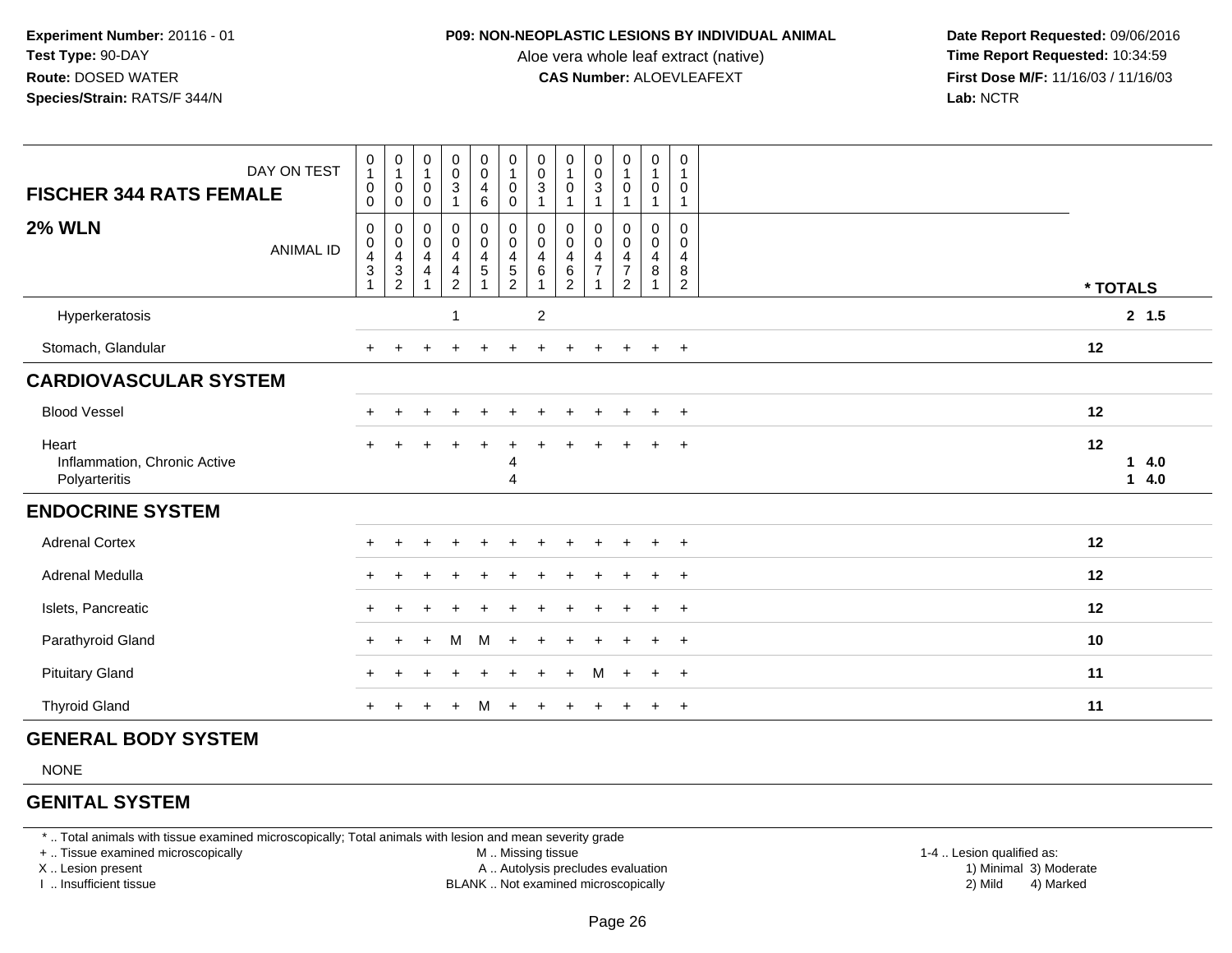## **P09: NON-NEOPLASTIC LESIONS BY INDIVIDUAL ANIMAL**

Aloe vera whole leaf extract (native)<br>**CAS Number:** ALOEVLEAFEXT

 **Date Report Requested:** 09/06/2016 **First Dose M/F:** 11/16/03 / 11/16/03<br>Lab: NCTR **Lab:** NCTR

| <b>FISCHER 344 RATS FEMALE</b>                                                                                                                                      | DAY ON TEST      | $\pmb{0}$<br>$\mathbf{1}$<br>$\mathbf 0$<br>0 | $\pmb{0}$<br>$\mathbf{1}$<br>0<br>$\mathbf 0$                        | $\pmb{0}$<br>$\mathbf{1}$<br>$\mathbf 0$<br>$\mathbf 0$ | $_{\rm 0}^{\rm 0}$<br>$\overline{3}$<br>$\mathbf{1}$   | $\begin{smallmatrix}0\0\0\end{smallmatrix}$<br>$\begin{array}{c} 4 \\ 6 \end{array}$ | $\begin{smallmatrix}0\\1\end{smallmatrix}$<br>$\pmb{0}$<br>$\mathbf 0$ | $\pmb{0}$<br>$\mathsf 0$<br>3<br>1    | $\pmb{0}$<br>$\overline{1}$<br>0<br>$\overline{1}$ | $\pmb{0}$<br>$\overline{0}$<br>$\overline{3}$<br>$\mathbf{1}$ | $\boldsymbol{0}$<br>$\mathbf 0$<br>$\overline{1}$            | $\boldsymbol{0}$<br>$\overline{1}$<br>$\pmb{0}$<br>$\mathbf{1}$                 | $\mathbf 0$<br>$\overline{1}$<br>0<br>$\mathbf{1}$ |                                                     |
|---------------------------------------------------------------------------------------------------------------------------------------------------------------------|------------------|-----------------------------------------------|----------------------------------------------------------------------|---------------------------------------------------------|--------------------------------------------------------|--------------------------------------------------------------------------------------|------------------------------------------------------------------------|---------------------------------------|----------------------------------------------------|---------------------------------------------------------------|--------------------------------------------------------------|---------------------------------------------------------------------------------|----------------------------------------------------|-----------------------------------------------------|
| <b>2% WLN</b>                                                                                                                                                       | <b>ANIMAL ID</b> | 0<br>0<br>4<br>$\ensuremath{\mathsf{3}}$<br>1 | 0<br>$\mathsf{O}\xspace$<br>$\overline{\mathbf{4}}$<br>$\frac{3}{2}$ | 0<br>0<br>$\overline{4}$<br>4<br>$\overline{1}$         | $\pmb{0}$<br>$\mathsf{O}\xspace$<br>4<br>$\frac{4}{2}$ | 0<br>$\pmb{0}$<br>$\overline{4}$<br>$\sqrt{5}$<br>$\overline{1}$                     | $\pmb{0}$<br>$\pmb{0}$<br>$\overline{4}$<br>$\frac{5}{2}$              | 0<br>$\mathbf 0$<br>4<br>6            | 0<br>0<br>4<br>$\frac{6}{2}$                       | 0<br>0<br>$\overline{4}$<br>$\overline{7}$                    | 0<br>0<br>$\overline{4}$<br>$\overline{7}$<br>$\overline{2}$ | $\mathbf 0$<br>$\mathsf{O}\xspace$<br>$\overline{4}$<br>$\bf 8$<br>$\mathbf{1}$ | 0<br>$\mathbf 0$<br>$\overline{4}$<br>8<br>2       | * TOTALS                                            |
| <b>Clitoral Gland</b><br>Inflammation, Suppurative<br>Inflammation, Chronic Active<br>Duct, Dilatation                                                              |                  | $\ddot{}$<br>$\overline{c}$<br>$\overline{c}$ | $\ddot{}$                                                            | ÷                                                       | $\overline{1}$                                         | $\ddot{}$<br>$\overline{c}$                                                          | $\ddot{}$                                                              | ÷<br>$\overline{4}$<br>$\overline{4}$ | $\ddot{}$<br>$\boldsymbol{2}$                      | $\ddot{}$<br>$\overline{2}$                                   | ÷                                                            | $\ddot{}$<br>$\overline{1}$                                                     | $\ddot{}$<br>3                                     | 12<br>62.3<br>2.0<br>$\mathbf 1$<br>2, 3.0          |
| Ovary<br>Hypoplasia<br>Interstitial Cell, Hyperplasia                                                                                                               |                  |                                               |                                                                      |                                                         |                                                        | $\overline{2}$                                                                       |                                                                        |                                       |                                                    | $\mathbf{3}$                                                  | 1                                                            | $\overline{1}$                                                                  | $+$                                                | 12<br>2.5<br>2, 1.0                                 |
| Uterus<br>Hypoplasia<br>Lumen, Dilatation                                                                                                                           |                  |                                               | 3                                                                    |                                                         |                                                        | $\overline{2}$                                                                       |                                                                        |                                       |                                                    | $\overline{c}$                                                |                                                              | $+$                                                                             | $+$                                                | 12<br>2.0<br>13.0                                   |
| <b>HEMATOPOIETIC SYSTEM</b>                                                                                                                                         |                  |                                               |                                                                      |                                                         |                                                        |                                                                                      |                                                                        |                                       |                                                    |                                                               |                                                              |                                                                                 |                                                    |                                                     |
| <b>Bone Marrow</b><br>Hypocellularity                                                                                                                               |                  |                                               |                                                                      |                                                         | $\overline{4}$                                         | $\boldsymbol{2}$                                                                     |                                                                        | $\ensuremath{\mathsf{3}}$             |                                                    | $\overline{4}$                                                |                                                              |                                                                                 | $+$                                                | 12<br>43.3                                          |
| Lymph Node<br>Lumbar, Hyperplasia, Lymphoid                                                                                                                         |                  |                                               |                                                                      |                                                         |                                                        |                                                                                      |                                                                        | $\ddot{}$<br>$\mathbf{1}$             |                                                    |                                                               |                                                              |                                                                                 |                                                    | $\mathbf{1}$<br>$1 1.0$                             |
| Lymph Node, Mandibular                                                                                                                                              |                  |                                               |                                                                      |                                                         |                                                        |                                                                                      |                                                                        |                                       |                                                    |                                                               |                                                              |                                                                                 | $\ddot{}$                                          | 12                                                  |
| Lymph Node, Mesenteric<br>Degeneration, Cystic<br>Hyperplasia, Lymphoid                                                                                             |                  | $\div$<br>4<br>4                              | $\div$<br>$\overline{4}$                                             | 3                                                       |                                                        |                                                                                      | 3                                                                      |                                       | $\boldsymbol{\Lambda}$                             |                                                               | 4                                                            | 4                                                                               | 3                                                  | 12<br>4.0<br>$\mathbf 1$<br>8 3.6                   |
| Spleen                                                                                                                                                              |                  |                                               |                                                                      |                                                         |                                                        |                                                                                      |                                                                        |                                       |                                                    |                                                               |                                                              |                                                                                 | $\ddot{}$                                          | 12                                                  |
| Thymus                                                                                                                                                              |                  |                                               |                                                                      |                                                         |                                                        |                                                                                      |                                                                        |                                       |                                                    |                                                               |                                                              |                                                                                 | $\ddot{}$                                          | 12                                                  |
| *  Total animals with tissue examined microscopically; Total animals with lesion and mean severity grade<br>+  Tissue examined microscopically<br>X  Lesion present |                  |                                               |                                                                      |                                                         |                                                        |                                                                                      | M  Missing tissue<br>A  Autolysis precludes evaluation                 |                                       |                                                    |                                                               |                                                              |                                                                                 |                                                    | 1-4  Lesion qualified as:<br>1) Minimal 3) Moderate |

X .. Lesion present I .. Insufficient tissue

BLANK .. Not examined microscopically 2) Mild 4) Marked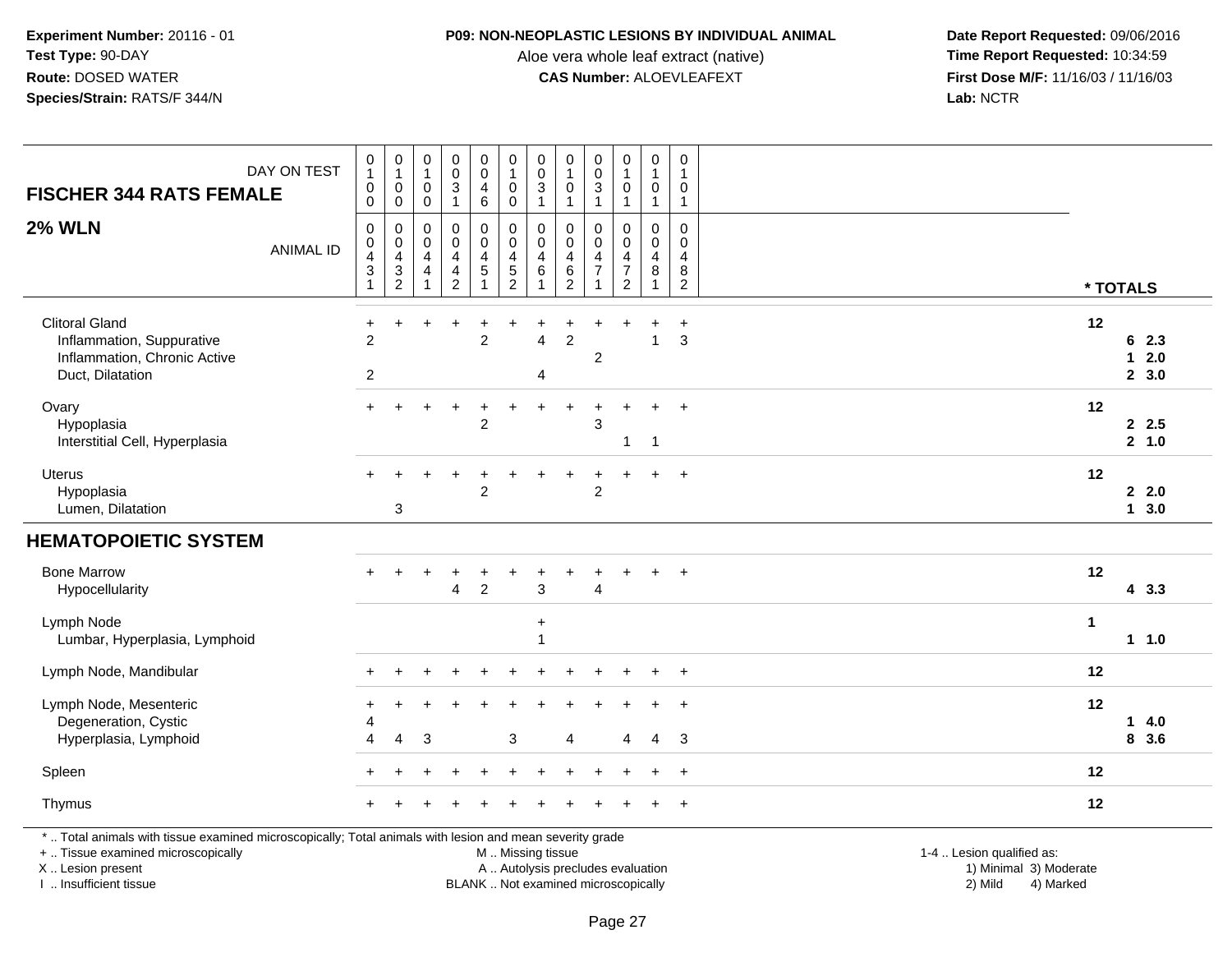## **P09: NON-NEOPLASTIC LESIONS BY INDIVIDUAL ANIMAL**

Aloe vera whole leaf extract (native)<br>**CAS Number:** ALOEVLEAFEXT

| DAY ON TEST<br><b>FISCHER 344 RATS FEMALE</b>                                                                                                                                                 | $\begin{smallmatrix}0\\1\end{smallmatrix}$<br>$\mathbf 0$<br>$\mathbf 0$ | $\begin{smallmatrix}0\\1\end{smallmatrix}$<br>$\mathbf 0$<br>$\mathsf{O}\xspace$ | $\begin{smallmatrix}0\\1\end{smallmatrix}$<br>0<br>$\mathbf 0$         | $\pmb{0}$<br>$\mathbf 0$<br>$\overline{3}$<br>$\mathbf{1}$                                | 0<br>$\overline{0}$<br>4<br>6 | $\begin{smallmatrix}0\\1\end{smallmatrix}$<br>$\mathsf{O}\xspace$<br>$\mathbf 0$ | $\begin{smallmatrix}0\\0\\3\end{smallmatrix}$<br>$\mathbf{1}$ | $\pmb{0}$<br>$\mathbf 0$<br>$\mathbf{1}$ | $\pmb{0}$<br>$\frac{0}{3}$<br>$\mathbf{1}$                               | 0<br>$\mathbf{1}$<br>0<br>$\overline{1}$              | $\pmb{0}$<br>$\overline{1}$<br>$\mathbf 0$<br>$\mathbf{1}$              | 0<br>0<br>$\mathbf{1}$                       |                                                                             |       |
|-----------------------------------------------------------------------------------------------------------------------------------------------------------------------------------------------|--------------------------------------------------------------------------|----------------------------------------------------------------------------------|------------------------------------------------------------------------|-------------------------------------------------------------------------------------------|-------------------------------|----------------------------------------------------------------------------------|---------------------------------------------------------------|------------------------------------------|--------------------------------------------------------------------------|-------------------------------------------------------|-------------------------------------------------------------------------|----------------------------------------------|-----------------------------------------------------------------------------|-------|
| <b>2% WLN</b><br><b>ANIMAL ID</b>                                                                                                                                                             | $\pmb{0}$<br>$\begin{array}{c} 0 \\ 4 \\ 3 \\ 1 \end{array}$             | $\pmb{0}$<br>$\frac{0}{4}$<br>$\frac{3}{2}$                                      | 0<br>$\mathsf 0$<br>$\overline{4}$<br>$\overline{4}$<br>$\overline{1}$ | $\mathbf 0$<br>$\mathbf 0$<br>$\overline{a}$<br>$\overline{\mathbf{4}}$<br>$\overline{2}$ | 0<br>$\mathbf 0$<br>4<br>5    | $\mathbf 0$<br>$\mathbf 0$<br>$\frac{4}{5}$                                      | $\mathbf 0$<br>$\mathbf 0$<br>$\overline{4}$<br>6             | 0<br>0<br>4<br>$\frac{6}{2}$             | $\mathbf 0$<br>$\mathbf 0$<br>4<br>$\overline{7}$<br>$\overline{1}$      | 0<br>$\mathbf 0$<br>4<br>$\overline{7}$<br>$\sqrt{2}$ | $\mathbf 0$<br>$\mathbf 0$<br>$\overline{4}$<br>$\,8\,$<br>$\mathbf{1}$ | $\mathbf 0$<br>0<br>4<br>8<br>$\overline{c}$ | * TOTALS                                                                    |       |
| Atrophy                                                                                                                                                                                       |                                                                          |                                                                                  |                                                                        | 4                                                                                         | $\overline{2}$                | $\overline{2}$                                                                   |                                                               |                                          |                                                                          | 3                                                     |                                                                         |                                              |                                                                             | 4 2.8 |
| <b>INTEGUMENTARY SYSTEM</b>                                                                                                                                                                   |                                                                          |                                                                                  |                                                                        |                                                                                           |                               |                                                                                  |                                                               |                                          |                                                                          |                                                       |                                                                         |                                              |                                                                             |       |
| <b>Mammary Gland</b>                                                                                                                                                                          |                                                                          |                                                                                  |                                                                        |                                                                                           |                               |                                                                                  |                                                               |                                          |                                                                          |                                                       |                                                                         | $\overline{+}$                               | 12                                                                          |       |
| Skin                                                                                                                                                                                          |                                                                          |                                                                                  |                                                                        |                                                                                           |                               |                                                                                  |                                                               |                                          |                                                                          |                                                       | $\ddot{}$                                                               | $\ddot{}$                                    | 12                                                                          |       |
| <b>MUSCULOSKELETAL SYSTEM</b>                                                                                                                                                                 |                                                                          |                                                                                  |                                                                        |                                                                                           |                               |                                                                                  |                                                               |                                          |                                                                          |                                                       |                                                                         |                                              |                                                                             |       |
| Bone, Femur                                                                                                                                                                                   |                                                                          |                                                                                  |                                                                        |                                                                                           |                               |                                                                                  |                                                               |                                          |                                                                          |                                                       |                                                                         | $+$                                          | 12                                                                          |       |
| <b>NERVOUS SYSTEM</b>                                                                                                                                                                         |                                                                          |                                                                                  |                                                                        |                                                                                           |                               |                                                                                  |                                                               |                                          |                                                                          |                                                       |                                                                         |                                              |                                                                             |       |
| Brain, Brain Stem                                                                                                                                                                             |                                                                          |                                                                                  |                                                                        |                                                                                           |                               |                                                                                  |                                                               |                                          |                                                                          |                                                       |                                                                         | $\ddot{}$                                    | $12 \,$                                                                     |       |
| Brain, Cerebellum                                                                                                                                                                             |                                                                          |                                                                                  |                                                                        |                                                                                           |                               |                                                                                  |                                                               |                                          |                                                                          |                                                       |                                                                         | $\ddot{}$                                    | 12                                                                          |       |
| Brain, Cerebrum                                                                                                                                                                               |                                                                          |                                                                                  |                                                                        |                                                                                           |                               |                                                                                  |                                                               |                                          |                                                                          |                                                       |                                                                         | $\ddot{}$                                    | 12                                                                          |       |
| <b>RESPIRATORY SYSTEM</b>                                                                                                                                                                     |                                                                          |                                                                                  |                                                                        |                                                                                           |                               |                                                                                  |                                                               |                                          |                                                                          |                                                       |                                                                         |                                              |                                                                             |       |
| Lung                                                                                                                                                                                          |                                                                          |                                                                                  |                                                                        |                                                                                           |                               |                                                                                  |                                                               |                                          |                                                                          |                                                       |                                                                         | $\ddot{}$                                    | 12                                                                          |       |
| Nose                                                                                                                                                                                          |                                                                          |                                                                                  |                                                                        |                                                                                           |                               |                                                                                  |                                                               |                                          |                                                                          |                                                       |                                                                         | $\ddot{}$                                    | 12                                                                          |       |
| Trachea                                                                                                                                                                                       |                                                                          |                                                                                  |                                                                        | $\ddot{}$                                                                                 | М                             | $\ddot{}$                                                                        | $\pm$                                                         |                                          |                                                                          |                                                       | $\ddot{}$                                                               | $+$                                          | 11                                                                          |       |
| <b>SPECIAL SENSES SYSTEM</b>                                                                                                                                                                  |                                                                          |                                                                                  |                                                                        |                                                                                           |                               |                                                                                  |                                                               |                                          |                                                                          |                                                       |                                                                         |                                              |                                                                             |       |
| Eye                                                                                                                                                                                           |                                                                          |                                                                                  |                                                                        |                                                                                           |                               |                                                                                  |                                                               |                                          |                                                                          |                                                       |                                                                         | $\overline{+}$                               | 12                                                                          |       |
| *  Total animals with tissue examined microscopically; Total animals with lesion and mean severity grade<br>+  Tissue examined microscopically<br>X  Lesion present<br>I. Insufficient tissue |                                                                          |                                                                                  |                                                                        |                                                                                           |                               | M  Missing tissue                                                                |                                                               |                                          | A  Autolysis precludes evaluation<br>BLANK  Not examined microscopically |                                                       |                                                                         |                                              | 1-4  Lesion qualified as:<br>1) Minimal 3) Moderate<br>2) Mild<br>4) Marked |       |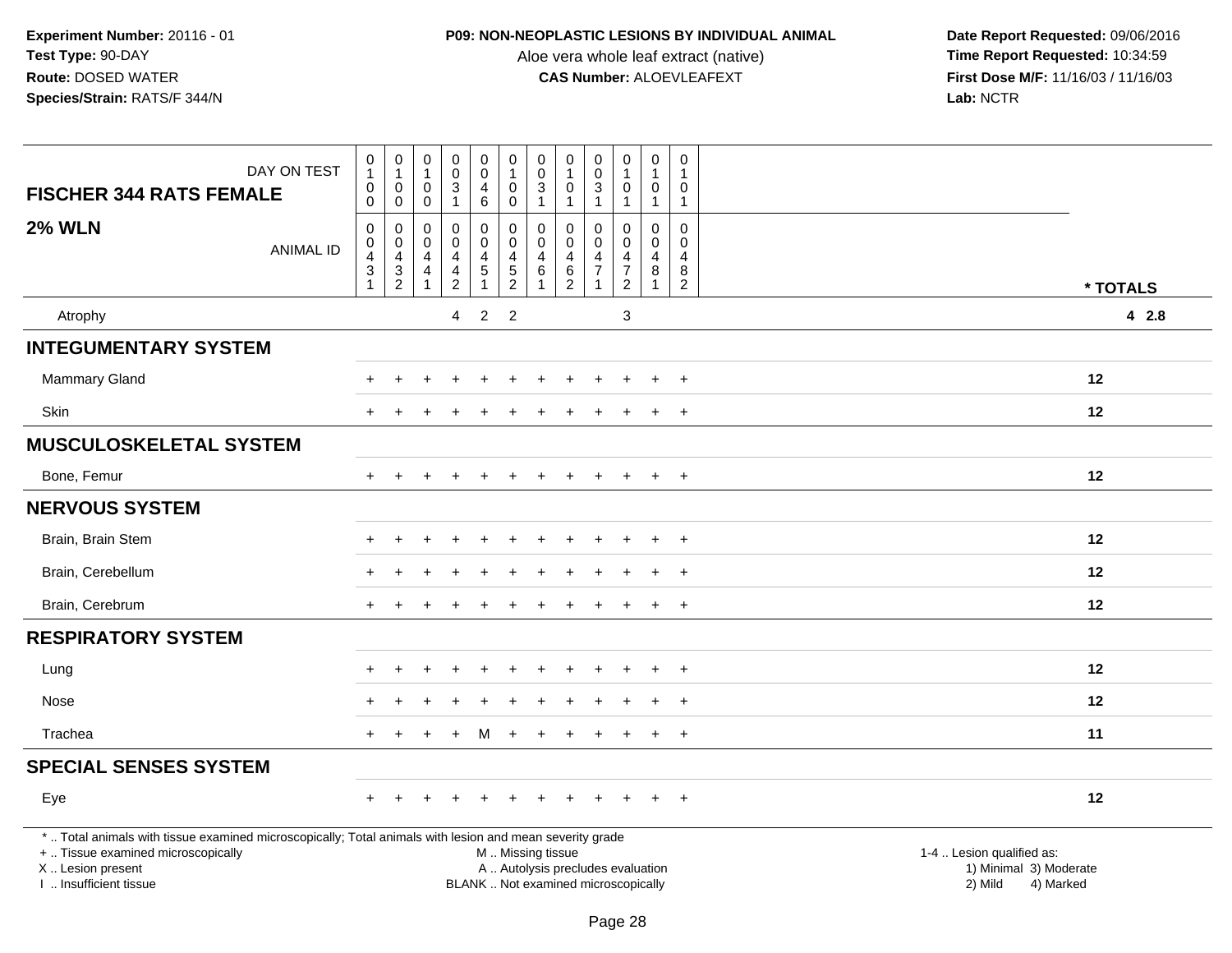#### **P09: NON-NEOPLASTIC LESIONS BY INDIVIDUAL ANIMAL**

Aloe vera whole leaf extract (native)<br>**CAS Number:** ALOEVLEAFEXT

 **Date Report Requested:** 09/06/2016 **First Dose M/F:** 11/16/03 / 11/16/03<br>Lab: NCTR **Lab:** NCTR

| <b>FISCHER 344 RATS FEMALE</b>                                 | DAY ON TEST      | 0<br>$\pmb{0}$<br>$\mathbf 0$                               | $\frac{0}{1}$<br>$\pmb{0}$<br>0                                                   | $\pmb{0}$<br>$\overline{A}$<br>$\pmb{0}$<br>0                                             | $_{\rm 0}^{\rm 0}$<br>$\mathbf{3}$                                            | $_0^0$<br>4<br>6        | $\mathbf 0$<br>$\boldsymbol{0}$                                                | $\begin{smallmatrix} 0\\0\\3 \end{smallmatrix}$                                    | $\pmb{0}$<br>$\pmb{0}$                                                     | $\begin{smallmatrix} 0\\0 \end{smallmatrix}$<br>$\sqrt{3}$        | 0<br>$\mathbf 0$                           | $\pmb{0}$<br>$\overline{A}$<br>$\pmb{0}$             | $\mathbf 0$<br>0                   |    |                |
|----------------------------------------------------------------|------------------|-------------------------------------------------------------|-----------------------------------------------------------------------------------|-------------------------------------------------------------------------------------------|-------------------------------------------------------------------------------|-------------------------|--------------------------------------------------------------------------------|------------------------------------------------------------------------------------|----------------------------------------------------------------------------|-------------------------------------------------------------------|--------------------------------------------|------------------------------------------------------|------------------------------------|----|----------------|
| <b>2% WLN</b>                                                  | <b>ANIMAL ID</b> | 0<br>$\pmb{0}$<br>$\overline{\mathbf{4}}$<br>$\mathfrak{S}$ | $\begin{smallmatrix} 0\\0\\4 \end{smallmatrix}$<br>$\mathbf{3}$<br>$\overline{2}$ | $\begin{smallmatrix} 0\\0 \end{smallmatrix}$<br>$\overline{\mathbf{4}}$<br>$\overline{4}$ | $\begin{smallmatrix}0\\0\end{smallmatrix}$<br>$\frac{4}{4}$<br>$\overline{2}$ | $_0^0$<br>$\frac{4}{5}$ | $\begin{smallmatrix}0\0\0\end{smallmatrix}$<br>$\frac{4}{5}$<br>$\overline{2}$ | $\begin{smallmatrix} 0\\0 \end{smallmatrix}$<br>$\overline{\mathbf{4}}$<br>$\,6\,$ | $_{\rm 0}^{\rm 0}$<br>$\overline{\mathbf{4}}$<br>$\,6\,$<br>$\overline{c}$ | $\begin{smallmatrix}0\\0\end{smallmatrix}$<br>4<br>$\overline{ }$ | 0<br>$\mbox{O}$<br>4<br>$\rightarrow$<br>2 | $\begin{smallmatrix}0\\0\end{smallmatrix}$<br>4<br>8 | 0<br>0<br>4<br>8<br>$\overline{2}$ |    | * TOTALS       |
| Harderian Gland<br>Infiltration Cellular, Lymphoid             |                  | 2                                                           |                                                                                   |                                                                                           |                                                                               |                         |                                                                                |                                                                                    | ÷.                                                                         | $\div$                                                            |                                            | $+$                                                  | $+$                                | 12 | 2, 1.5         |
| <b>URINARY SYSTEM</b>                                          |                  |                                                             |                                                                                   |                                                                                           |                                                                               |                         |                                                                                |                                                                                    |                                                                            |                                                                   |                                            |                                                      |                                    |    |                |
| Kidney<br>Nephropathy, Chronic<br>Renal Tubule, Mineralization |                  | 3                                                           | $\mathcal{P}$                                                                     | 2                                                                                         |                                                                               | $\overline{2}$          | 2                                                                              | 2                                                                                  | 3                                                                          |                                                                   | 2                                          | $+$                                                  | $+$<br>3                           | 12 | 3, 1.0<br>92.3 |
| <b>Urinary Bladder</b>                                         |                  |                                                             |                                                                                   |                                                                                           |                                                                               |                         |                                                                                |                                                                                    |                                                                            |                                                                   |                                            | $+$                                                  | $\overline{+}$                     | 12 |                |

\* .. Total animals with tissue examined microscopically; Total animals with lesion and mean severity grade

+ .. Tissue examined microscopically

X .. Lesion present

I .. Insufficient tissue

 M .. Missing tissueA .. Autolysis precludes evaluation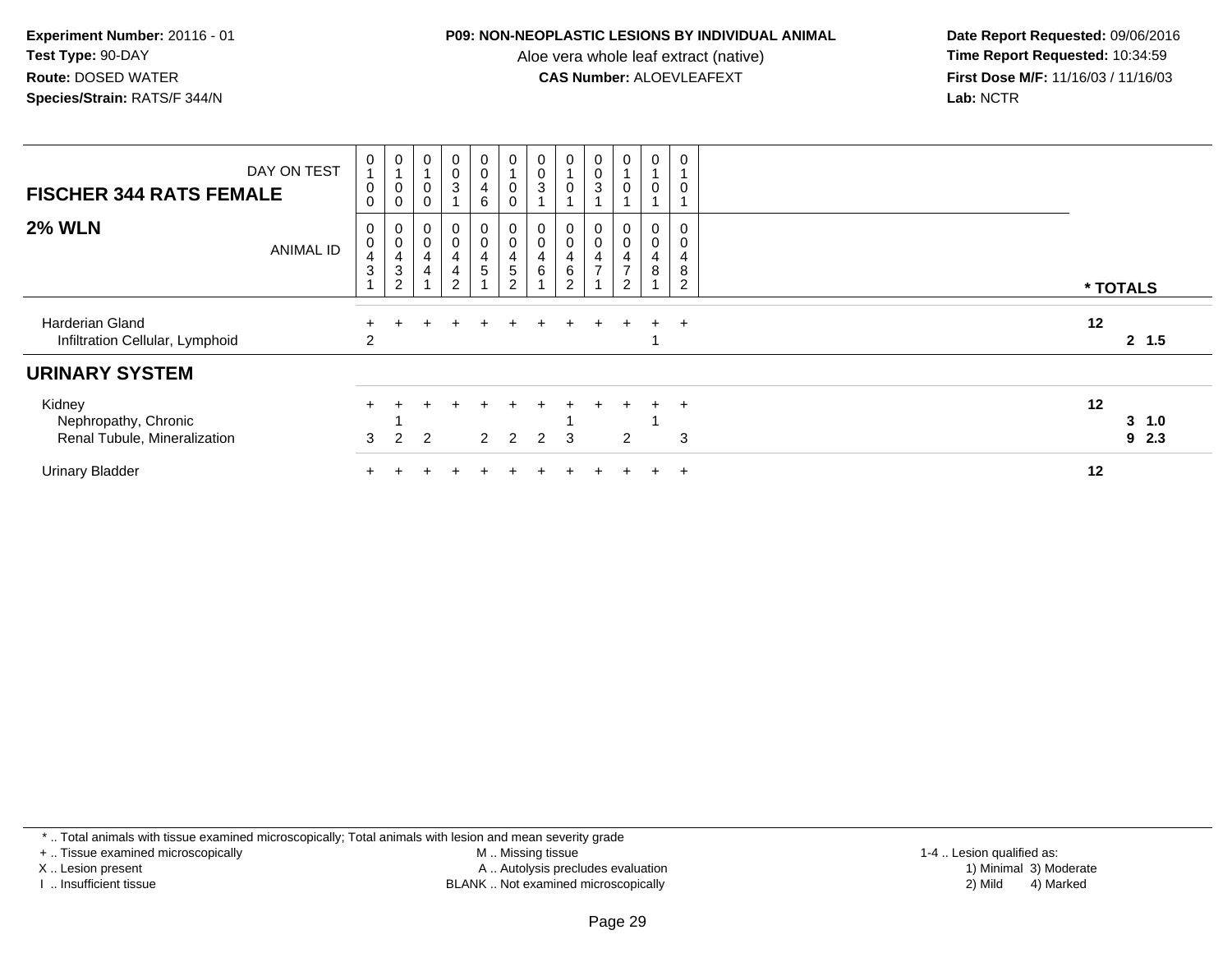#### **P09: NON-NEOPLASTIC LESIONS BY INDIVIDUAL ANIMAL**

Aloe vera whole leaf extract (native)<br>**CAS Number:** ALOEVLEAFEXT

 **Date Report Requested:** 09/06/2016 **First Dose M/F:** 11/16/03 / 11/16/03<br>Lab: NCTR **Lab:** NCTR

| DAY ON TEST<br><b>FISCHER 344 RATS FEMALE</b>                                                                                        | $\begin{smallmatrix}0\\1\end{smallmatrix}$<br>$\pmb{0}$<br>$\mathsf{O}\xspace$ | $\begin{smallmatrix}0\\1\end{smallmatrix}$<br>$\mathbf 0$<br>$\mathbf 0$ | $\mathbf 0$<br>$\mathbf{1}$<br>$\mathbf 0$<br>$\mathbf 0$ | $\begin{matrix} 0 \\ 0 \\ 3 \end{matrix}$<br>$\mathbf{1}$      | $\begin{array}{c} 0 \\ 0 \\ 2 \\ 6 \end{array}$ | $\begin{smallmatrix}0\1\end{smallmatrix}$<br>$\mathbf 0$<br>$\mathbf 0$ | $\begin{array}{c} 0 \\ 0 \\ 2 \\ 6 \end{array}$                 | $\begin{smallmatrix} 0\\0 \end{smallmatrix}$<br>$\mathbf{3}$<br>$\overline{1}$ | $\begin{smallmatrix} 0\\0 \end{smallmatrix}$<br>$\overline{3}$<br>$\mathbf{1}$ | $\begin{smallmatrix} 0\\0 \end{smallmatrix}$<br>$\overline{3}$<br>$\mathbf{1}$ | $\begin{matrix} 0 \\ 0 \\ 3 \\ 4 \end{matrix}$                     | $\pmb{0}$<br>$\mathbf 0$<br>3<br>4                   |                                                  |  |
|--------------------------------------------------------------------------------------------------------------------------------------|--------------------------------------------------------------------------------|--------------------------------------------------------------------------|-----------------------------------------------------------|----------------------------------------------------------------|-------------------------------------------------|-------------------------------------------------------------------------|-----------------------------------------------------------------|--------------------------------------------------------------------------------|--------------------------------------------------------------------------------|--------------------------------------------------------------------------------|--------------------------------------------------------------------|------------------------------------------------------|--------------------------------------------------|--|
| <b>3% WLN</b><br><b>ANIMAL ID</b>                                                                                                    | $\mathbf 0$<br>$_{3}^{\rm 0}$<br>$\overline{1}$                                | $\pmb{0}$<br>$\overline{0}$<br>3<br>$\mathbf{1}$<br>$\sqrt{2}$           | $\mathbf 0$<br>$\mathbf 0$<br>$\mathsf 3$<br>$\sqrt{2}$   | $\mathbf 0$<br>$\begin{array}{c} 0 \\ 3 \\ 2 \\ 2 \end{array}$ | $\begin{matrix} 0 \\ 0 \\ 3 \\ 3 \end{matrix}$  | $\begin{smallmatrix} 0\\0\\3 \end{smallmatrix}$<br>$\frac{3}{2}$        | $\begin{smallmatrix}0\\0\\3\end{smallmatrix}$<br>$\overline{4}$ | 0<br>$\mathbf 0$<br>$\mathbf{3}$<br>4<br>$\overline{2}$                        | $\mathbf 0$<br>$\mathbf 0$<br>$\mathbf{3}$<br>5<br>$\overline{1}$              | 0<br>$\mathbf 0$<br>$\mathbf{3}$<br>$\overline{5}$<br>$\overline{2}$           | $\begin{smallmatrix}0\0\0\3\end{smallmatrix}$<br>6<br>$\mathbf{1}$ | $\pmb{0}$<br>$\mathbf 0$<br>3<br>6<br>$\overline{2}$ | * TOTALS                                         |  |
| <b>ALIMENTARY SYSTEM</b>                                                                                                             |                                                                                |                                                                          |                                                           |                                                                |                                                 |                                                                         |                                                                 |                                                                                |                                                                                |                                                                                |                                                                    |                                                      |                                                  |  |
| Esophagus                                                                                                                            |                                                                                |                                                                          |                                                           |                                                                |                                                 |                                                                         |                                                                 |                                                                                |                                                                                |                                                                                |                                                                    | $\ddot{}$                                            | 11                                               |  |
| Intestine Large, Cecum<br>Infiltration Cellular, Polymorphonuclear<br>Goblet Cell, Hyperplasia                                       | 3                                                                              | 1                                                                        | ÷<br>$\overline{c}$<br>$\overline{2}$                     | ÷.                                                             |                                                 | 3                                                                       |                                                                 |                                                                                |                                                                                |                                                                                |                                                                    |                                                      | 11<br>2, 1.5<br>42.3                             |  |
| Intestine Large, Colon<br>Infiltration Cellular, Polymorphonuclear<br>Goblet Cell, Hyperplasia                                       | $+$<br>3                                                                       | $\overline{2}$                                                           | $\sqrt{3}$                                                | $\ddot{}$                                                      |                                                 | $\pm$<br>3<br>$\overline{4}$                                            |                                                                 |                                                                                |                                                                                |                                                                                |                                                                    | $\ddot{}$                                            | 11<br>13.0<br>43.0                               |  |
| Intestine Large, Rectum<br>Anus, Inflammation, Chronic Active<br>Anus, Epithelium, Hyperplasia, Squamous<br>Goblet Cell, Hyperplasia | $\pm$<br>$\overline{c}$<br>$\mathbf{3}$<br>3                                   |                                                                          | $\mathbf{1}$                                              |                                                                |                                                 | $\mathbf{1}$                                                            |                                                                 |                                                                                |                                                                                |                                                                                |                                                                    |                                                      | 11<br>$12.0$<br>$\mathbf{1}$<br>3.0<br>$3 \t1.7$ |  |
| Intestine Small, Duodenum                                                                                                            | $+$                                                                            |                                                                          | $+$                                                       | $\ddot{}$                                                      |                                                 |                                                                         |                                                                 |                                                                                |                                                                                |                                                                                |                                                                    | $+$                                                  | 11                                               |  |
| Intestine Small, Ileum<br>Goblet Cell, Hyperplasia                                                                                   | $+$                                                                            | $+$                                                                      | $+$<br>$\overline{2}$                                     | $\ddot{}$                                                      |                                                 |                                                                         |                                                                 |                                                                                |                                                                                |                                                                                |                                                                    |                                                      | 11<br>$12.0$                                     |  |
| Intestine Small, Jejunum                                                                                                             |                                                                                |                                                                          |                                                           |                                                                |                                                 |                                                                         |                                                                 |                                                                                |                                                                                |                                                                                |                                                                    | $\ddot{}$                                            | 11                                               |  |
| Liver<br>Hepatodiaphragmatic Nodule<br>Inflammation, Chronic Active                                                                  |                                                                                | 1                                                                        |                                                           |                                                                |                                                 |                                                                         |                                                                 |                                                                                |                                                                                |                                                                                | +<br>$\pmb{\times}$                                                | $\overline{+}$                                       | 11<br>-1<br>11.0                                 |  |
| Pancreas                                                                                                                             |                                                                                |                                                                          |                                                           |                                                                |                                                 |                                                                         |                                                                 |                                                                                |                                                                                |                                                                                |                                                                    |                                                      | 11                                               |  |
|                                                                                                                                      |                                                                                |                                                                          |                                                           |                                                                |                                                 |                                                                         |                                                                 |                                                                                |                                                                                |                                                                                |                                                                    |                                                      |                                                  |  |

\* .. Total animals with tissue examined microscopically; Total animals with lesion and mean severity grade

+ .. Tissue examined microscopically

X .. Lesion present

I .. Insufficient tissue

M .. Missing tissue

A .. Autolysis precludes evaluation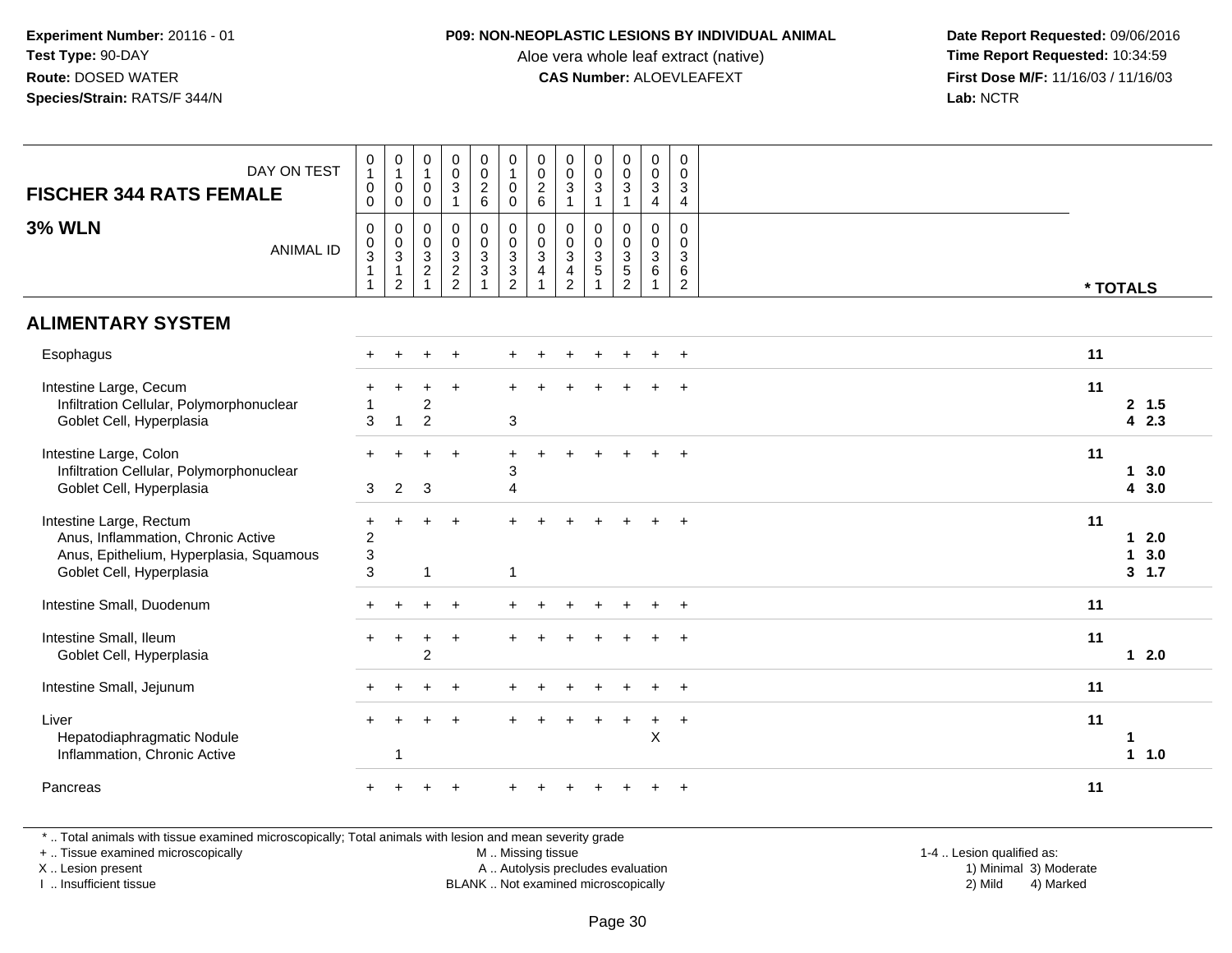#### **P09: NON-NEOPLASTIC LESIONS BY INDIVIDUAL ANIMAL**

Aloe vera whole leaf extract (native)<br>**CAS Number:** ALOEVLEAFEXT

 **Date Report Requested:** 09/06/2016 **First Dose M/F:** 11/16/03 / 11/16/03<br>**Lab:** NCTR **Lab:** NCTR

| <b>FISCHER 344 RATS FEMALE</b>         | DAY ON TEST | $\pmb{0}$<br>$\mathbf{1}$<br>$\mathbf 0$<br>0                                        | $\pmb{0}$<br>$\mathbf{1}$<br>$\mathsf{O}$<br>0             | $\pmb{0}$<br>$\mathbf{1}$<br>$\pmb{0}$<br>$\pmb{0}$                                    | $\begin{smallmatrix}0\0\0\3\end{smallmatrix}$ | $\begin{array}{c} 0 \\ 0 \\ 2 \\ 6 \end{array}$                                | $\begin{smallmatrix}0\\1\end{smallmatrix}$<br>$\ddot{\mathbf{0}}$<br>$\mathbf 0$ | $\begin{matrix} 0 \\ 0 \\ 2 \\ 6 \end{matrix}$ | $\pmb{0}$<br>$\pmb{0}$<br>3                                                 | $\pmb{0}$<br>$\pmb{0}$<br>$\mathsf 3$                    | $\pmb{0}$<br>$\pmb{0}$<br>$\mathbf{3}$<br>$\overline{1}$                              | 0<br>$\mathbf 0$<br>$\sqrt{3}$<br>4                        | 0<br>$\mathbf 0$<br>3<br>4                   |              |
|----------------------------------------|-------------|--------------------------------------------------------------------------------------|------------------------------------------------------------|----------------------------------------------------------------------------------------|-----------------------------------------------|--------------------------------------------------------------------------------|----------------------------------------------------------------------------------|------------------------------------------------|-----------------------------------------------------------------------------|----------------------------------------------------------|---------------------------------------------------------------------------------------|------------------------------------------------------------|----------------------------------------------|--------------|
| <b>3% WLN</b>                          | ANIMAL ID   | 0<br>$\boldsymbol{0}$<br>$\ensuremath{\mathsf{3}}$<br>$\overline{1}$<br>$\mathbf{1}$ | 0<br>$\boldsymbol{0}$<br>$\sqrt{3}$<br>1<br>$\overline{c}$ | 0<br>$\boldsymbol{0}$<br>$\ensuremath{\mathsf{3}}$<br>$\overline{c}$<br>$\overline{1}$ | $\pmb{0}$<br>$\pmb{0}$<br>$\frac{3}{2}$       | $\begin{smallmatrix}0\0\0\end{smallmatrix}$<br>$\frac{3}{3}$<br>$\overline{ }$ | $\pmb{0}$<br>$\mathbf 0$<br>$\mathbf{3}$<br>$\sqrt{3}$<br>$\overline{2}$         | 0<br>$\mathbf 0$<br>3<br>4                     | $\Omega$<br>$\mathbf 0$<br>$\ensuremath{\mathsf{3}}$<br>4<br>$\overline{c}$ | $\Omega$<br>0<br>$\ensuremath{\mathsf{3}}$<br>$\sqrt{5}$ | 0<br>$\mathsf{O}\xspace$<br>$\ensuremath{\mathsf{3}}$<br>$\sqrt{5}$<br>$\overline{2}$ | $\mathbf 0$<br>$\mathbf 0$<br>$\mathbf{3}$<br>$\,6\,$<br>1 | $\mathbf 0$<br>0<br>3<br>6<br>$\overline{2}$ | * TOTALS     |
| Salivary Glands                        |             |                                                                                      |                                                            | ╇                                                                                      | $\overline{1}$                                |                                                                                |                                                                                  |                                                |                                                                             | ÷                                                        | $\div$                                                                                | $\ddot{}$                                                  | $+$                                          | 11           |
| Stomach, Forestomach<br>Hyperkeratosis |             |                                                                                      |                                                            |                                                                                        | $\overline{+}$                                |                                                                                |                                                                                  |                                                |                                                                             |                                                          |                                                                                       |                                                            | $\ddot{}$                                    | 11<br>2, 1.0 |
| Stomach, Glandular                     |             |                                                                                      |                                                            |                                                                                        | $\overline{1}$                                |                                                                                |                                                                                  |                                                |                                                                             | ÷                                                        | $\pm$                                                                                 | $\ddot{}$                                                  | $+$                                          | 11           |
| <b>CARDIOVASCULAR SYSTEM</b>           |             |                                                                                      |                                                            |                                                                                        |                                               |                                                                                |                                                                                  |                                                |                                                                             |                                                          |                                                                                       |                                                            |                                              |              |
| <b>Blood Vessel</b>                    |             |                                                                                      |                                                            |                                                                                        | $\overline{1}$                                |                                                                                |                                                                                  |                                                |                                                                             | ÷                                                        | $\ddot{}$                                                                             | $\ddot{}$                                                  | $\overline{+}$                               | 11           |
| Heart                                  |             |                                                                                      |                                                            |                                                                                        |                                               |                                                                                |                                                                                  |                                                |                                                                             |                                                          |                                                                                       |                                                            | $\overline{ }$                               | 11           |
| <b>ENDOCRINE SYSTEM</b>                |             |                                                                                      |                                                            |                                                                                        |                                               |                                                                                |                                                                                  |                                                |                                                                             |                                                          |                                                                                       |                                                            |                                              |              |
| <b>Adrenal Cortex</b>                  |             |                                                                                      |                                                            | ÷.                                                                                     | $\overline{+}$                                |                                                                                |                                                                                  |                                                |                                                                             |                                                          |                                                                                       |                                                            | $\overline{ }$                               | 11           |
| Adrenal Medulla                        |             |                                                                                      | $\div$                                                     | $+$                                                                                    | M                                             |                                                                                |                                                                                  |                                                |                                                                             |                                                          |                                                                                       |                                                            | $\overline{ }$                               | 10           |
| Islets, Pancreatic                     |             |                                                                                      |                                                            |                                                                                        | $\overline{1}$                                |                                                                                |                                                                                  |                                                |                                                                             |                                                          |                                                                                       |                                                            | $\ddot{}$                                    | 11           |
| Parathyroid Gland                      |             |                                                                                      |                                                            |                                                                                        |                                               |                                                                                |                                                                                  |                                                |                                                                             |                                                          |                                                                                       |                                                            | $\div$                                       | 11           |
| <b>Pituitary Gland</b>                 |             | $+$                                                                                  | M                                                          | $+$                                                                                    | $^{+}$                                        |                                                                                |                                                                                  |                                                |                                                                             |                                                          |                                                                                       |                                                            | $\overline{ }$                               | 10           |
| <b>Thyroid Gland</b>                   |             |                                                                                      |                                                            |                                                                                        |                                               |                                                                                |                                                                                  |                                                |                                                                             |                                                          |                                                                                       |                                                            | $\overline{+}$                               | 11           |

# **GENERAL BODY SYSTEM**

NONE

\* .. Total animals with tissue examined microscopically; Total animals with lesion and mean severity grade

+ .. Tissue examined microscopically

X .. Lesion present

I .. Insufficient tissue

 M .. Missing tissueA .. Autolysis precludes evaluation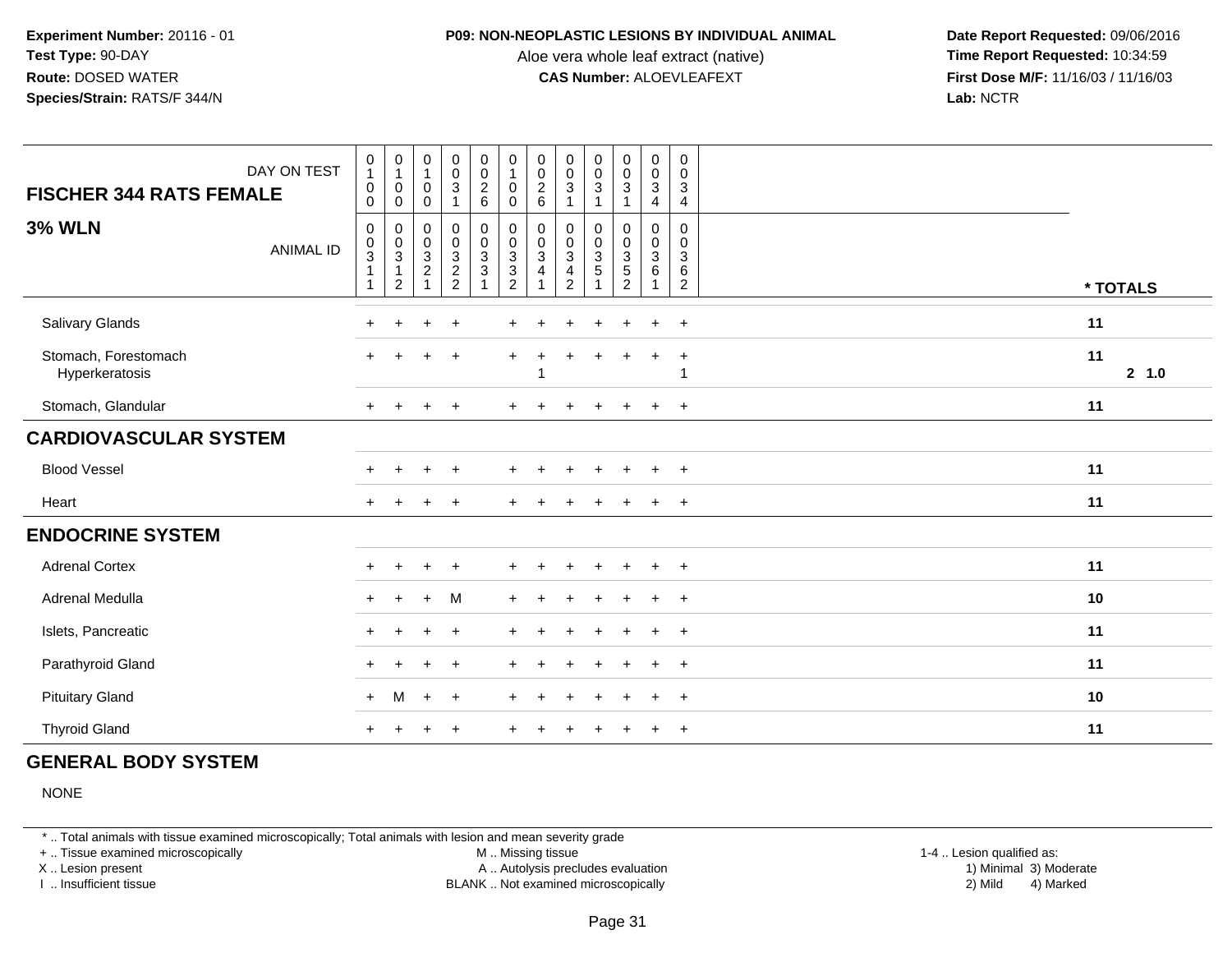#### **P09: NON-NEOPLASTIC LESIONS BY INDIVIDUAL ANIMAL**

Aloe vera whole leaf extract (native)<br>**CAS Number:** ALOEVLEAFEXT

 **Date Report Requested:** 09/06/2016 **First Dose M/F:** 11/16/03 / 11/16/03<br>**Lab:** NCTR **Lab:** NCTR

| DAY ON TEST<br><b>FISCHER 344 RATS FEMALE</b>                                         | $\begin{smallmatrix}0\1\end{smallmatrix}$<br>$\pmb{0}$<br>$\pmb{0}$ | $\begin{smallmatrix}0\\1\end{smallmatrix}$<br>$\pmb{0}$<br>$\pmb{0}$ | $\begin{smallmatrix}0\\1\end{smallmatrix}$<br>$\boldsymbol{0}$<br>$\mathbf 0$ | $_{\rm 0}^{\rm 0}$<br>$\ensuremath{\mathsf{3}}$<br>$\mathbf{1}$ | $_{\rm 0}^{\rm 0}$<br>$\overline{2}$<br>6          | $\begin{smallmatrix} 0\\ 1 \end{smallmatrix}$<br>$\pmb{0}$<br>$\pmb{0}$ | $_{\rm 0}^{\rm 0}$<br>$\frac{2}{6}$                              | $\pmb{0}$<br>$\mathbf 0$<br>$\ensuremath{\mathsf{3}}$<br>$\overline{1}$    | $_{\rm 0}^{\rm 0}$<br>$\sqrt{3}$<br>1                                | 0<br>$\mathsf 0$<br>$\sqrt{3}$<br>$\mathbf{1}$                       | $\pmb{0}$<br>$\pmb{0}$<br>$\mathbf{3}$<br>4                        | $\pmb{0}$<br>$\mathbf 0$<br>$\mathbf{3}$<br>4                   |                      |                         |
|---------------------------------------------------------------------------------------|---------------------------------------------------------------------|----------------------------------------------------------------------|-------------------------------------------------------------------------------|-----------------------------------------------------------------|----------------------------------------------------|-------------------------------------------------------------------------|------------------------------------------------------------------|----------------------------------------------------------------------------|----------------------------------------------------------------------|----------------------------------------------------------------------|--------------------------------------------------------------------|-----------------------------------------------------------------|----------------------|-------------------------|
| <b>3% WLN</b><br><b>ANIMAL ID</b>                                                     | 0<br>$_{3}^{\rm 0}$<br>$\overline{1}$<br>$\mathbf{1}$               | 0<br>$\frac{0}{3}$<br>$\sqrt{2}$                                     | $\mathbf 0$<br>$\begin{array}{c} 0 \\ 3 \\ 2 \\ 1 \end{array}$                | $\mathbf 0$<br>$\mathsf{O}\xspace$<br>$\frac{3}{2}$             | 0<br>$\pmb{0}$<br>$\overline{3}$<br>$\overline{3}$ | $\mathbf 0$<br>$\begin{array}{c} 0 \\ 3 \\ 2 \end{array}$               | $\pmb{0}$<br>$\overline{0}$<br>3<br>$\overline{\mathbf{4}}$<br>1 | $\mathbf 0$<br>$\pmb{0}$<br>$\overline{3}$<br>$\overline{4}$<br>$\sqrt{2}$ | $\mathbf 0$<br>$\mathbf 0$<br>$\overline{3}$<br>$\overline{5}$<br>-1 | 0<br>$\pmb{0}$<br>$\overline{3}$<br>$\overline{5}$<br>$\overline{c}$ | $\Omega$<br>$\pmb{0}$<br>$\overline{3}$<br>$\,6\,$<br>$\mathbf{1}$ | $\Omega$<br>0<br>$\ensuremath{\mathsf{3}}$<br>6<br>$\mathbf{2}$ |                      | * TOTALS                |
| <b>GENITAL SYSTEM</b>                                                                 |                                                                     |                                                                      |                                                                               |                                                                 |                                                    |                                                                         |                                                                  |                                                                            |                                                                      |                                                                      |                                                                    |                                                                 |                      |                         |
| <b>Clitoral Gland</b><br>Infiltration Cellular, Lymphoid<br>Inflammation, Suppurative | $+$<br>3                                                            | ÷<br>$\overline{2}$                                                  | $\overline{2}$                                                                | 1                                                               |                                                    | $\mathbf{1}$                                                            | $\mathbf{1}$                                                     | $\overline{4}$                                                             | 3                                                                    | 3                                                                    | $\overline{2}$                                                     | $\ddot{}$                                                       | 11                   | 1 1.0<br>92.3           |
| Ovary<br>Hypoplasia<br>Interstitial Cell, Hyperplasia                                 | $+$                                                                 |                                                                      | $\ddot{}$<br>$\overline{c}$                                                   | $\ddot{}$                                                       |                                                    |                                                                         | +<br>3                                                           |                                                                            | 3                                                                    | $\ddot{}$                                                            | 3                                                                  | $\ddot{}$<br>$\mathbf{3}$                                       | 11                   | $5 \quad 2.6$<br>$12.0$ |
| <b>Uterus</b><br>Hypoplasia                                                           | $+$                                                                 | $\ddot{}$                                                            | $+$                                                                           | $^{+}$                                                          |                                                    | $+$                                                                     | $\ddot{}$<br>3                                                   | ┿                                                                          | $\mathbf{3}$                                                         | $\ddot{}$                                                            | $\div$<br>3                                                        | $\overline{+}$<br>$\mathbf{3}$                                  | 11                   | 52.6                    |
| Vagina<br>Lumen, Dilatation                                                           |                                                                     |                                                                      |                                                                               |                                                                 |                                                    |                                                                         |                                                                  | $\ddot{}$<br>$\mathbf{3}$                                                  |                                                                      |                                                                      |                                                                    |                                                                 | $\blacktriangleleft$ | 13.0                    |
| <b>HEMATOPOIETIC SYSTEM</b>                                                           |                                                                     |                                                                      |                                                                               |                                                                 |                                                    |                                                                         |                                                                  |                                                                            |                                                                      |                                                                      |                                                                    |                                                                 |                      |                         |
| <b>Bone Marrow</b><br>Hypocellularity                                                 | $+$                                                                 | $+$                                                                  | $\ddot{}$                                                                     | $\ddot{}$<br>3                                                  |                                                    |                                                                         | $\ddot{}$<br>3                                                   | $\ddot{}$<br>3                                                             | $\mathbf{3}$                                                         | +<br>$\overline{4}$                                                  | ٠<br>3                                                             | $\ddot{}$<br>$\overline{2}$                                     | 11                   | $7 \quad 3.0$           |
| Lymph Node, Mandibular                                                                | $+$                                                                 | $\overline{ }$                                                       | ÷                                                                             | $\ddot{}$                                                       |                                                    |                                                                         |                                                                  |                                                                            |                                                                      |                                                                      |                                                                    | $\ddot{}$                                                       | 11                   |                         |
| Lymph Node, Mesenteric<br>Hyperplasia, Lymphoid                                       | $\pm$<br>$\overline{4}$                                             | $\ddot{}$<br>$\overline{2}$                                          | $\ddot{}$<br>$\overline{4}$                                                   | $\ddot{}$                                                       |                                                    | $+$<br>4                                                                | $+$                                                              | M                                                                          | $\div$                                                               | $+$                                                                  | $\ddot{}$                                                          | $+$                                                             | 10                   | 43.5                    |
| Spleen                                                                                | $+$                                                                 | $\overline{ }$                                                       | $+$                                                                           | $\ddot{}$                                                       |                                                    |                                                                         |                                                                  |                                                                            |                                                                      | $\ddot{}$                                                            | $\ddot{}$                                                          | $\overline{+}$                                                  | 11                   |                         |
| Thymus<br>Atrophy                                                                     | $+$                                                                 | $\ddot{}$                                                            | $\ddot{}$                                                                     | $\ddot{}$<br>$\overline{2}$                                     |                                                    | $+$                                                                     | M                                                                | $\ddot{}$<br>Δ                                                             | $\Delta$                                                             | $\ddot{}$<br>3                                                       | +<br>$\overline{2}$                                                | $\overline{1}$<br>$\overline{2}$                                | 10                   | 62.8                    |

\* .. Total animals with tissue examined microscopically; Total animals with lesion and mean severity grade

+ .. Tissue examined microscopically

X .. Lesion present

I .. Insufficient tissue

 M .. Missing tissueA .. Autolysis precludes evaluation

 1-4 .. Lesion qualified as: BLANK .. Not examined microscopically 2) Mild 4) Marked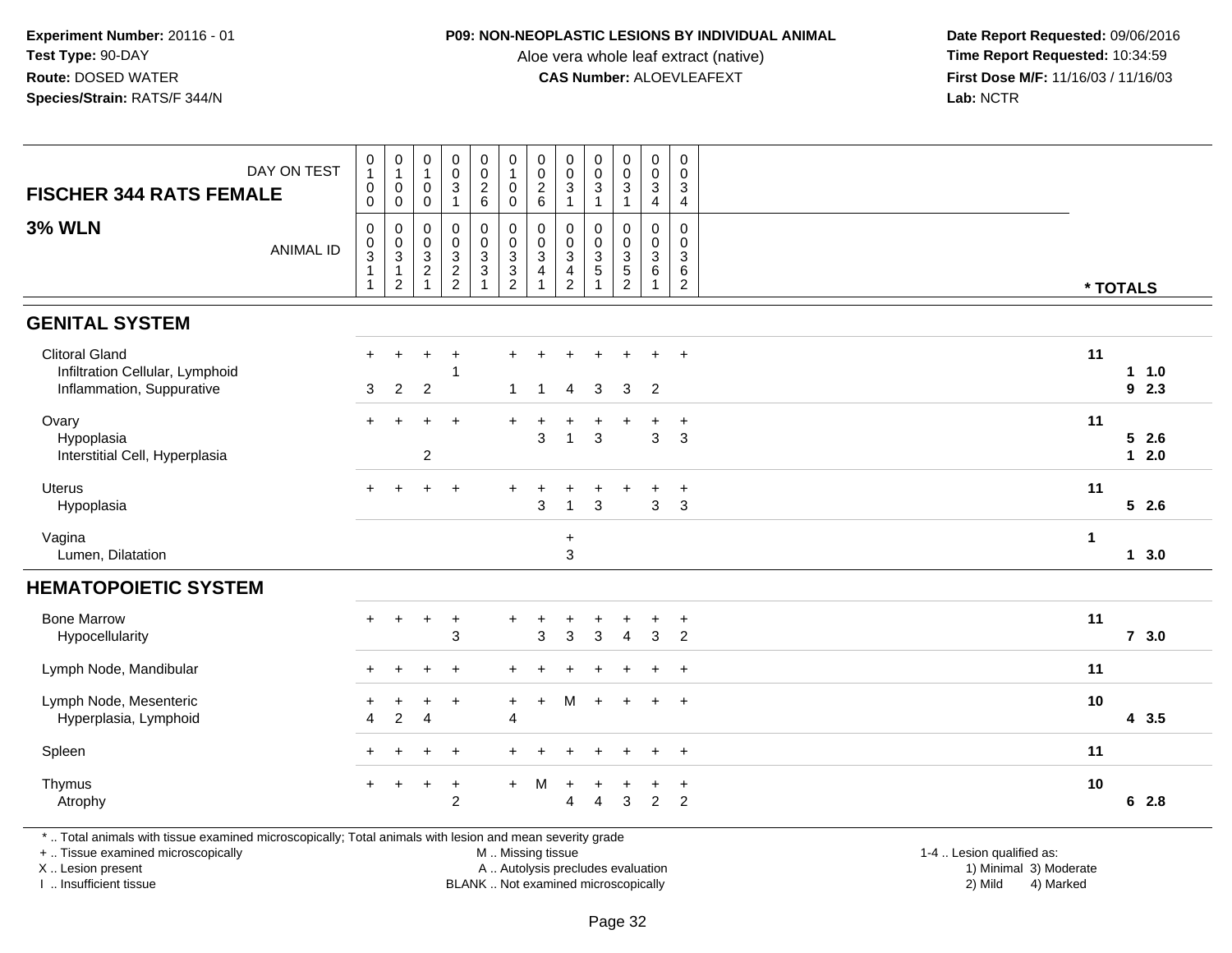## **P09: NON-NEOPLASTIC LESIONS BY INDIVIDUAL ANIMAL**

Aloe vera whole leaf extract (native)<br>**CAS Number:** ALOEVLEAFEXT

|                                                                                                                                                | DAY ON TEST      | $\pmb{0}$                                         | $\pmb{0}$                   | $\mathbf 0$                        | $\pmb{0}$                                    | $\mathbf 0$                         | $\pmb{0}$                                    | $\pmb{0}$                                                    | $\pmb{0}$                                     | $\begin{smallmatrix}0\0\0\end{smallmatrix}$ | $\begin{smallmatrix}0\0\0\end{smallmatrix}$ | $\mathsf 0$                                                   | $\mathbf 0$                        |                           |
|------------------------------------------------------------------------------------------------------------------------------------------------|------------------|---------------------------------------------------|-----------------------------|------------------------------------|----------------------------------------------|-------------------------------------|----------------------------------------------|--------------------------------------------------------------|-----------------------------------------------|---------------------------------------------|---------------------------------------------|---------------------------------------------------------------|------------------------------------|---------------------------|
| <b>FISCHER 344 RATS FEMALE</b>                                                                                                                 |                  | $\overline{1}$<br>$\boldsymbol{0}$<br>$\mathbf 0$ | $\mathbf{1}$<br>0<br>0      | $\mathbf{1}$<br>$\mathbf 0$<br>0   | $\overline{0}$<br>$\sqrt{3}$<br>$\mathbf{1}$ | $\overline{0}$<br>$\frac{2}{6}$     | $\overline{1}$<br>$\mathbf 0$<br>$\mathbf 0$ | $\ddot{\mathbf{0}}$<br>$\begin{array}{c} 2 \\ 6 \end{array}$ | $\overline{0}$<br>$\mathbf 3$<br>$\mathbf{1}$ | 3<br>$\mathbf{1}$                           | $\sqrt{3}$<br>$\mathbf{1}$                  | $\overline{0}$<br>$\ensuremath{\mathsf{3}}$<br>$\overline{4}$ | $\mathbf 0$<br>3<br>$\overline{4}$ |                           |
| <b>3% WLN</b>                                                                                                                                  |                  | $\boldsymbol{0}$                                  | $\mathbf 0$                 | 0                                  | $\mathbf 0$                                  | $\pmb{0}$                           | $\pmb{0}$                                    | $\mathbf 0$                                                  | $\mathbf 0$                                   | 0                                           | $\mathbf 0$                                 | $\mathbf 0$                                                   | $\mathbf 0$                        |                           |
|                                                                                                                                                | <b>ANIMAL ID</b> | $\mathbf 0$<br>$\overline{3}$                     | $\pmb{0}$<br>$\mathfrak{S}$ | 0<br>$\mathbf{3}$                  | $\pmb{0}$<br>$\sqrt{3}$                      | $\overline{0}$<br>$\mathbf{3}$      | $\mathbf 0$                                  | $\mathbf 0$<br>3                                             | $\mathbf 0$<br>$\mathsf 3$                    | $\mathbf 0$<br>$\mathbf{3}$                 | $\mathsf{O}\xspace$<br>$\overline{3}$       | $\pmb{0}$<br>$\overline{3}$                                   | $\mathbf 0$<br>$\mathbf{3}$        |                           |
|                                                                                                                                                |                  | $\mathbf{1}$<br>$\mathbf{1}$                      | 1<br>2                      | $\boldsymbol{2}$<br>$\overline{1}$ | $\frac{2}{2}$                                | 3                                   | $\frac{3}{2}$                                | $\overline{4}$                                               | $\frac{4}{2}$                                 | $\sqrt{5}$                                  | $\frac{5}{2}$                               | $\,6\,$                                                       | $\,6\,$<br>2                       | * TOTALS                  |
| <b>INTEGUMENTARY SYSTEM</b>                                                                                                                    |                  |                                                   |                             |                                    |                                              |                                     |                                              |                                                              |                                               |                                             |                                             |                                                               |                                    |                           |
| Mammary Gland                                                                                                                                  |                  |                                                   |                             |                                    |                                              |                                     | $+$                                          | M                                                            | $\ddot{}$                                     | M                                           | $+$                                         | $M +$                                                         |                                    | 8                         |
| Skin                                                                                                                                           |                  | $+$                                               | $+$                         | $+$                                | $+$                                          |                                     |                                              | $\div$                                                       |                                               |                                             | $+$                                         | $+$                                                           | $+$                                | 11                        |
| <b>MUSCULOSKELETAL SYSTEM</b>                                                                                                                  |                  |                                                   |                             |                                    |                                              |                                     |                                              |                                                              |                                               |                                             |                                             |                                                               |                                    |                           |
| Bone, Femur                                                                                                                                    |                  | $+$                                               | $\ddot{}$                   | $+$                                | $+$                                          |                                     |                                              |                                                              |                                               | $\pm$                                       | $+$                                         | $+$                                                           | $+$                                | 11                        |
| <b>NERVOUS SYSTEM</b>                                                                                                                          |                  |                                                   |                             |                                    |                                              |                                     |                                              |                                                              |                                               |                                             |                                             |                                                               |                                    |                           |
| Brain, Brain Stem                                                                                                                              |                  |                                                   |                             |                                    |                                              |                                     |                                              |                                                              |                                               |                                             |                                             |                                                               | $\ddot{}$                          | 11                        |
| Brain, Cerebellum                                                                                                                              |                  |                                                   |                             | $\pm$                              | $\overline{+}$                               |                                     |                                              |                                                              |                                               |                                             | ÷                                           | $\ddot{}$                                                     | $\ddot{}$                          | 11                        |
| Brain, Cerebrum                                                                                                                                |                  | $+$                                               | $+$                         | $+$                                | $\ddot{}$                                    |                                     |                                              |                                                              |                                               |                                             | $+$                                         | $+$                                                           | $+$                                | 11                        |
| <b>RESPIRATORY SYSTEM</b>                                                                                                                      |                  |                                                   |                             |                                    |                                              |                                     |                                              |                                                              |                                               |                                             |                                             |                                                               |                                    |                           |
| Lung                                                                                                                                           |                  |                                                   |                             |                                    |                                              |                                     |                                              |                                                              |                                               |                                             |                                             |                                                               | $\div$                             | 11                        |
| Nose                                                                                                                                           |                  |                                                   |                             |                                    |                                              |                                     |                                              |                                                              |                                               |                                             |                                             |                                                               |                                    | 11                        |
| Trachea                                                                                                                                        |                  | $+$                                               | $\ddot{}$                   | $+$                                | $\overline{+}$                               |                                     |                                              |                                                              |                                               | $\pm$                                       | $+$                                         | $\ddot{}$                                                     | $+$                                | 11                        |
| <b>SPECIAL SENSES SYSTEM</b>                                                                                                                   |                  |                                                   |                             |                                    |                                              |                                     |                                              |                                                              |                                               |                                             |                                             |                                                               |                                    |                           |
| Eye                                                                                                                                            |                  |                                                   |                             |                                    |                                              |                                     |                                              |                                                              |                                               |                                             |                                             |                                                               |                                    | 11                        |
| Harderian Gland                                                                                                                                |                  |                                                   |                             |                                    |                                              |                                     |                                              |                                                              |                                               |                                             |                                             |                                                               | $\ddot{}$                          | 11                        |
| *  Total animals with tissue examined microscopically; Total animals with lesion and mean severity grade<br>+  Tissue examined microscopically |                  |                                                   |                             |                                    |                                              |                                     | M  Missing tissue                            |                                                              |                                               |                                             |                                             |                                                               |                                    | 1-4  Lesion qualified as: |
| X  Lesion present                                                                                                                              |                  |                                                   |                             |                                    |                                              |                                     | A  Autolysis precludes evaluation            |                                                              |                                               |                                             |                                             |                                                               |                                    | 1) Minimal 3) Moderate    |
| I  Insufficient tissue                                                                                                                         |                  |                                                   |                             |                                    |                                              | BLANK  Not examined microscopically |                                              |                                                              |                                               |                                             |                                             |                                                               |                                    | 2) Mild<br>4) Marked      |